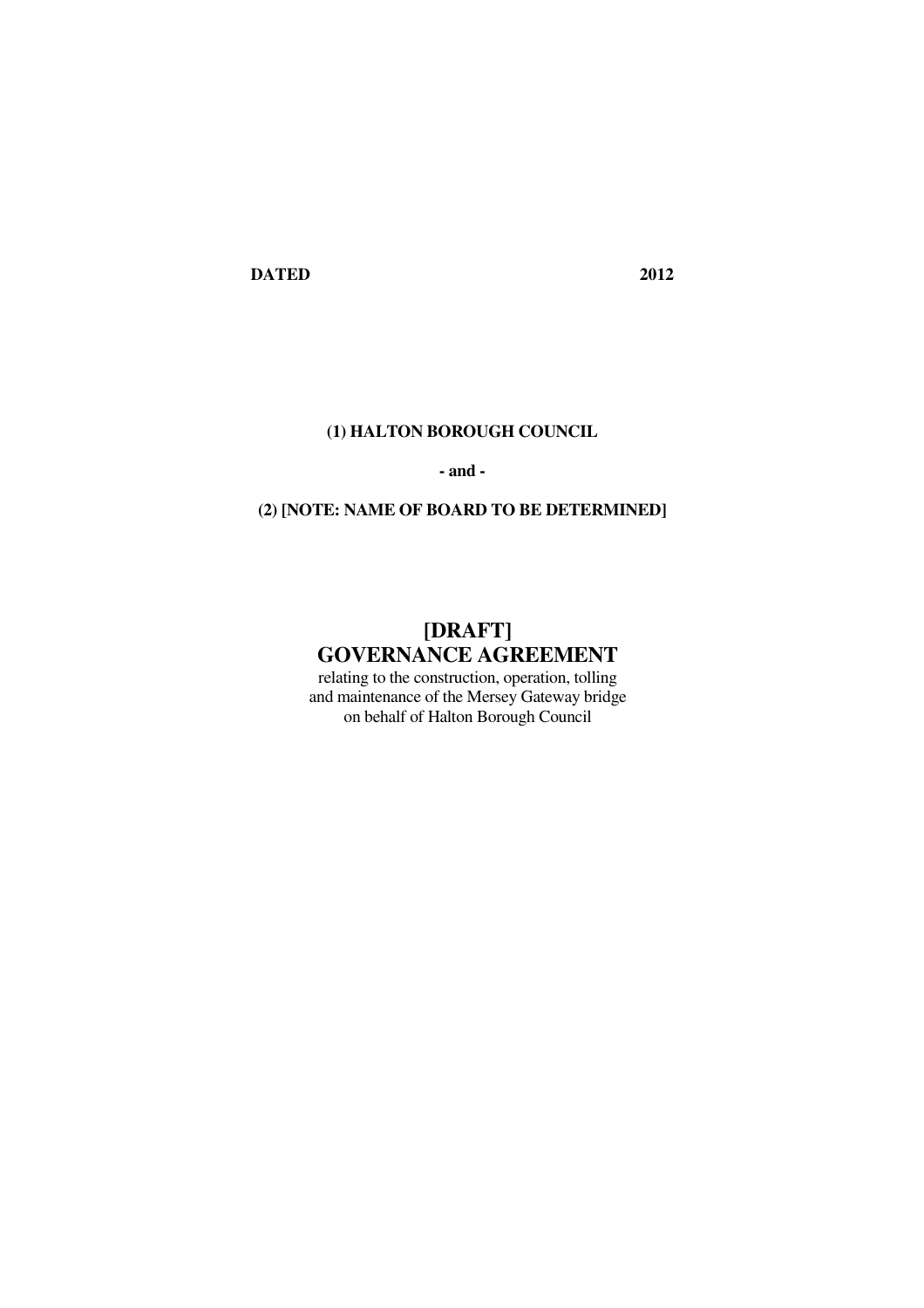## **CONTENTS**

| 1.  |  |
|-----|--|
| 2.  |  |
| 3.  |  |
| 4.  |  |
| 5.  |  |
| 6.  |  |
| 7.  |  |
| 8.  |  |
| 9.  |  |
| 10. |  |
| 11. |  |
| 12. |  |
| 13. |  |
| 14. |  |
| 15. |  |
| 16. |  |
| 17. |  |
| 18. |  |
| 19. |  |
| 20. |  |
| 21. |  |
| 22. |  |
| 23. |  |
| 24. |  |
| 25. |  |
| 26. |  |
| 27. |  |
| 28. |  |
|     |  |
|     |  |
|     |  |
|     |  |
|     |  |
|     |  |
|     |  |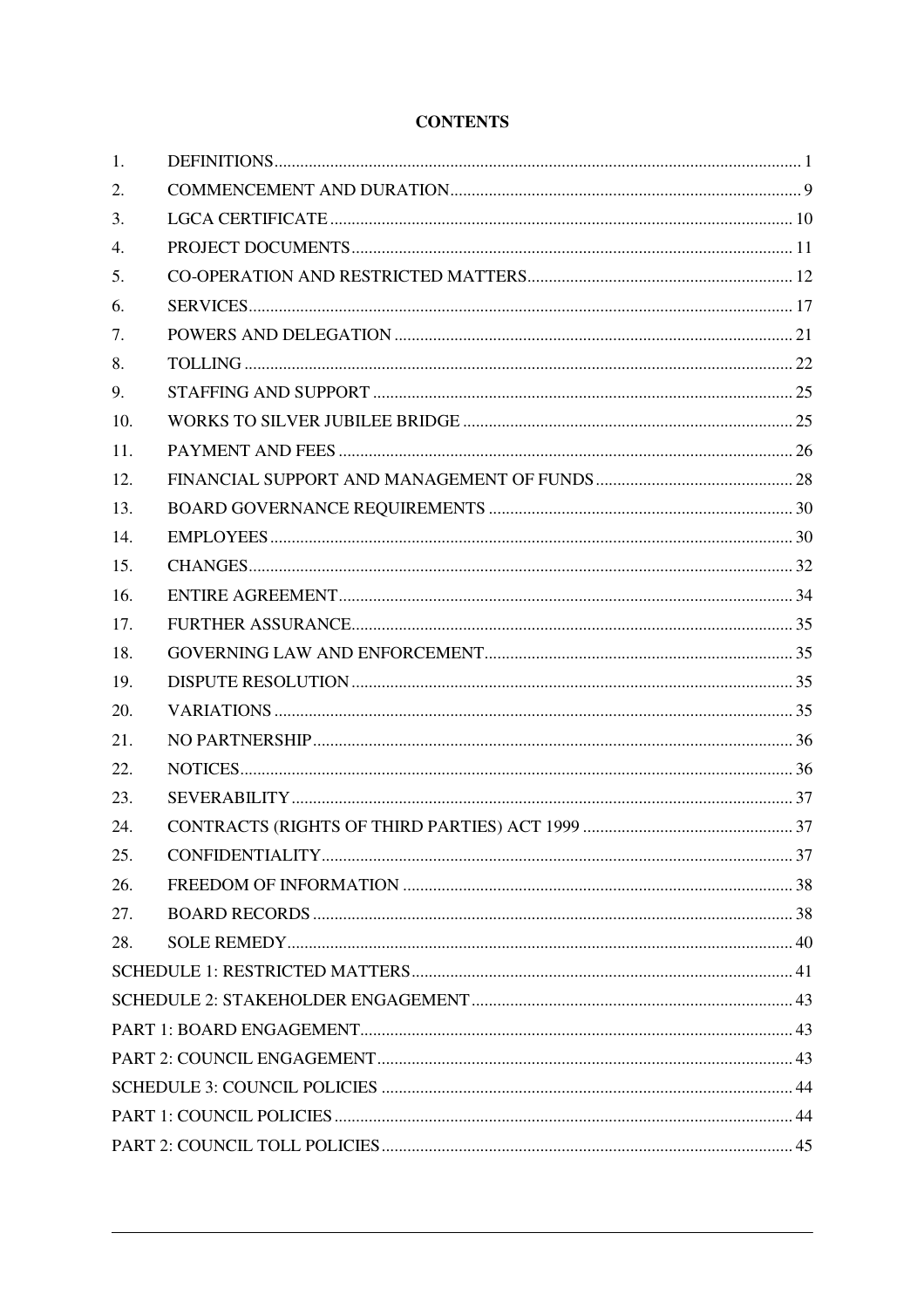| PART 2: APPOINTMENT/REMOVAL OF DIRECTORS AND THE CHAIR  47         |  |
|--------------------------------------------------------------------|--|
|                                                                    |  |
|                                                                    |  |
|                                                                    |  |
|                                                                    |  |
|                                                                    |  |
|                                                                    |  |
|                                                                    |  |
|                                                                    |  |
|                                                                    |  |
|                                                                    |  |
|                                                                    |  |
|                                                                    |  |
|                                                                    |  |
|                                                                    |  |
| SCHEDULE 8: MARKET TESTING AND BENCHMARKING OF SUPPORT SERVICES 62 |  |
|                                                                    |  |
|                                                                    |  |
|                                                                    |  |
|                                                                    |  |
|                                                                    |  |
|                                                                    |  |
|                                                                    |  |
|                                                                    |  |
|                                                                    |  |
|                                                                    |  |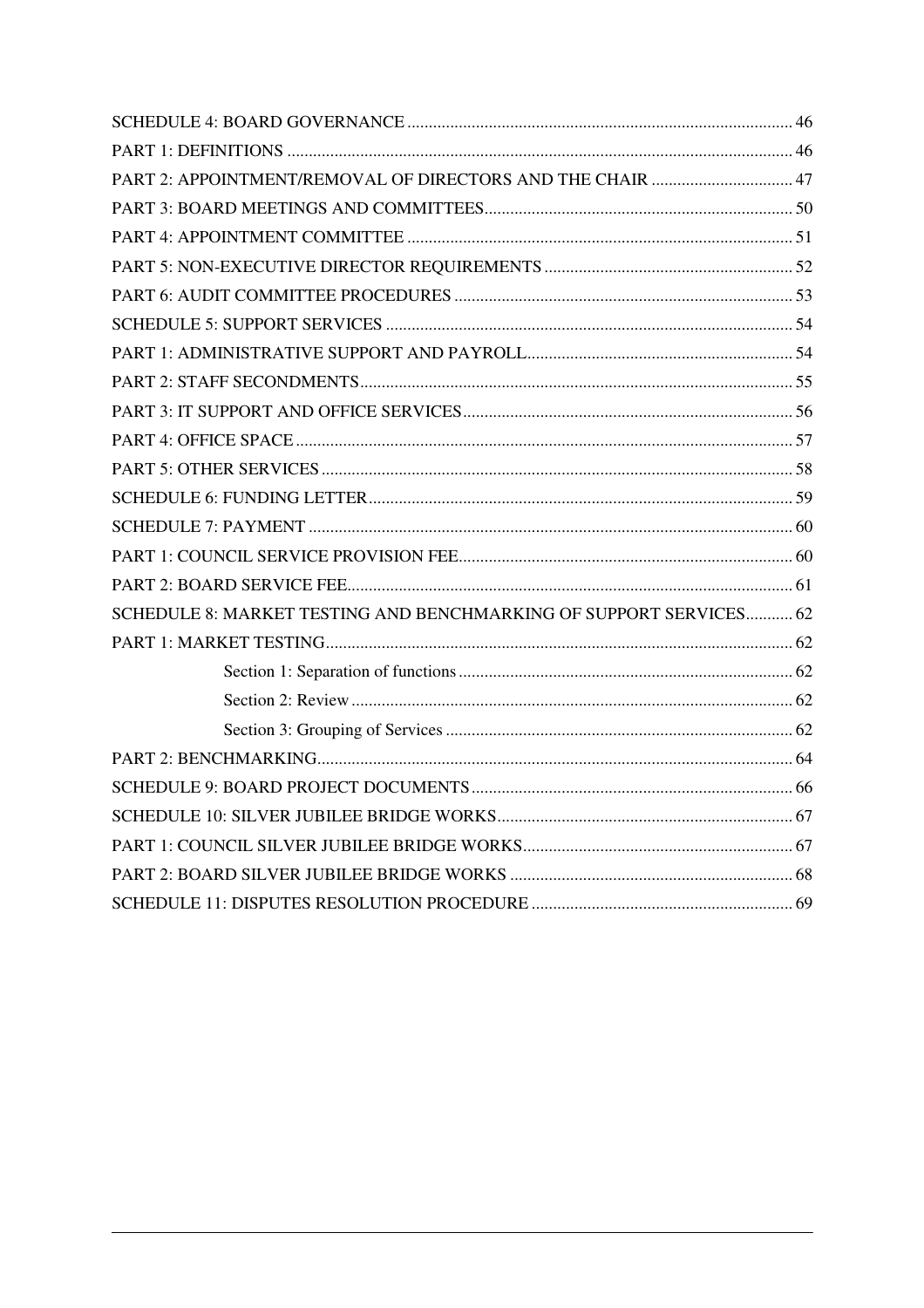#### **THIS AGREEMENT** is made on 2012

#### **BETWEEN:**

- **(1) HALTON BOROUGH COUNCIL** of (**"Council"**), Municipal Building, Kingsway, Widnes, Cheshire WA8 7QF; and
- **(2) [ ]** a company registered in England and Wales (Registered No:[ ]) and with its registered office at [**location of registered office to be confirmed**] (**"Board"**).

## **BACKGROUND:**

- A The Council has promoted a project (**"Project"**) for the procurement of a new crossing over the River Mersey within the Council's area (**"Mersey Gateway Crossing"**) to relieve the congested Silver Jubilee Bridge (**"Silver Jubilee Bridge"** or **"SJB"**).
- B The Council has been required by the Department for Transport (**"DfT"**) in the terms of a funding agreement in respect of the Project to form the Board to manage delivery of the Mersey Gateway Crossing and take responsibility for tolling of both the Mersey Gateway Crossing and the Silver Jubilee Bridge.
- C The Council has procured pursuant to a notice published in the OJEU on 22 October 2011 (2011/S 204-332052) a design, build, finance, maintain and operate agreement ("**Project Agreement**") in respect of the Mersey Gateway bridge and related infrastructure, and a Demand Manage Participation Agreement, in respect of the delivery of revenue collection services relating to tolling on both the Mersey Gateway Bridge and the Silver Jubilee Bridge, and, where this provides value for money, delivery of demand management services (**"DMPA"**).
- D The Board shall enter into both the Project Agreement and the DMPA as the primary counterparty to the selected contractors, and the Council shall also enter into these agreements to support delivery of the Project by the Board and for other purposes as set out in those agreements.
- E The Council and the Board have entered into this agreement (**"Agreement"**) to set out the terms under which the Board will manage the Project on behalf of the Council.

#### **IT IS AGREED:**

#### **1. DEFINITIONS**

1.1 Definitions

In this Agreement unless the context otherwise requires:

**"Allowable Charges"** has the meaning ascribed to it in the DMPA;

**"Availability Support Grant"** means the grant provided by the DfT to the Council in respect of this Project pursuant to the terms of the Funding Letter;

"**Board Cost Model**" means the cost model specifying the costs of the Board and the Board Service Fee payable to the Board in each Month as set out in Appendix 1 to Schedule 7, subject to any amendments to such costs pursuant to clause 15 (*Changes*) and Schedule 8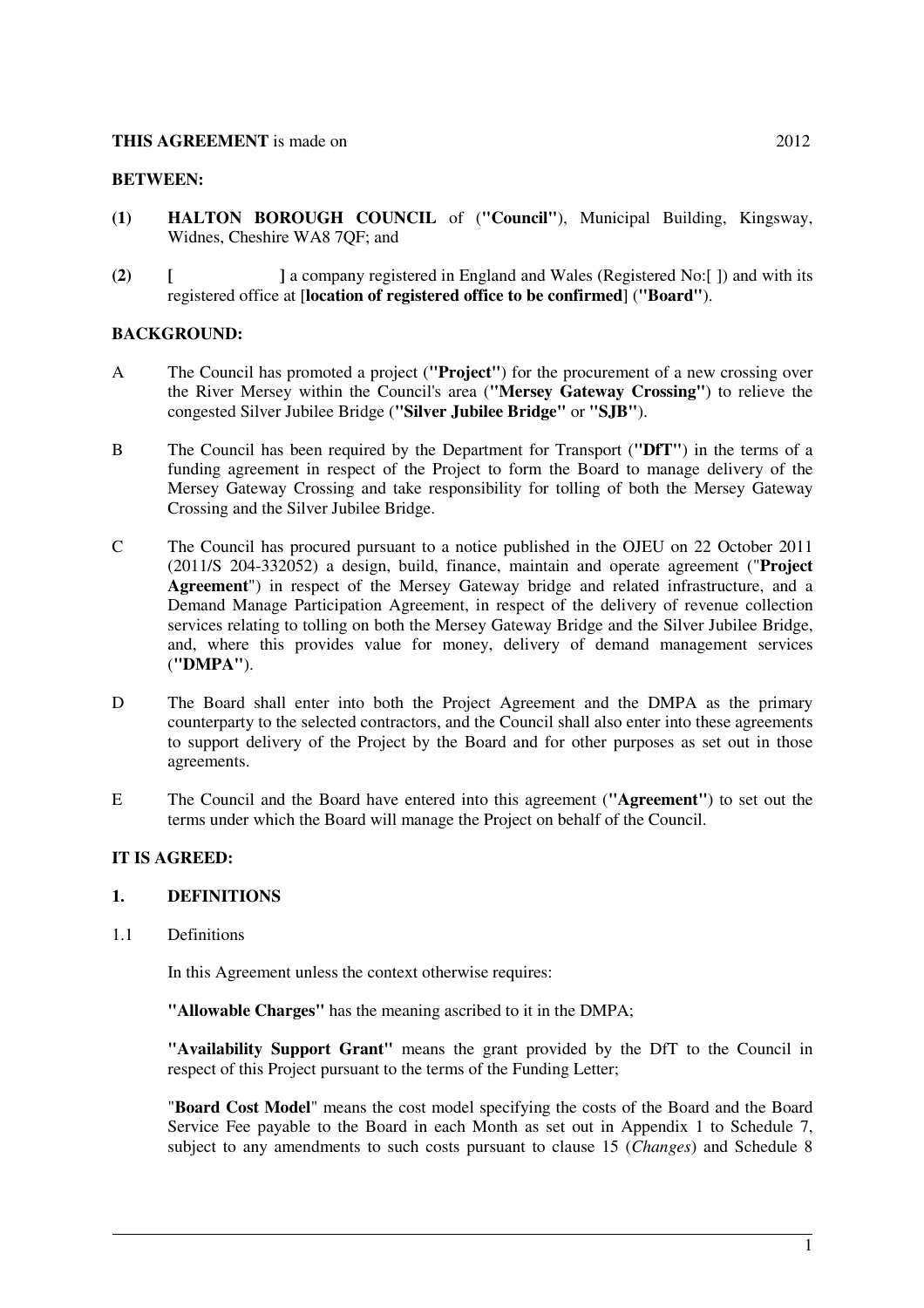(*Market Testing and Benchmarking*) or as otherwise amended in accordance with the terms of this Agreement.

**"Board Default"** means one of the following events:

- (a) the court has made an order that the Board be wound up pursuant to powers granted to it under section 125 of the Insolvency Act 1986 or a resolution is passed pursuant to section 84 of the Insolvency Act 1986 for the solvent or insolvent voluntary winding-up of the Board or the Board is otherwise wound-up;
- (b) any receiver or receiver manager is appointed in respect of the Board or possession is taken by or on behalf of any creditor of any property that is owned by or is in possession of the Board;
- (c) any voluntary arrangement is made for the composition of debts or a scheme of arrangement approved under the Insolvency Act 1986 or Companies Act 1986 in respect of the Board;
- (d) the Board is the subject of an administration order or an administrator is otherwise appointed in respect of the Board.
- (e) any event occurs, or proceedings are taken with respect to the Board, in any jurisdiction to which it is subject, or in which it has assets, which has an effect equivalent to, or similar to, any one of the events mentioned in limbs (a) to  $\epsilon$ above;
- (f) the abandonment or repudiation of this Agreement by the Board;
- (g) a material failure of the Board to comply with the terms of any Rectification Plan;
- (h) a breach by the Board of any of its obligations and/or warranties under this Agreement which materially and adversely affects the performance of the Services, including any persistent breach of such obligations and/or warranties the cumulative effect of which is to materially and adversely affect the performance of the Services;
- (i) the Board acting outside its delegated powers or approvals, including any failure to comply with the procedures relating to Restricted Matters set out in this Agreement;
- (j) failure to obtain or maintain any insurances which the Board is required to maintain or take out pursuant to the Project Documents;

**"Board Project Documents"** means those Project Documents listed in Schedule 9;

**"Board Service Fee"** means the monthly fee payable by the Council to the Board calculated pursuant to Part 2 of Schedule 7;

**"Board's Final Staff List"** means the list of all the Board's and Sub-Contractor's personnel engaged in, or wholly or mainly assigned to, the provision of the Services or any part of the Services at the Service Transfer Date;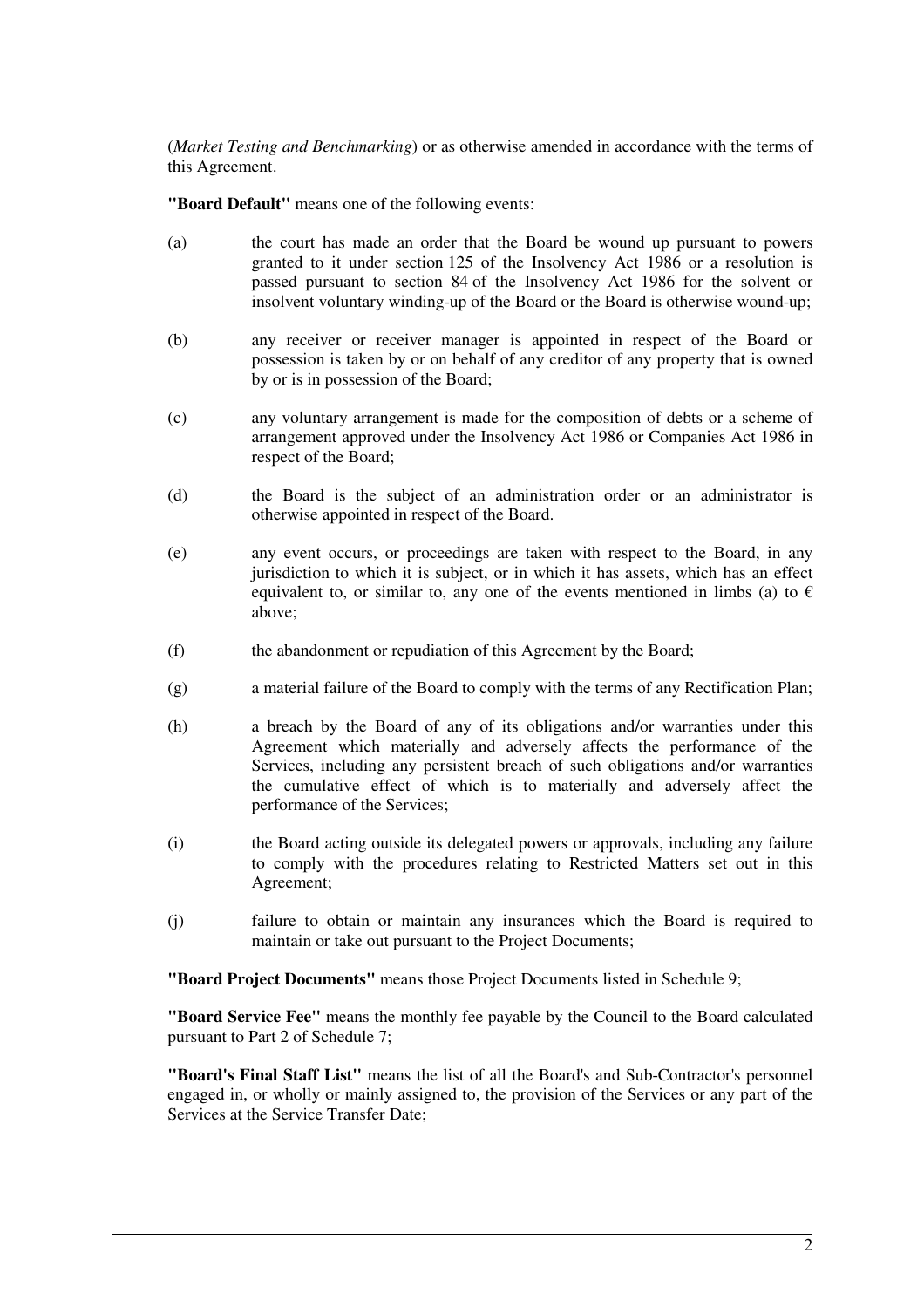**"Board's Provisional Staff List"** means the list prepared and updated by the Board of all the Board's and Sub-Contractor's personnel engaged in, or wholly or mainly assigned to, the provision of the Services or any part of the Services at the date of the preparation of the list;

**"Board Stakeholder Engagement"** means any engagement with Stakeholders carried out by the Board in accordance with Clause 6.9 and Part 1 of Schedule 2;

**"Conditions Precedent"** means each of the conditions precedent to the Effective Date which are listed at Clause 2.2;

**"Contract Period**" has the meaning given to it in Clause 2.1;

"**Council KPIs**" means the following key performance indicators against which the Council shall measure performance by the Board of its duties in respect of delivering the Project Objectives:

- (a) [the performance indicators specified in the Project Agreement;]
- $(b)$  [the Key Performance Indicators as defined and specified in the DMPA;]
- (c) [**Note: other key performance indicators measuring the performance of the Services by the Board to be confirmed once Services finalised**];
- (d) [achievement of local employment and training opportunities as part of the Project;
- (e) achievement of diversity targets;
- (f) achievement of accessibility requirements.]

**"Council Policies"** means the policies set out in Part 1 of Schedule 3 (*Council Policies*) as may be amended from time to time;

**"Council Service Provision Fee"** means the monthly fee payable by the Board to the Council as calculated pursuant to Part 1 of Schedule 7 (*Payment*);

**"Council Stakeholder Engagement"** means any engagement with Stakeholders carried out by the Council in accordance with Clause 6.8 and Part 2 of Schedule 2;

**"Council Toll Policies**" means the policies in respect of Tolling set out in Part 2 of Schedule 3 (*Council Policies*) as may be amended from time to time;

**"Data Protection Legislation"** means the Data Protection Act 1998, the Data Protection Directive (95/46/EC), the Regulation of Investigatory Powers Act 2000, the Telecommunications (Lawful Business Practice) (Interception of Communications) Regulations 2000 (SI 2000/2699), the Electronic Communications Data Protection Directive (2002/58/EC), the Privacy and Electronic Communications (EC Directive) Regulations 2003 (SI 2426/2003) and all applicable laws and regulations relating to the processing of personal data and privacy, including where applicable the guidance and codes of practice issued by the Information Commissioner;

**"DfT"** has the meaning given to it in Recital B;

**"DMPA"** has the meaning given to it in Recital C;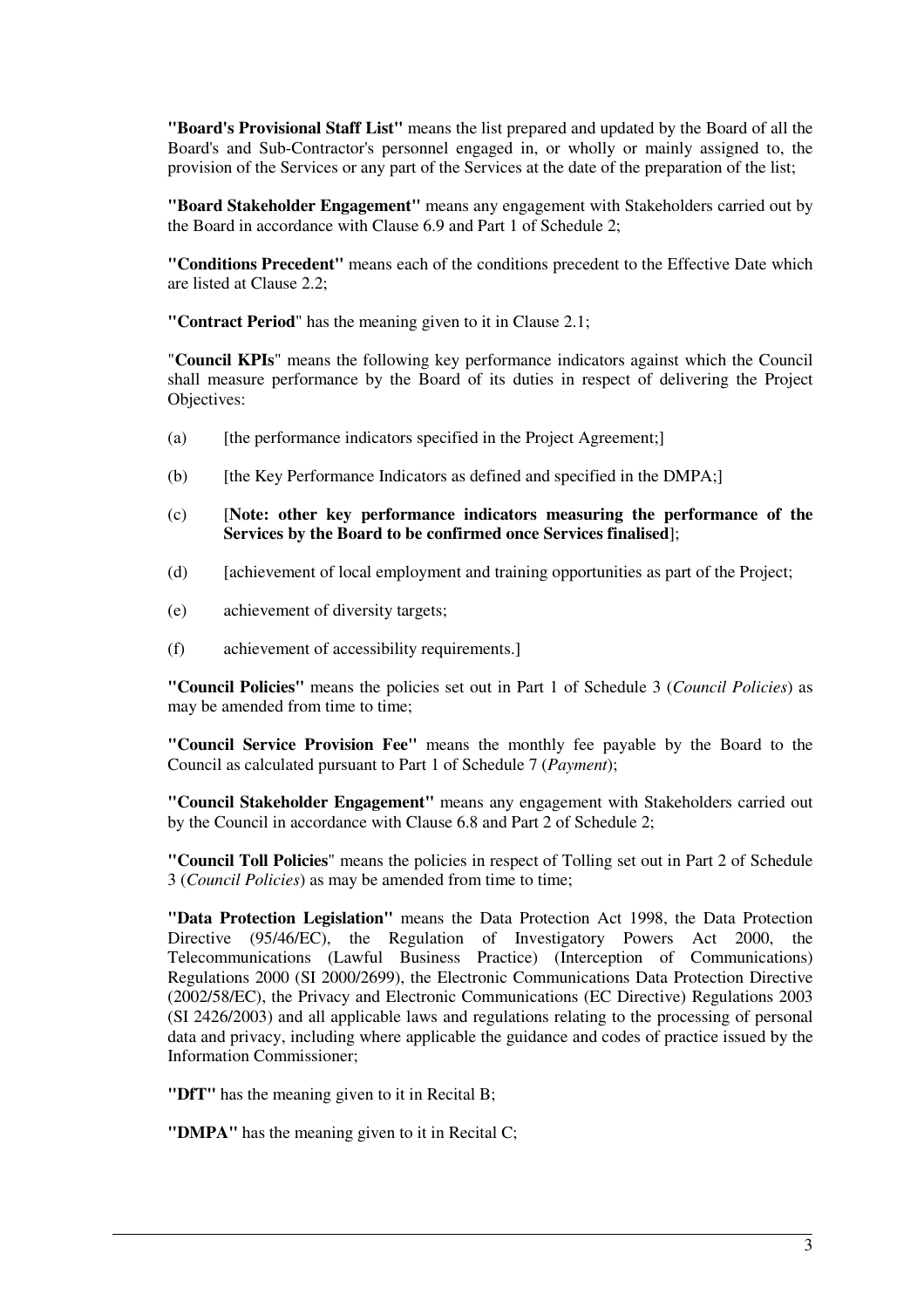#### **"DMPA Company"** means [**insert details of selected DMPA Company**];

**"Effective Date"** means the date upon which all of the Conditions Precedent have been satisfied or waived in accordance with Clause 2.2;

**"Employee Liability Information"** means the information that a transferor is obliged to notify to a transferee under Regulation 11(2) of TUPE:

- (a) the identity and age of the employee;
- (b) the employee's written statement of employment particulars (as required under section 1 of the Employment Rights Act 1996):
- (c) information about any disciplinary action taken against the employee and any grievances raised by the employee, where a Code of Practice issued under Part IV of the Trade Union and Labour Relations (Consolidation Act 1992 relating exclusively or primarily to the resolution of disputes applied, within the previous two years;
- (d) information about any court or tribunal case, claim or action either brought by the employee against the transferor within the previous two years or where the transferor has reasonable grounds to believe that such action may be brought against the Board arising out of the employee's employment with the transferor;
- (e) information about any collective agreement that will have effect after the Service Transfer Date in relation to the employee under regulation 5(a) of TUPE;

**"Employment Liabilities"** means all claims, including claims without limitation for redundancy payments, unlawful deduction of wages, unfair, wrongful or constructive dismissal compensation, compensation for sex, race, disability, age, religion or belief, gender reassignment, marriage or civil partnership, pregnancy or maternity, or sexual orientation discrimination, claims for equal pay, compensation for less favourable treatment of part-time workers, and any claims (whether in tort, contract, statute or otherwise), demands, actions, proceedings and any award, compensation, damages, tribunal awards, fine, loss, order, penalty, disbursement, payment made by way of settlement and costs and expenses reasonably incurred in connection with a claim or investigation (including any investigation by the Equality and Human Rights Commission or other enforcement, regulatory or supervisory body), and of implementing any requirements which may arise from such investigation and any legal costs and expenses;

**"Environmental Information Regulations"** means the Environmental Information Regulations 2004 (SI 2004/3391), together with any guidance and/or codes of practice issued by the Information Commissioner or relevant Government Department in relation to such regulations;

**"Expiry Date"** means the day falling [60] years from the date of Financial Close of the Project Agreement;

"**Financial Close**" has the meaning given to it in the Project Agreement;

**"FOIA"** means the Freedom of Information Act 2000 and any subordinate legislation (as defined in section 84 of the Freedom of Information Act 2000) made under the Freedom of Information Act 2000 from time to time, together with any guidance and/or codes of practice issued by the Information Commissioner or relevant Government Department in relation to such Act;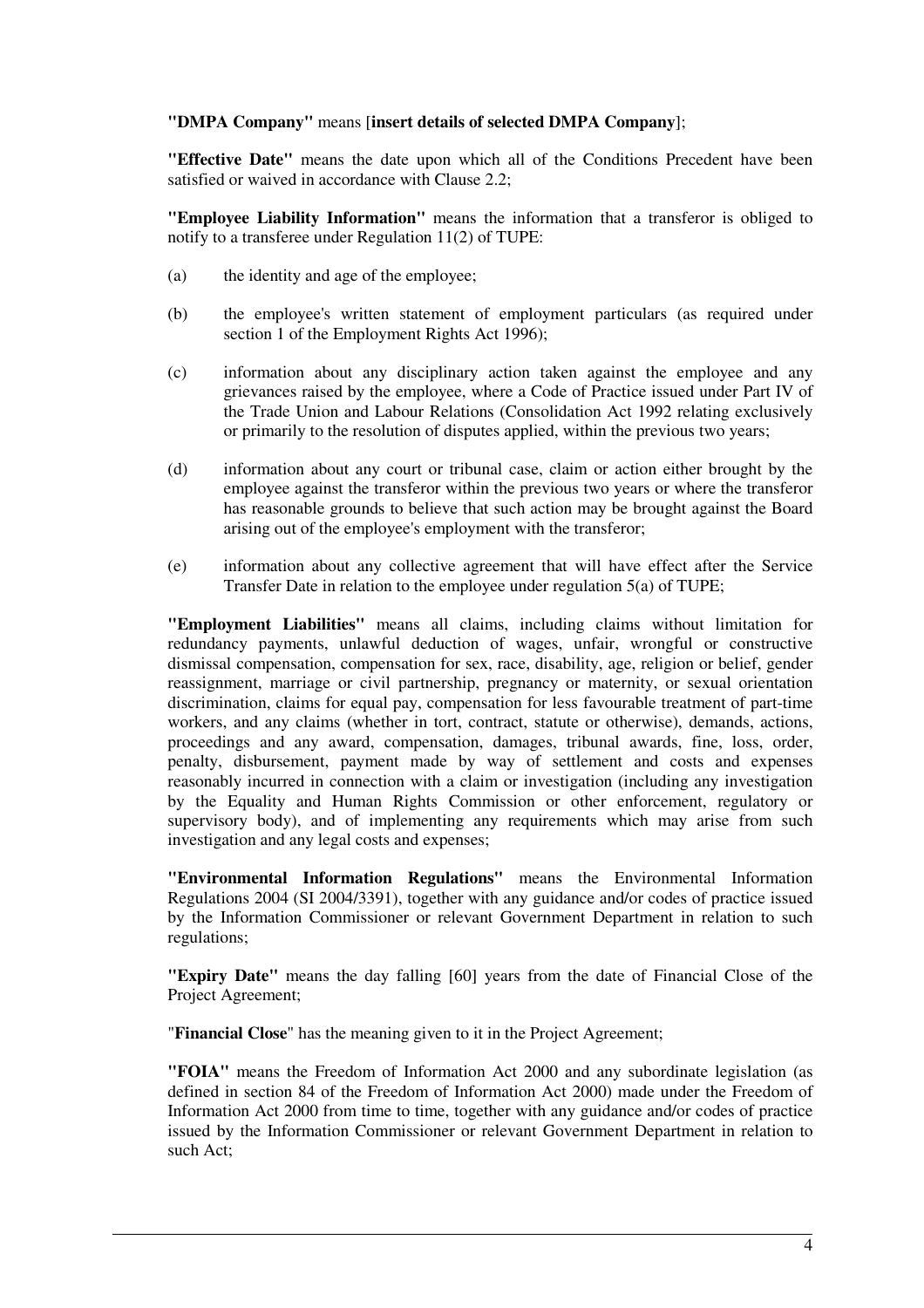**"Funding Letter"** means the funding letter from the DfT to the Council, in the form annexed at Schedule 6, as amended from time to time in accordance with its terms and this Agreement;

**"Government"** means the government of the United Kingdom and "**Government Department**" shall be construed accordingly;

**"Green Restricted Matter"** means a Restricted Matter which is identified as "Green" in the third column (*Matter categorisation*) of Schedule 1;

**"Intellectual Property"** means Intellectual Property (as defined under the Project Agreement) and Intellectual Property (as defined under the DMPA);

**"Interest Rate"** has the meaning given to it in the DMPA;

**"Liquidity Maintenance Reserve"** means the bank account in the name of the [Council] having account number  $\lceil \cdot \rceil$  and sort-code  $\lceil \cdot \rceil$  and held with [Bank] to be operated in accordance with clause [ ] of this Agreement;

**"Mersey Gateway Crossing"** has the meaning given to it in Recital A;

**"Month"** means a calendar month, provided that:

- (a) in the case of the month in which the Effective Date falls, it means the period from the Effective Date to the end of such calendar month;
- (b) in the case of the month in which the Expiry Date or Termination Date occurs it means the period from the start of such calendar month to the Expiry Date or Termination Date, as relevant;

"**Monthly Subscriptions"** has the meaning given to it in the DMPA;

**"OCIP Insurances"** has the meaning given to it in the Project Agreement;

**"Orange Restricted Matter**" means a Restricted Matter which is identified as "Orange" in the third column (*Matter categorisation*) of Schedule 1;

**"Order"** means the River Mersey (Mersey Gateway Bridge) Order 2011;

**"Performance Audit"** has the meaning given to it in clause 5.5;

**"Project"** has the meaning given to it in Recital A;

**"Project Agreement"** has the meaning given to it in Recital C;

**"Project Company"** means [**Note: to insert details of Project Company proposed by preferred bidder]**;

**"Project Documents"** means the Project Documents (as defined under the Project Agreement), the DMPA Documents (as defined under the DMPA), the Funding Letter [**Note: to list any other documents which are key to delivering the Project, this may depend upon individual bidder solutions]**, copies of which have been initialled by the Parties for the purposes of identification;

**"Project Objectives"** means: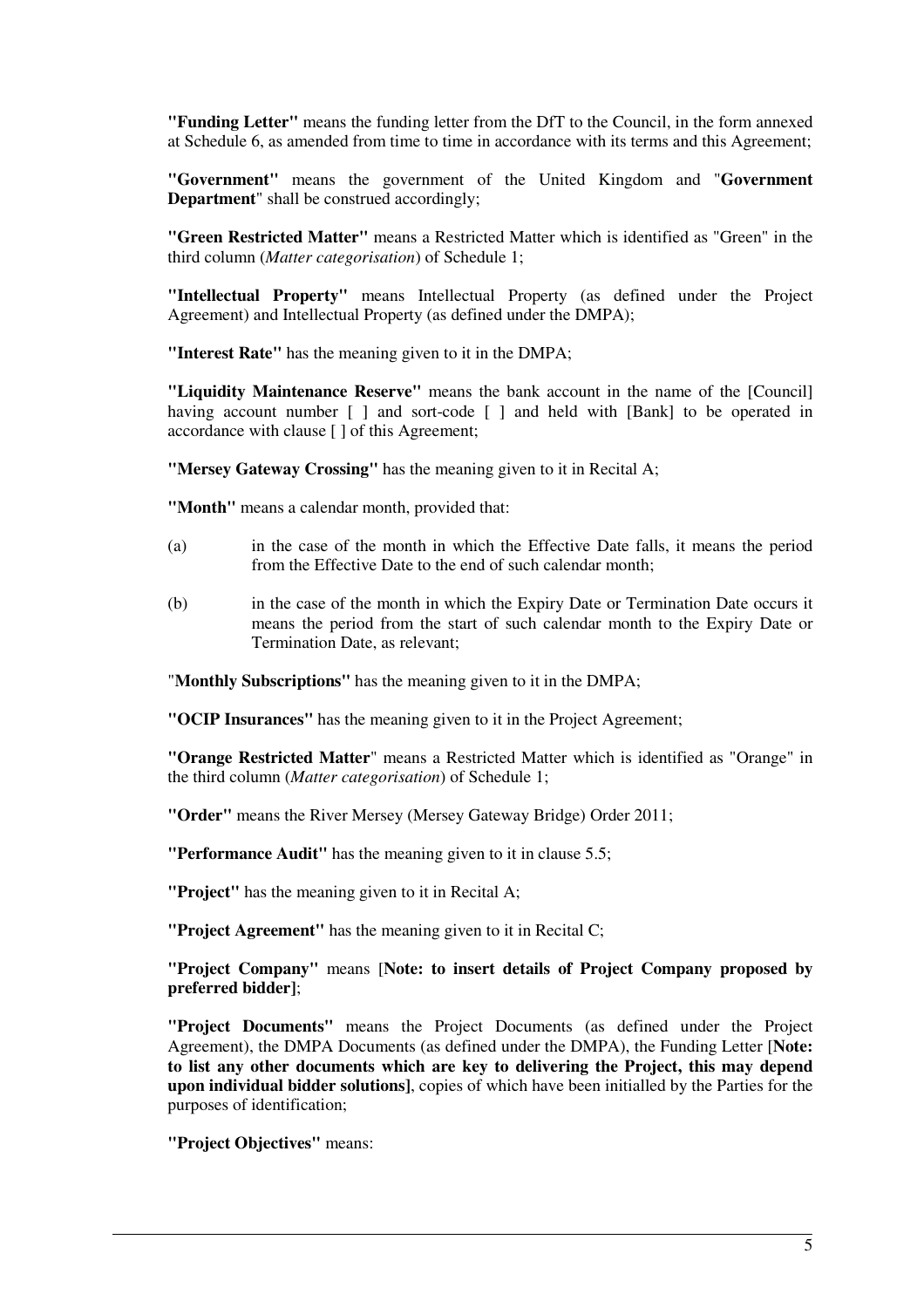- (a) to relieve the congested Silver Jubilee Bridge, thereby removing the constraints on local and regional development and better provide for local transport needs;
- (b) to apply minimum toll charges to both the Mersey Gateway Crossing and the Silver Jubilee Bridge consistent with the amount required to satisfy affordability constraints;
- (c) to improve accessibility in order to maximise local development and regional economic growth opportunities;
- (d) to improve local air quality and enhance the general urban environment;
- (e) to improve public transport links across the River Mersey;
- (f) to encourage the increased use of cycling and walking;
- (g) to restore effective network resilience for road transport across the River Mersey;

**"Red Restricted Matter"** means a Restricted Matter which is identified as "Red" in the third column (*Matter categorisation*) of Schedule 1, and any matter which does not relate directly to performance by the Board of its obligations pursuant to this Agreement;

**"Relevant Employees"** means those employees who are named in the Board's Final Staff List and whose contracts of employment transfer with effect from the Service Transfer Date to the Council or a Replacement Service Provider by virtue of the application of TUPE;

**"Relevant Transfer"** means a relevant transfer for the purposes of TUPE;

**"Replacement Services"** means any services that are identical or substantially similar to any of the Services and which the Council receives in substitution for any of the Services following the termination or expiry of this agreement, whether those services are provided by the Council internally or by any Replacement Service Provider;

**"Replacement Service Provider"** means any third party supplier of Replacement Services appointed by the Council from time to time;

**"Restricted Matter"** each matter listed in the first column (*Restricted Matters*) of Schedule 1;

**"Restricted Matter Party"** means in respect of a Restricted Matter, the parties listed against such Restricted Matter in the second column (Restricted Matter Parties) of Schedule 1;

**"RUCO"** means the A533 (Silver Jubilee Bridge) Road User Charging Scheme Order 2008;

**"Services"** means the services to be carried out by the Board pursuant to the terms of this Agreement;

**"Service Transfer Date"** means the date on which the Services (or any part of the Services), transfer from the Board or Sub-Contractor to the Council or any Replacement Service Provider;

**"Silver Jubilee Bridge"** or **"SJB**" has the meaning given to it in Recital A;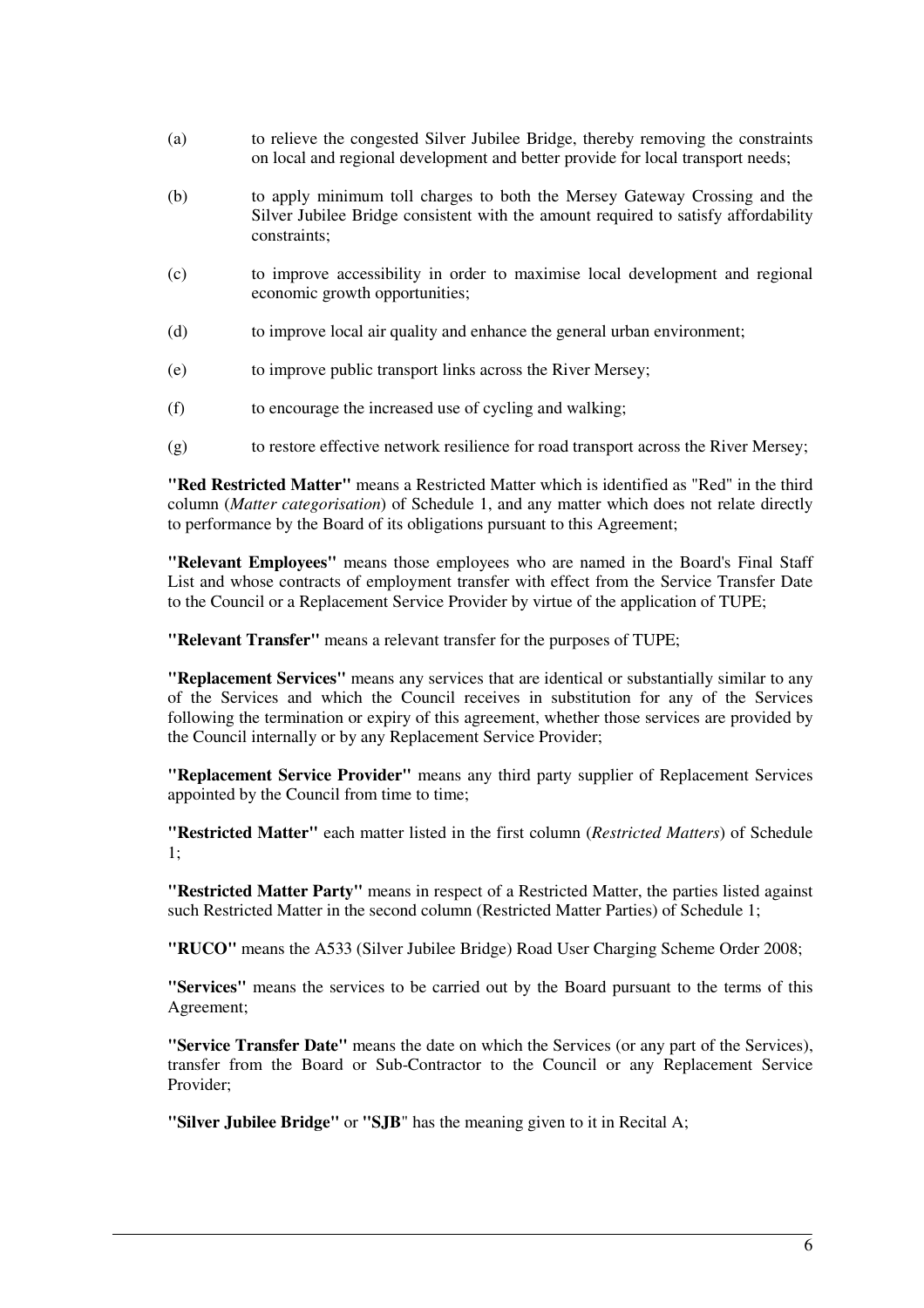**"Staffing Information"** means in relation to all persons detailed on the Board's Provisional Staff List, in an anonymised format, such information as the Council may reasonably request including the Employee Liability Information and details of whether the personnel are employees, workers, self-employed, contractors or consultants, agency workers or otherwise, and the amount of time spent on the provision of the Services;

**"Stakeholder"** means those external stakeholders in the Project which the Council has agreed to liaise with in accordance with the requirements for Council Stakeholder Engagement or the requirements for Board Stakeholder Engagement

**"Stakeholder Engagement Report"** has the meaning given to it in Clause 6.9.1;

**"Sub-Contractor"** means the contractors or service providers engaged by the Board to provide goods, services or works to, for or on behalf of the Board for the purposes of providing the Services to the Council;

**"Support Services"** means the services to be provided by the Council to the Board in accordance with Clause 9, as set out in Schedule 5 (*Support Services*);

**"Termination Date"** means any date of early termination of this Agreement in accordance with the terms of this Agreement;

**"Toll"** shall have the meaning ascribed to it in the DMPA, and "**Tolls"** and "**Tolling**" shall be construed accordingly;

**"Toll Collection Account"** means the bank account in the name of the Council having account number [ ] and sort-code [ ] and held with [Bank] to be operated in accordance with clause [ ] of this Agreement;

**"Toll Enforcement Regulations"** means the [draft] toll enforcement regulations [to be] made by the Secretary of State on [ ], allowing the Council to enforce the tolls imposed pursuant to the Order and the RUCO;

"**Toll Revenue**" has the meaning given to it in the DMPA;

**"TUPE"** means the Transfer of Undertakings (Protection of Employment) Regulations 2006 (SI 2006/246) as amended, replaced, consolidated or re-enacted from time to time;

**"Working Day**" means a day (other than a Saturday or Sunday) on which banks are open for domestic business in the City of London;

**"Year"** means as period of twelve (12) consecutive Months starting on 1 April, with the exception of:

- (a) the first Year, which shall commence on the Effective Date and end on 31 March first occurring thereafter; and
- (b) the final Year, which shall commence on 1 April and end on the Expiry Date or the Termination Date, as relevant.

## **1.2 Interpretation**

In this Agreement, except where the context otherwise requires: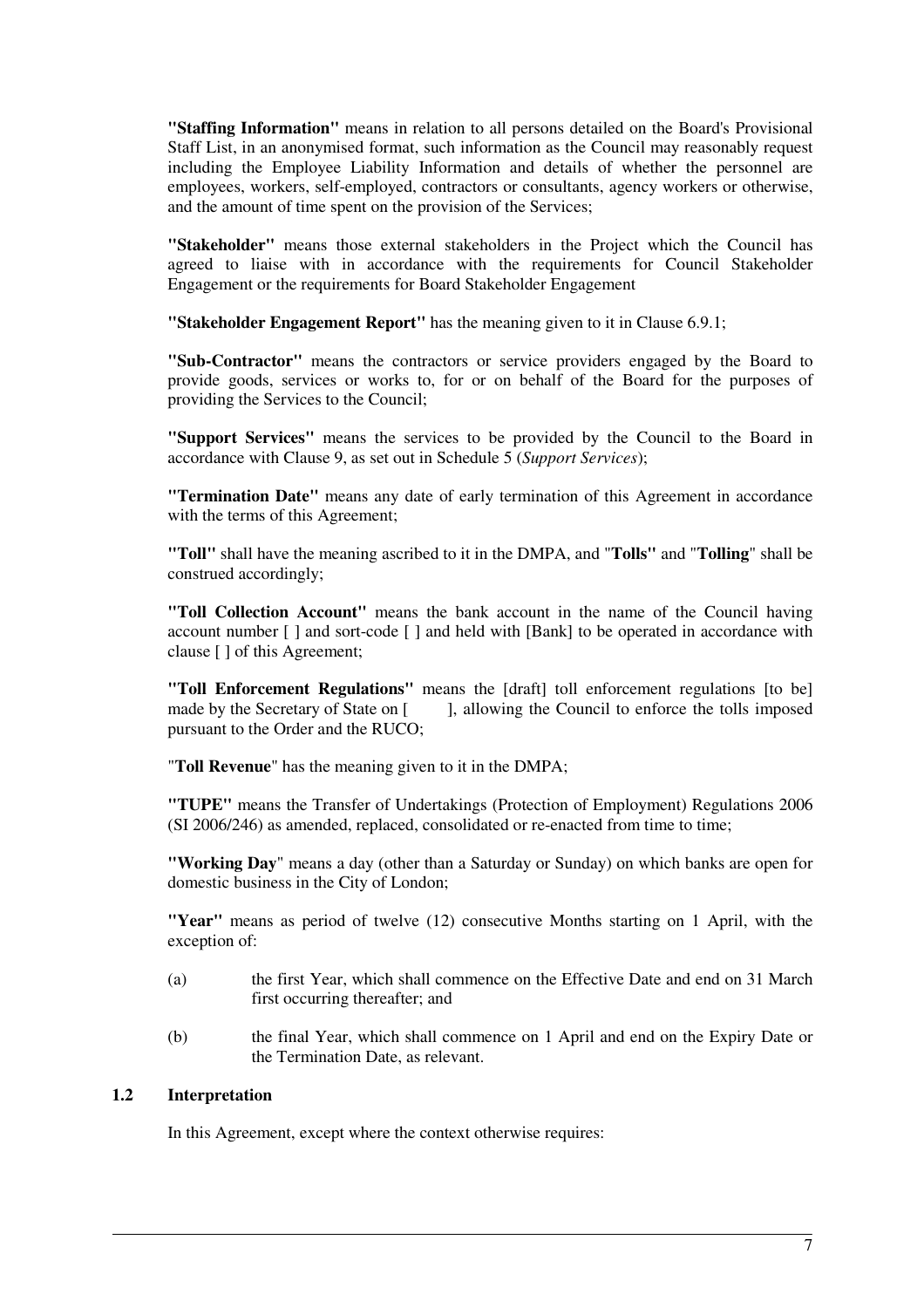- 1.2.1 the masculine includes the feminine and vice-versa;
- 1.2.2 the singular includes the plural and vice-versa;
- 1.2.3 a reference in this Agreement to any Clause or Schedule is, except where it is expressly stated to the contrary, a reference to such Clause of or Schedule to this Agreement and all references to Parts, Sections, Paragraphs, Annexes or Appendices are references to Parts, Sections and Paragraphs contained in and Annexes and Appendices to the Schedules;
- 1.2.4 except where it is expressly stated otherwise, a reference in a Schedule to a Part, Section, Annex or Appendix is a reference to a Part or Section of, or Annex or Appendix to, that Schedule (as the case may be);
- 1.2.5 except where it is expressly stated otherwise, a reference in a Schedule, a Part or Section of a Schedule or an Annex or Appendix to a Schedule to a Paragraph is a reference to a Paragraph in that Schedule, Part, Section, Annex or Appendix (as the case may be);
- 1.2.6 the Schedules to this Agreement (including any Annexes or Appendices thereto) are an integral part of this Agreement and reference to this Agreement includes reference thereto and reference to any Schedule includes reference to any Annex or Appendix thereto;
- 1.2.7 save where stated to the contrary, any reference to this Agreement or to any other document shall include any permitted variation, amendment, or supplement to, or substitution, novation or assignment of, such document;
- 1.2.8 any reference to any enactment, order, regulation or other similar instrument shall be construed as a reference to the enactment, order, regulation or instrument (including any EU instrument) as amended, replaced, consolidated or re-enacted and shall include any legally binding codes of practice (within the meaning of section 21(1) of the Interpretation Act 1978) made thereunder;
- 1.2.9 references to any documents and/or items being "in the agreed form" means such documents and/or items have been initialled by or on behalf of each of the Parties for the purpose of identification;
- 1.2.10 reference to a person includes any individual, firm, partnership, corporation, government, governmental body, authority, emanation, agency or instrumentality, unincorporated body of persons or association and their successors and permitted assignees or transferees;
- 1.2.11 headings are for convenience of reference only and shall not be taken into consideration in the interpretation or construction of this Agreement;
- 1.2.12 headings and words in parentheses and italics after a Clause reference or a reference to a Schedule are for convenience and reference only;
- 1.2.13 all references to time of day shall be a reference to whatever time of day shall be in force in England and Wales;
- 1.2.14 any reference to **"day"** shall, unless otherwise stated, mean the period of time which begins with one midnight and ends with the next;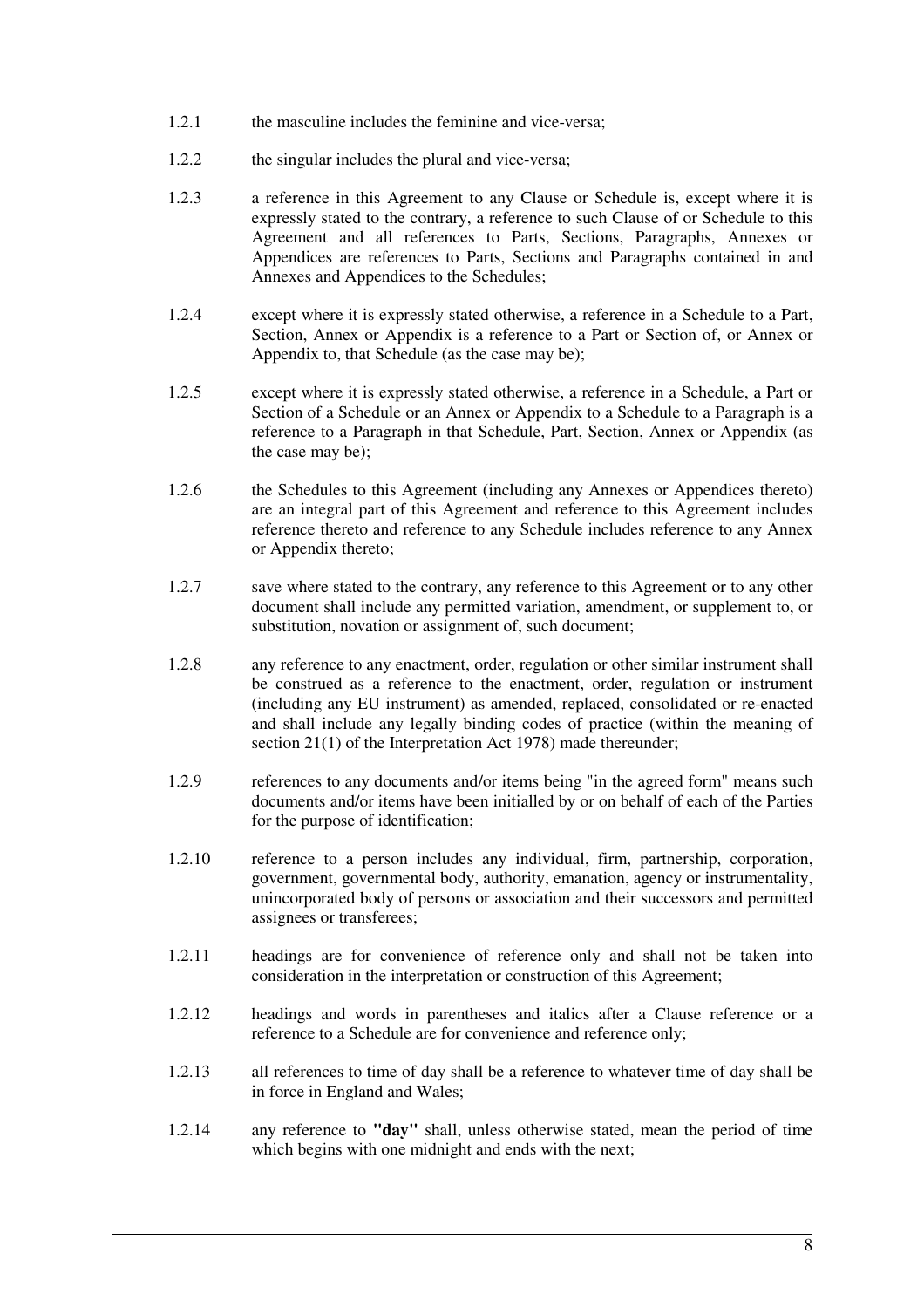- 1.2.15 the words **"herein"**, **"hereto"** and **"hereunder"** refer to this Agreement as a whole and not to the particular Clause, Schedule, Part, Section, Paragraph, Annex or Appendix in which such word may be used;
- 1.2.16 any reference to a public organisation or representative shall be deemed to include a reference to any successor to such public organisation or representative or any organisation or entity or representative which has taken over the functions or responsibilities of such public organisation or representative in whole or in part;
- 1.2.17 references to "**Parties"** mean the Parties to this Agreement and references to a **"Party"** mean one of the Parties to this Agreement;
- 1.2.18 references to **"sub-contractors"** are to contractors or sub-contractors of any tier;
- 1.2.19 references to drawings are references to drawings appearing or listed in the Schedules hereto having the revision numbers set against the relevant drawing numbers in the relevant Schedule;
- 1.2.20 all monetary amounts are expressed in pounds sterling;
- 1.2.21 references to "including" and "include" shall be construed as "including without limitation";
- 1.2.22 references to [a numbered Clause] to [another numbered Clause] shall be construed as including both numbered Clauses and all Clauses in between them; and
- 1.2.23 wherever provision is made for the giving or issuing of any notice, endorsement, consent, approval, certificate or determination by any person, then unless otherwise specified, such notice, endorsement, consent, approval, certificate or determination shall be in writing, and the words notify, endorse, consent, approve, certify or determine and cognate expressions shall be construed accordingly.

## **2. COMMENCEMENT AND DURATION**

#### **Duration**

- 2.1 Subject to Clause 2.2, the rights and obligations of the Parties to this Agreement shall come into effect on the date of this Agreement and shall terminate on the earlier of:
	- 2.1.1 the Expiry Date; and
	- 2.1.2 the Termination Date

#### ("**Contract Period**").

- 2.2 Save for Clauses 1 to 3, 14 to 26, 27 and 28 this Agreement shall only be effective from the date upon which ("**Effective Date**") the following Conditions Precedent have either been satisfied or waived by the Council (at the Council's sole discretion):
	- 2.2.1 the Board has executed each of the Board Project Documents, and such documents have been executed by all relevant counterparties to the same;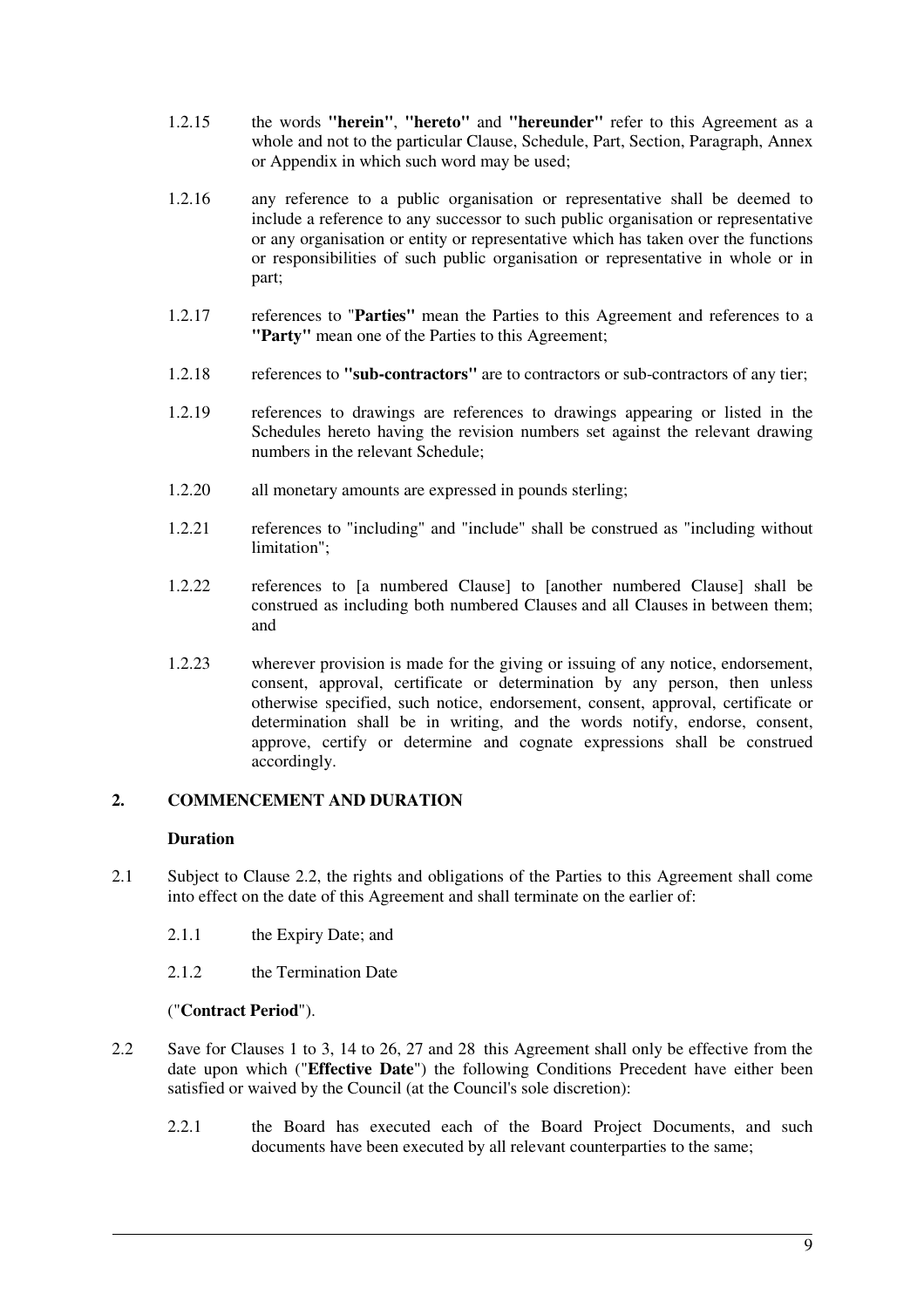- 2.2.2 the Council has executed the Project Agreement and the DMPA;
- 2.2.3 the OCIP Insurances have been procured and are either in place, or the Council provides written confirmation from [*insurance broker*] that such insurances will be in place on or before the Effective Date;
- 2.2.4 a certified copy of all documents relating to the constitution of the Board (including, without limitation, all contracts entered into by shareholders, Articles of Association and memorandum), which shall be in the same, or substantially similar form, to those set out in Schedule (*Board Constitution*); and
- 2.2.5 the DfT has provided a final Funding Letter.

## **3. LGCA CERTIFICATE**

## **Certification Requirements**

3.1 The Certification Requirements are intended to be satisfied by the Council with respect to this Agreement before the end of the period relating to such agreement within which the Certification Requirements must be satisfied for the agreement to be a certified contract for the purposes of the Local Government (Contracts) Act 1997.

## **Board Consent**

3.2 The Board hereby consents to the issue by the Council of a certificate under Section 3 of the Local Government (Contracts) Act 1997 in respect of this Agreement.

## **Relevant Discharge Terms**

- 3.3 The Parties agree that the relevant discharge terms relating to this Agreement for the purposes of section 6 of the Local Government (Contracts) Act 1997 shall be as follows:
	- 3.3.1 in the event of making a determination or order on an application for judicial review or audit review (within the respective meanings of section  $5(4)$  and  $8(1)$  of the Local Government (Contracts) Act 1997 the result of which is that this Agreement does not have effect or is otherwise unenforceable (against either the Council or the Board), then the Council shall pay to the Board the sum equivalent to the amount of compensation payable by the Board:
		- 3.3.1.1 to the DMPA Company pursuant to Clause 41.3 (*Voluntary Termination by the Board*) of the DMPA calculated as at the date of such determination; and
		- 3.3.1.2 to the Project Agreement pursuant to Clause 68.3 (*Voluntary Termination by the Board*) of the Project Agreement calculated as at the date of such determination; and
	- 3.3.2 the Council shall pay the Board the sums referred to in Clause 3.3.1.1 and 3.3.1.2 within [sixty  $(60)$ ] Business Days of such determination or order; and
	- 3.3.3 any payment of compensation in accordance with this Clause 3.3 shall be in full satisfaction of any claim of the Board in relation to the termination of this Agreement and shall be the sole remedy of the Board against the Council in the circumstances contemplated by Clause 3.3.1.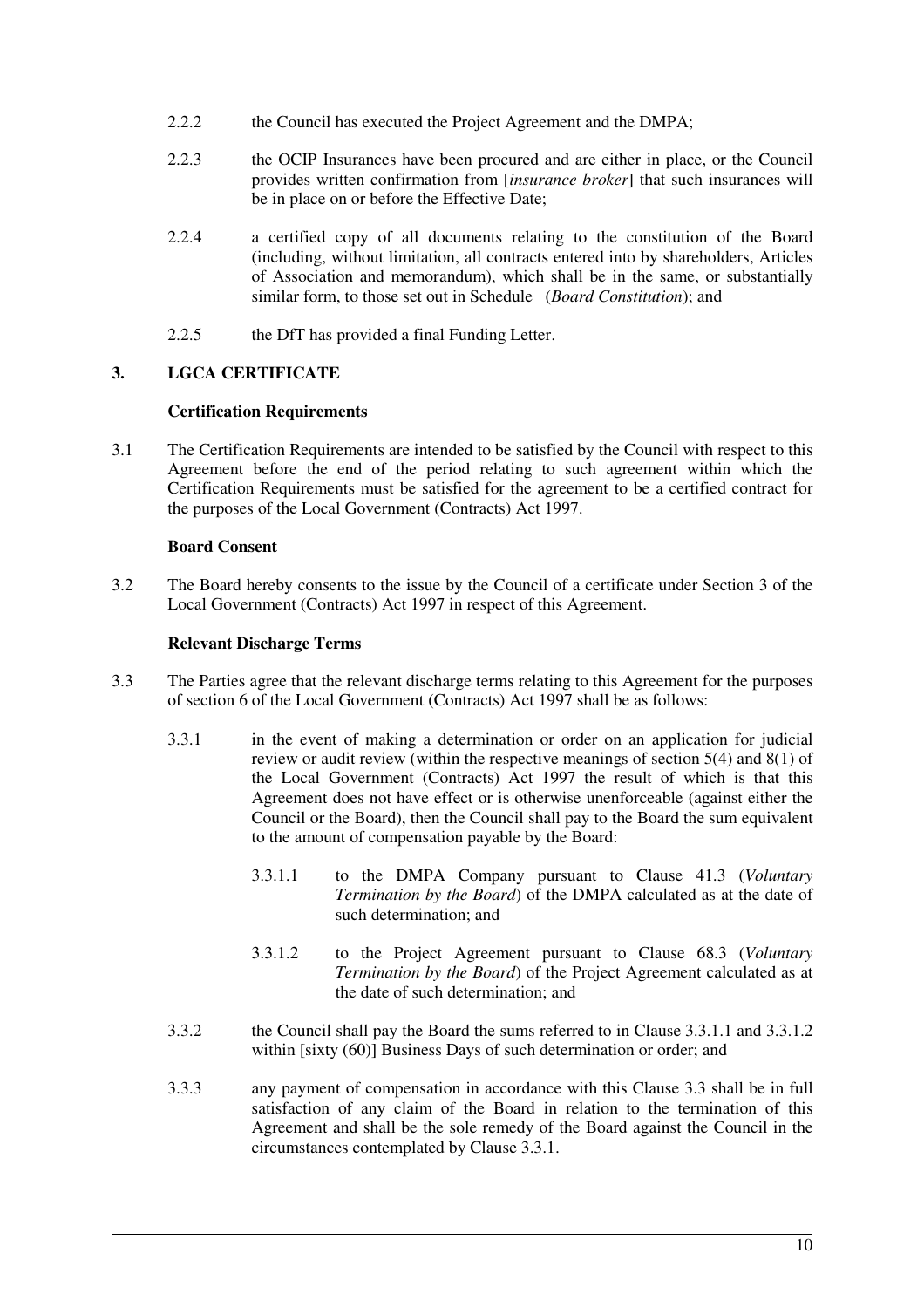## **4. PROJECT DOCUMENTS**

#### **Execution of Project Documents**

- 4.1 The Board shall:
	- 4.1.1 on or about the date of this Agreement, enter into the Board Project Documents;
	- 4.1.2 subject to Clause 4.1, during the term of the Agreement, enter into such other Project Documents as may be required, for the purposes of the on-going procurement and/or operation of the Mersey Gateway bridge or the Silver Jubilee Bridge.
- 4.2 The Council shall on or about the date of this Agreement enter into the Project Agreement and the DMPA.

#### **Amendments to, and entry into new, Project Documents**

- 4.3 The Board shall not:
	- 4.3.1 enter into any contracts or agreements or other ancillary documents, including any replacement Project Documents;
	- 4.3.2 materially amend the terms of any Project Document; or
	- 4.3.3 terminate any Project Document,

without the consent of the Council, such consent not to be unreasonably withheld or delayed, save that the Board shall not be entitled to enter into, amend or terminate any Project Documents (**"Proposed Action"**) where the Proposed Action:

- 4.3.4 would materially adversely affect the Council;
- 4.3.5 would be contrary to the Project Objectives or would (on the balance of probabilities) significantly reduce the ability of the Board, the DMPA Company, the Project Company or any other sub-contractor to support the Project Objectives;
- 4.3.6 the Proposed Action would breach any Legislation;
- 4.3.7 the Proposed Action would increase the Council's liabilities during the term of this Agreement;
- 4.3.8 the Proposed Action would be likely (on the balance of probabilities) to require the Board (or the Council) to increase the overall level of Tolls above the amounts permitted by this Agreement;
- 4.3.9 where the DfT has raised valid objections that such Proposed Action would be in breach of the Funding Letter; or

#### 4.3.10 [**Note: others to be determined**];

4.4 Where the Council objects to such Proposed Action then the Board shall not proceed with such Proposed Action, and shall liaise with the Council to determine any amendments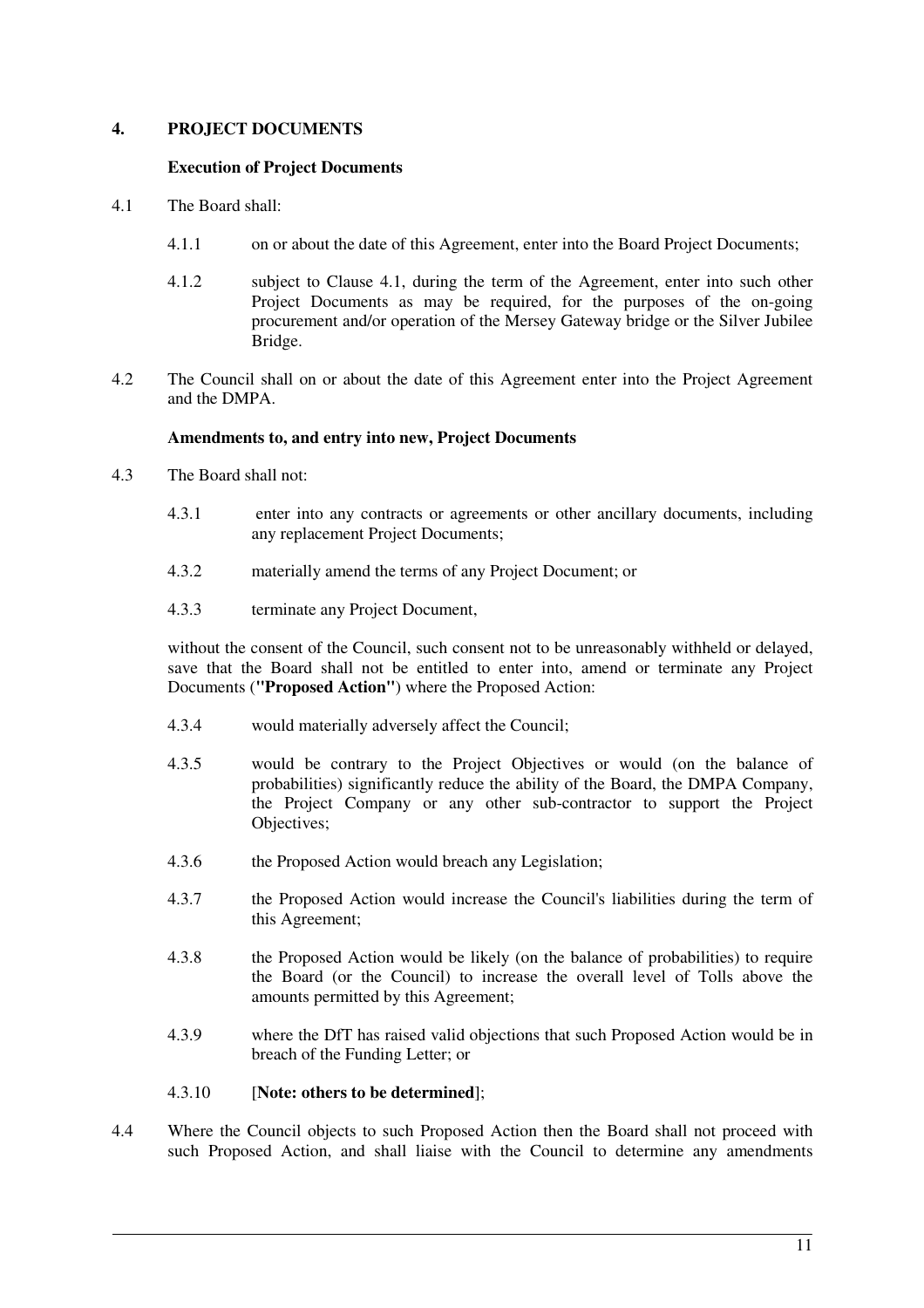required such that the Council shall agree to the Proposed Action. For the avoidance of doubt, the Council shall not be required to consent to any Proposed Action where there is a valid right of objection pursuant to Clause 4.1.

- 4.5 Where the Council does not object to a Proposed Action within [20] Working Days of being given notice of such Proposed Action, the Board shall be entitled to proceed.
- 4.6 The Board acknowledges the terms of the Funding Letter and undertakes:
	- 4.6.1 to comply with the terms of the Funding Letter to the extent that any obligation of the Council pursuant to the terms of the Funding Letter is performed, in whole or in part, by the Board pursuant to the terms of this Agreement;
	- 4.6.2 to carry out the Services pursuant to this Agreement in a manner which is consistent with the terms of the Funding Letter;
	- 4.6.3 have due regard to the Council's obligations pursuant to the Funding Letter and not to do (or omit to do) anything which may, reasonably, be expected to put the Council in breach of the terms of the Funding Letter.

## **5. CO-OPERATION AND RESTRICTED MATTERS**

- 5.1 The Council undertakes to the Board that it shall not wilfully impede the Board in the performance of its obligations under this Agreement (having regard always to any other operations or activities carried out by the Council for the purposes contemplated by this Agreement or any other of the Council's statutory duties or functions);
- 5.2 Each party agrees to co-operate, at its own expense (but without being compelled to incur material expenditure) with the other party in the fulfilment of the purposes and intent of this Agreement.

#### **Consultation on Restricted Matters**

- 5.3 The Board shall, in providing the Services pursuant to this Agreement consider and have regard to comments received from:
	- 5.3.1 the Council;
	- 5.3.2 the DfT;
	- 5.3.3 HMT; and
	- 5.3.4 any Stakeholder who the Board is required to consult in accordance with the terms of this Agreement,

and notwithstanding the generality of the foregoing, the Board shall not do anything which amounts to a Restricted Matter without complying with the procedure set out in Clause 5.4;

#### **Restricted Matter Procedure**

- 5.4 Where any action (including any omission) or decision of the Board is, or relates to, a Restricted Matter (**"Restricted Action"**), the following procedure shall apply:
	- 5.4.1 where a Restricted Matter is a Red Restricted Matter the Board shall: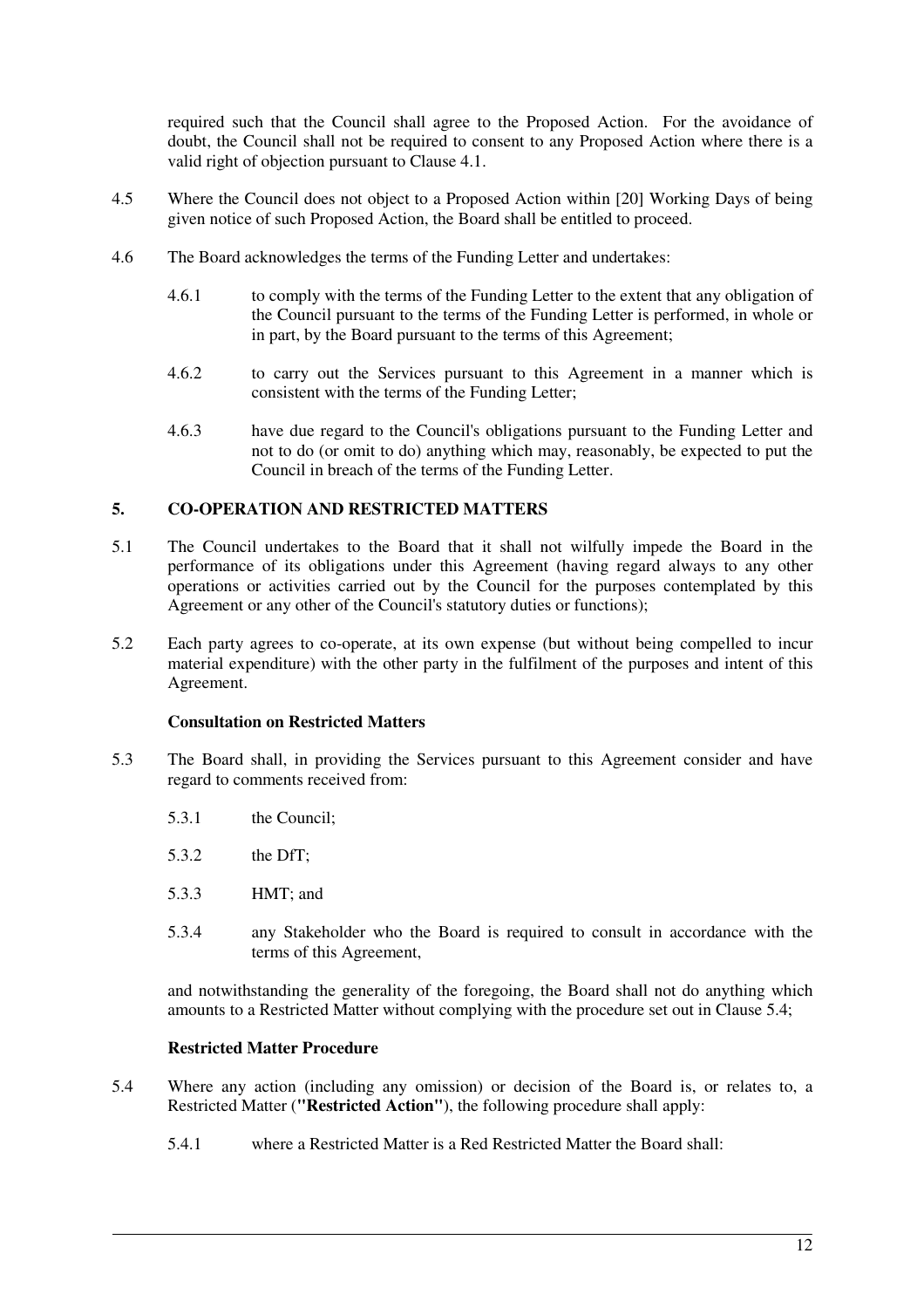- 5.4.1.1 where it wishes to carry out a Restricted Action, notify each relevant Restricted Matter Party, of the proposed Restricted Action, providing sufficient detail of the proposed Restricted Action for the Restricted Matter Parties to be able to understand the effect of the proposed Restricted Action.
- 5.4.1.2 have due regard to all comments received from Restricted Matter Parties in respect of such Restricted Action, and amend the Restricted Action appropriately to reflect such comments. Where such amendments are made, the Board shall notify all relevant Restricted Matter Parties of the revised Restricted Action and Clauses 5.4.1.1. and 5.4.1.2 shall apply *mutatis mutandis*;
- 5.4.1.3 only proceed with a Restricted Action where each relevant Restricted Matter Party has expressly consented to such Restricted Action. Restricted Matter Parties shall be entitled to consent to a Restricted Action, subject to conditions, in which case the Board shall only be entitled to proceed with such a Restricted Action where the Board:
	- (a) complies with all material requirements of such conditions; and
	- (b) all other Relevant Matter Parties have consented to the Board complying with such conditions.
- 5.4.2 where a Restricted Matter is an Orange Restricted Matter the Board shall:
	- 5.4.2.1 within [x] Working Days of determining that it wishes to carry out a Restricted Action, consult with the relevant Restricted Matter Parties, providing sufficient detail of the proposed Restricted Action for the Restricted Matter Parties to be able to understand the effect of the proposed Restricted Action. The Board shall provide each Restricted Matter Party sufficient time to respond to such consultation as may be reasonable (**"Restricted Matter Consultation Period"**), having regard to the nature of the Restricted Action, the consideration that may be required by the Restricted Matter Parties and any urgency in proceeding with the Restricted Action.
	- 5.4.2.2 the Board shall have due regard to all comments received from Restricted Matter Parties during the Restricted Matter Consultation Period, in determining whether to proceed with the Restricted Action, and any amendments reasonably required to the Restricted Action;
	- 5.4.2.3 provided that the Board has complied with the requirements of Clauses 5.4.2.1 to 5.4.2.2, the Board shall be entitled to proceed with a Restricted Action relating to an Orange Restricted Matter, notwithstanding that any relevant Restricted Matter Party has objected to such Restricted Action;
- 5.4.3 where a Restricted Matter is a Green Restricted Matter the Board shall notify each relevant Restricted Matter Party in respect of the proposed Restricted Action within [x] Working Days of the Board determining to make such Restricted Action. For the avoidance of doubt, where a Restricted Matter is a Green Restricted Matter the Board shall not be required to consult with any Restricted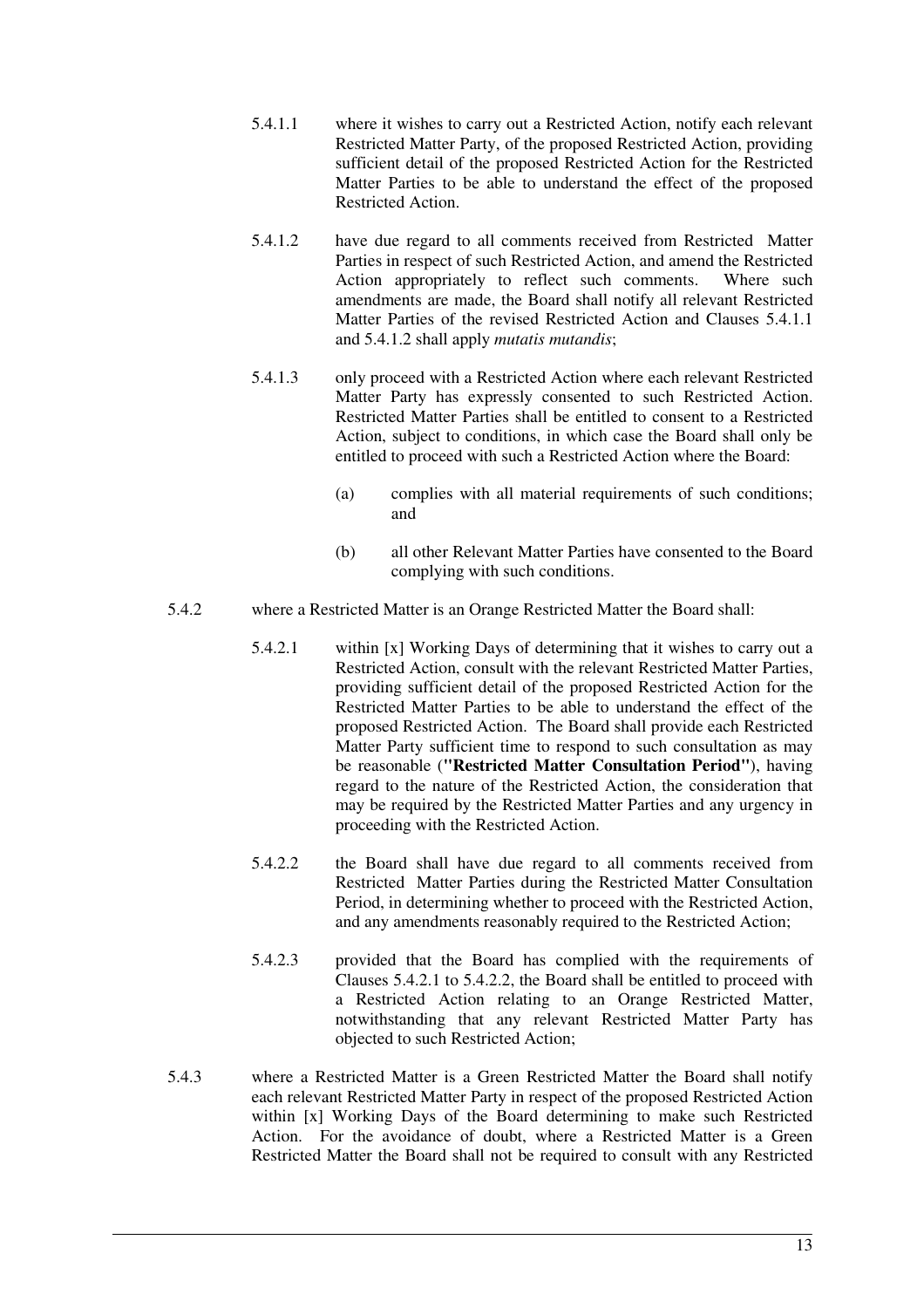Matter Party save to the extent that consultation is required by any other express term of this Agreement in respect of the Relevant Restricted Action.

- 5.4.4 where any matter is ancillary to a Restricted Matter then it shall be classified as part of such Restricted Matter and Clause 5.4 shall apply in respect of such matter.
- 5.4.5 Where a matter is ancillary to more than one Restricted Matter, or a Restricted Action would relate to more than one Restricted Matter then such matter shall be deemed to be the highest classified of such Restricted Matters (where a Red Restricted Matter is most highly classified, and a Green Restricted Matter is least highly classified), and Clause 5.4 shall apply in respect of such matter.

## **Performance Management**

- 5.5 The Council shall audit the performance of the Services by the Board and compliance with its other obligations under this Agreement (**"Performance Audit"**), in accordance with this Clause 5:
	- 5.5.1 each Year, within one (1) Month of the anniversary of the Effective Date;
	- 5.5.2 at the Council's discretion, at any point where the Board notifies the Council of Board Default in accordance with Clause 5.13, or where the Council has otherwise determined that a Board Default has arisen or, acting reasonably, believes that a Board Default is likely to arise;
	- 5.5.3 whenever otherwise required by the terms of this Agreement;
- 5.6 Where the Council intends to carry out a Performance Audit, it may request from the Board, and the Board shall provide, as soon as reasonably practicable:
	- 5.6.1 such information as may be reasonably required by the Council to determine whether the Board is performing the Services in accordance with this Agreement;
	- 5.6.2 any reports in respect of performance of the Services received by the Board pursuant to the terms of the Project Agreement or the DMPA, including, but not limited to:
		- 5.6.2.1 any KPI Rectification Plan produced pursuant to the DMPA;
		- 5.6.2.2 any increased monitoring of performance of the DMPA Company pursuant to clause [19.9] of the DMPA; and
		- 5.6.2.3 [**Note: others to be determined**];
- 5.7 Where the Council carries out a Performance Audit, it shall review the performance of the Services and other obligations of the Board under this Agreement, by reference to:
	- 5.7.1 the performance by the Board against any actions, targets and requirements of the Annual Business Plan;
	- 5.7.2 whether the Board has met any income, or expenditure targets as specified in:
		- 5.7.2.1 any Rectification Plan; or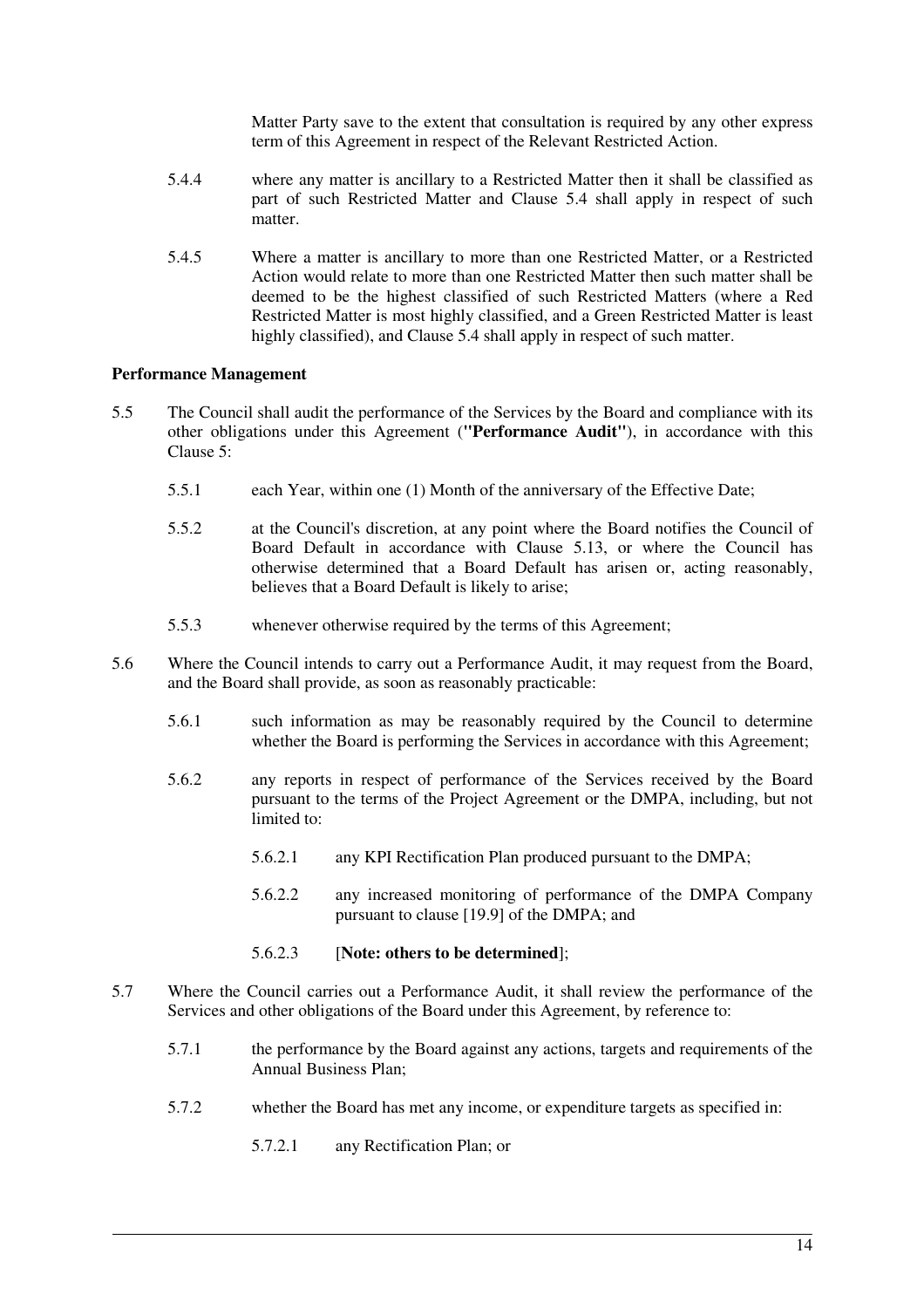- 5.7.2.2 the Annual Business Plan;
- 5.7.3 performance of the Board against any Council KPIs;
- 5.7.4 any material breaches of this Agreement by the Board which have been identified; and
- 5.7.5 any material breaches of the Project Agreement, the DMPA or any other Project Document by either the Board, the Project Company, the DMPA Company or any other counterparty to the relevant Project Document, which has not been rectified or enforced in accordance with the terms of such agreement.

## (together the "**Performance Requirements**").

- 5.8 Where one or more Performance Requirements have not been satisfied, the Council shall promptly notify the Board of such failure, specifying clearly the nature of each such failure, and the Board shall, within twenty (20) Working Days (or such other period as the Parties may reasonably agree, having regard to the nature of the failure to meet the Performance Requirements and the urgency of any required rectification) develop a rectification plan (**"Rectification Plan"**) in respect of rectifying performance of the relevant Performance Requirements, including:
	- 5.8.1 any performance, income or other targets to be met;
	- 5.8.2 the timescales in which they will be met;
	- 5.8.3 The costs to be incurred in meeting the Rectification Plan, and who will bear such costs;
	- 5.8.4 Any amendments required to the DMPA, Project Agreement or other Project Documents to comply with the Rectification Plan;
	- 5.8.5 Any amendments required to this Agreement;
	- 5.8.6 any performance required by a third party in order to comply with the Rectification Plan, including any action to be performed by the Council, the DfT or HMT, in order to rectify the Performance Requirements,
	- 5.8.7 and the Board shall notify the Council of the proposed terms of such Rectification Plan (**"Draft Rectification Plan"**).
- 5.9 The Council shall review the Draft Rectification Plan and provide comments to the Board within twenty (20) Working Days (or such other period as the Parties may reasonably agree, having regard to the nature of the failure to meet the Performance Requirements and the urgency of any required rectification). The Board shall take into account such comments, but shall only be required to implement such comments where and to the extent that they relate to:
	- 5.9.1 any Restricted Matter which forms part of the Draft Rectification Plan;
	- 5.9.2 any amendments required to the Project Documents or to this Agreement;
	- 5.9.3 any action required to be taken by the Council, DfT or HMT pursuant to the terms of the Rectification Plan, including any costs to be incurred,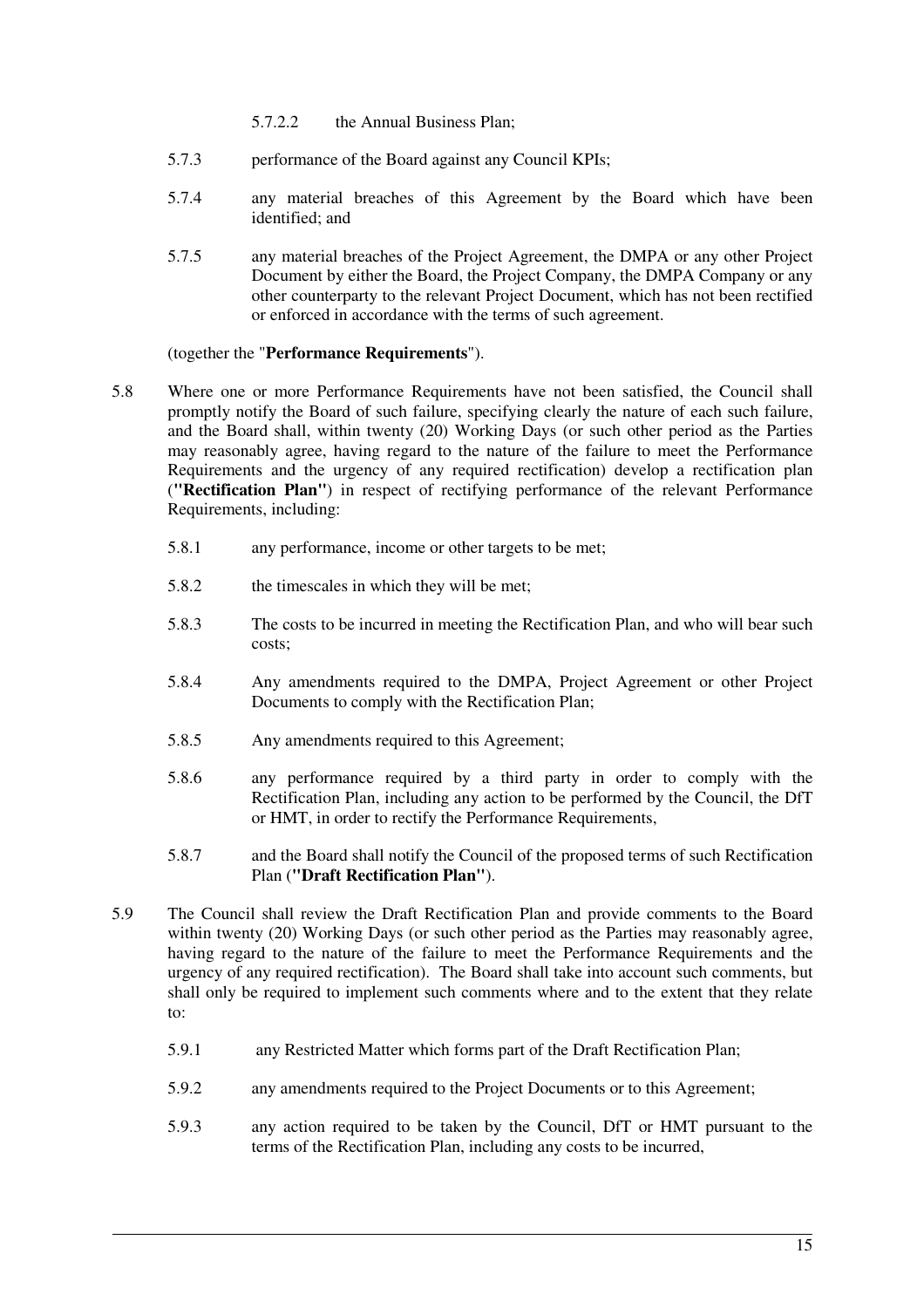- 5.9.4 in which case the Board shall be required to fully reflect such comments in the finalised Rectification Plan, and once the Rectification Plan has been amended to reflect such comments the Board shall notify the Council of such revised Rectification Plan.
- 5.10 The Board shall implement the Rectification Plan in accordance with its terms, at the sole cost of the Board (subject to any costs which the Council has expressly agreed to incur).
- 5.11 Where a failure to meet any Performance Requirement (**"Performance Failure"**) continues following implementation of a Rectification Plan in accordance with its terms then the Board shall propose, agree and implement further Rectification Plans in accordance with this Clause 5, save that, where a single Performance Failure, or Performance Failures arising from the same cause, continue to arise following implementation of two Rectification Plans in respect of such Performance Failure, then the Council may at its discretion deem such continued failure to rectify the Performance Failure a Board Default.
- 5.12 Where:
	- 5.12.1 the Board fails to implement a Rectification Plan materially in accordance with its terms; or
	- 5.12.2 the Board is in material breach of this Agreement which cannot be rectified, or would cause the Council to be in breach of any of its legal duties or obligations; or
	- 5.12.3 there is a deemed Board Default pursuant to Clause 5.11

then the Council shall be entitled to:

- 5.12.4 exercise any rights of the Board under the Project Documents on behalf of the Board, to the extent that this is required to ensure continued compliance with the terms of this Agreement; or
- 5.12.5 terminate this Agreement for Board Default in accordance with Clause 5.13; or
- 5.12.6 [require the replacement of one or more Executive Directors, in accordance with Part 2 of Schedule 4];
- 5.13 Where a Board Default occurs or the Board believes that such a Board Default is likely to occur then the Board shall notify the Council promptly providing details of such Board Default (or potential Board Default).
- 5.14 Following any notification pursuant to Clause 5.13, the Council shall notify the Board of any action that the Council requires the Board to take, including rectification of any Board Default which is capable of rectification.
- 5.15 Where any Board Default is not rectifiable, or has not been rectified within a reasonable period of notification of the requirement to rectify by the Council pursuant to Clause 5.14, then the Council shall be entitled to terminate this Agreement on [x] days' notice.
- 5.16 Upon termination for Board Default:
	- 5.16.1 the Board shall, on the election of the Council, take all necessary steps to novate or transfer to the Council, or such other party as the Council may nominate, such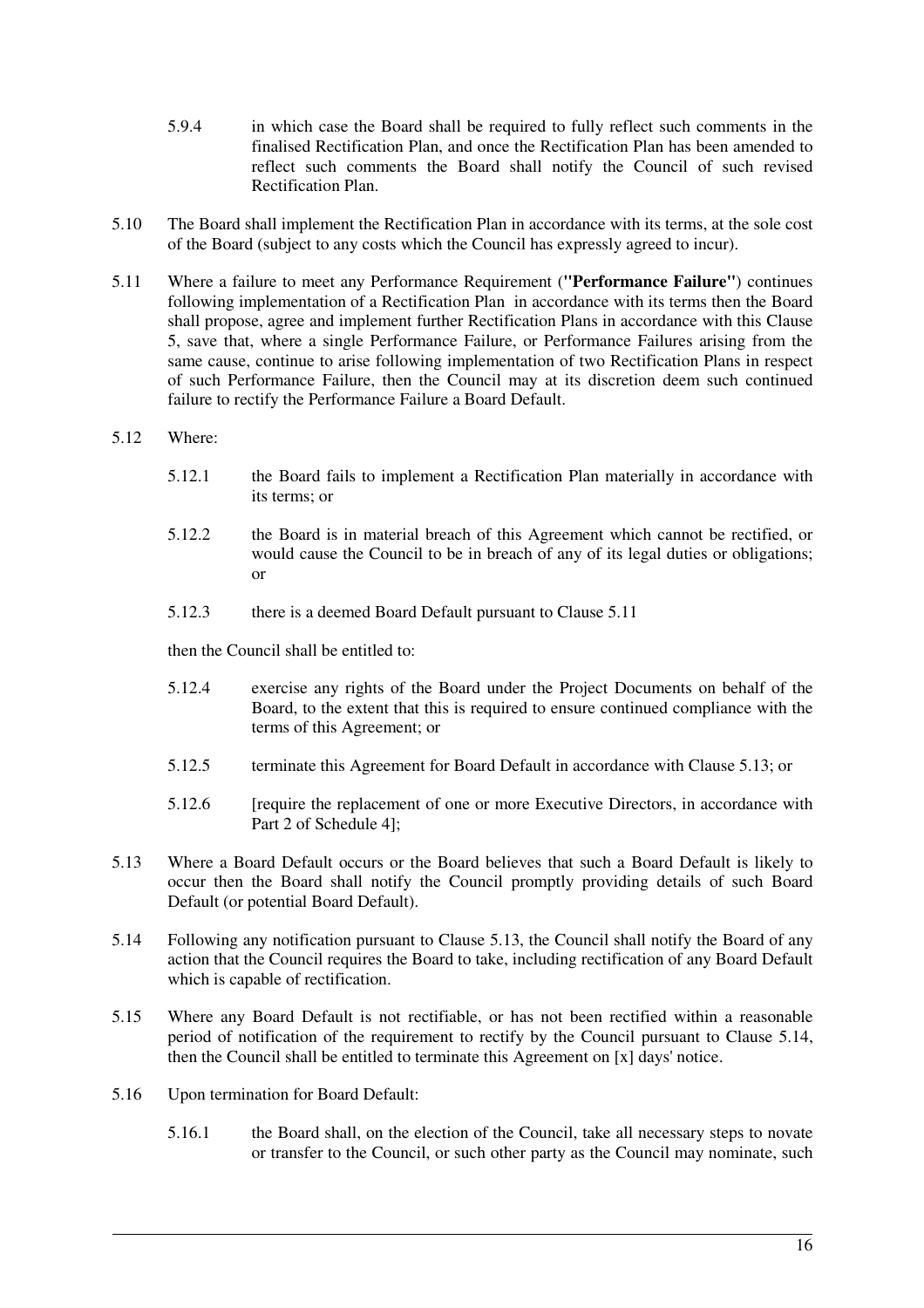Project Documents and assets as the Council may reasonably require in order to continue to deliver the Project at nil cost.

- 5.16.2 no compensation shall be payable to the Board, save that where termination of this Agreement would also lead to termination of the Project Agreement or the DMPA then the Council shall pay, or procure the payment of, on behalf of the Board, any termination sums due to the Project Company or the DMPA Company, but only to the extent that the Board is unable to pay such termination sums.
- 5.17 Upon termination of this Agreement, save as otherwise expressly provided for in this Agreement:
	- 5.17.1 termination shall be without prejudice to any accrued rights and obligations under this Agreement as at the date of termination;
	- 5.17.2 termination of this Agreement shall not affect the continuing rights and obligations of the Council and the Board under any provision of this Agreement which is expressed to survive termination or which is required to give effect to such termination or the consequences of termination.
	- 5.17.3 the Board shall procure the transfer to the Council at nil cost of all Intellectual Property required by the Council for the provisions of the Services.

## **6. SERVICES**

#### **Supervision and management of construction of Mersey Gateway**

- 6.1 The Board shall supervise the construction and operation of the Mersey Gateway Crossing and associated infrastructure in accordance with the terms of the Project Agreement, and otherwise comply with and perform the obligations of the Board under the Project Agreement in an effective, efficient and economic manner.
- 6.2 The Board shall supervise the Tolling of the Mersey Gateway Crossing and Silver Jubilee Bridge:
	- 6.2.1 for the term of the DMPA, in accordance with the terms of the DMPA, and otherwise comply with and perform the obligations of the Board under the DMPA in an effective, efficient and economic manner;
	- 6.2.2 for the Contract Period, so as to ensure that the Tolling is carried out in an effective, efficient and economic manner, in accordance with the terms of:
		- 6.2.2.1 Clause 8 of this Agreement; and
		- 6.2.2.2 the requirements of the Funding Letter.
- 6.3 The Board shall otherwise ensure that:
	- 6.3.1 During the term of the Project Agreement:
		- 6.3.1.1 The Board complies with its obligations under the Project Agreement; and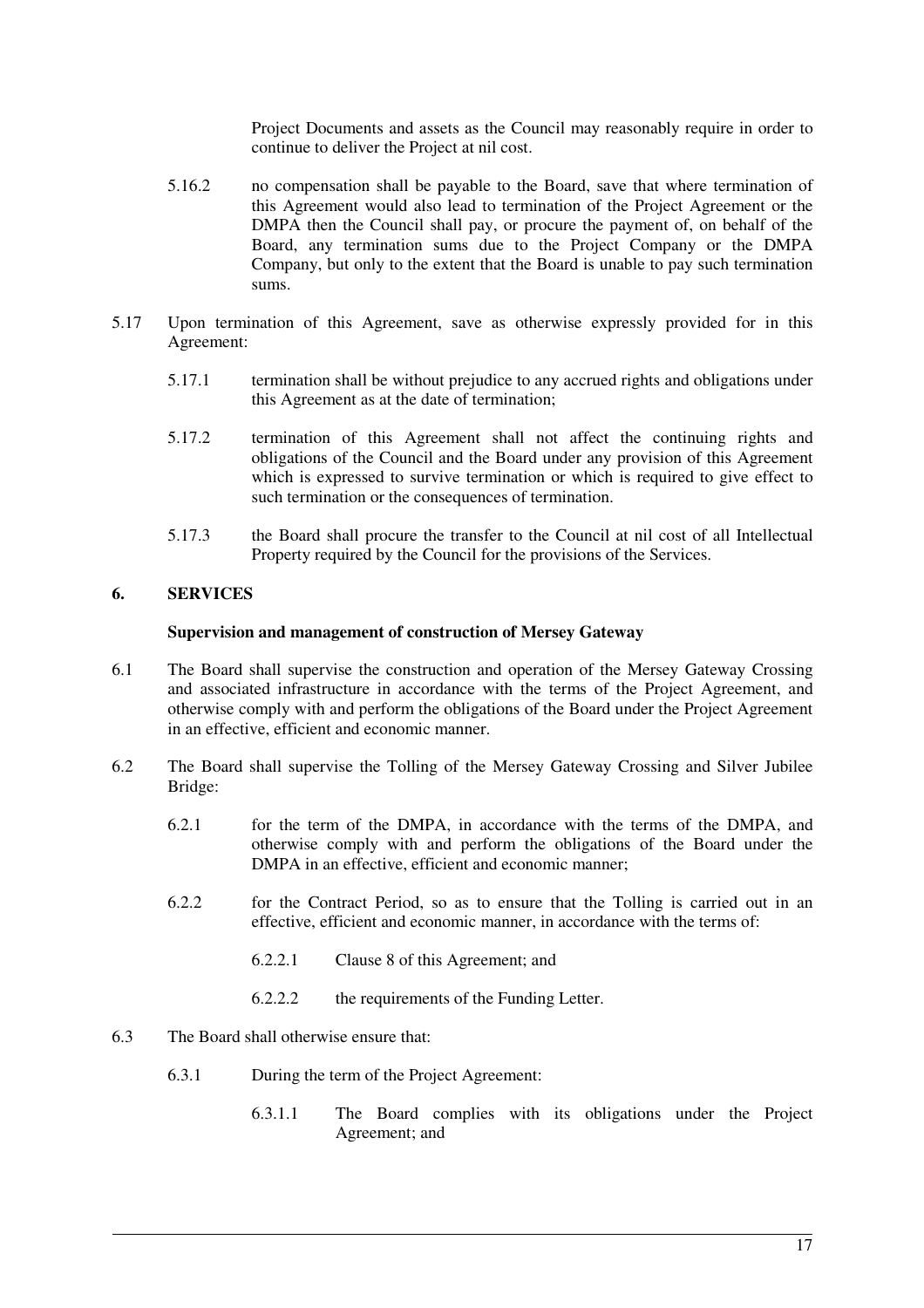- 6.3.1.2 The Project Company complies with its obligations under the Project Agreement;
- 6.3.2 During the term of the DMPA:
	- 6.3.2.1 The Board complies with its obligations under the DMPA; and
	- 6.3.2.2 The DMPA Company complies with its obligations under the DMPA,

in each case, such that the Services are performed:

- 6.3.3 in an efficient, effective and safe manner;
- 6.3.4 in accordance with Good Industry Practice;
- 6.3.5 in a manner that is not likely to be injurious to health or to cause damage to property;
- 6.3.6 in such a manner as:
	- 6.3.6.1 not to detract from the image and reputation of the Council as highway [or tolling] authority;
	- 6.3.6.2 to enable the Council to discharge its statutory duties;
- 6.3.7 in compliance with:
	- 6.3.7.1 the Order, the RUCO and the Toll Enforcement Regulations;
	- 6.3.7.2 all applicable Legal Requirements.
- 6.4 The Board shall continuously seek improvements to the procedures and processes used in the performance of the Services.
- 6.5 The Board shall provide reports to the Council in a format and frequency as may be agreed by the Council, acting reasonably, and having regard to the stage of construction or operation of the Mersey Gateway Crossing in respect of:
	- 6.5.1 during the term of the Construction Period (as defined in the Project Agreement) under the Project Agreement, the progress of construction, including the occurrence of any Compensation Events or Relief Event or similar events under the terms of the Project Agreement;
	- 6.5.2 during the remainder of the term of the Project Agreement, the operation of the Mersey Gateway Crossing and associated infrastructure, including the performance of services under the Project Agreement and the occurrence of any [Compensation Events or] Relief Events or similar events under the terms of the Project Agreement;
	- 6.5.3 during the term of the DMPA, the operation of the Tolling, including the occurrence of any [Compensation Events or] Relief Events or similar events under the terms of the DMPA;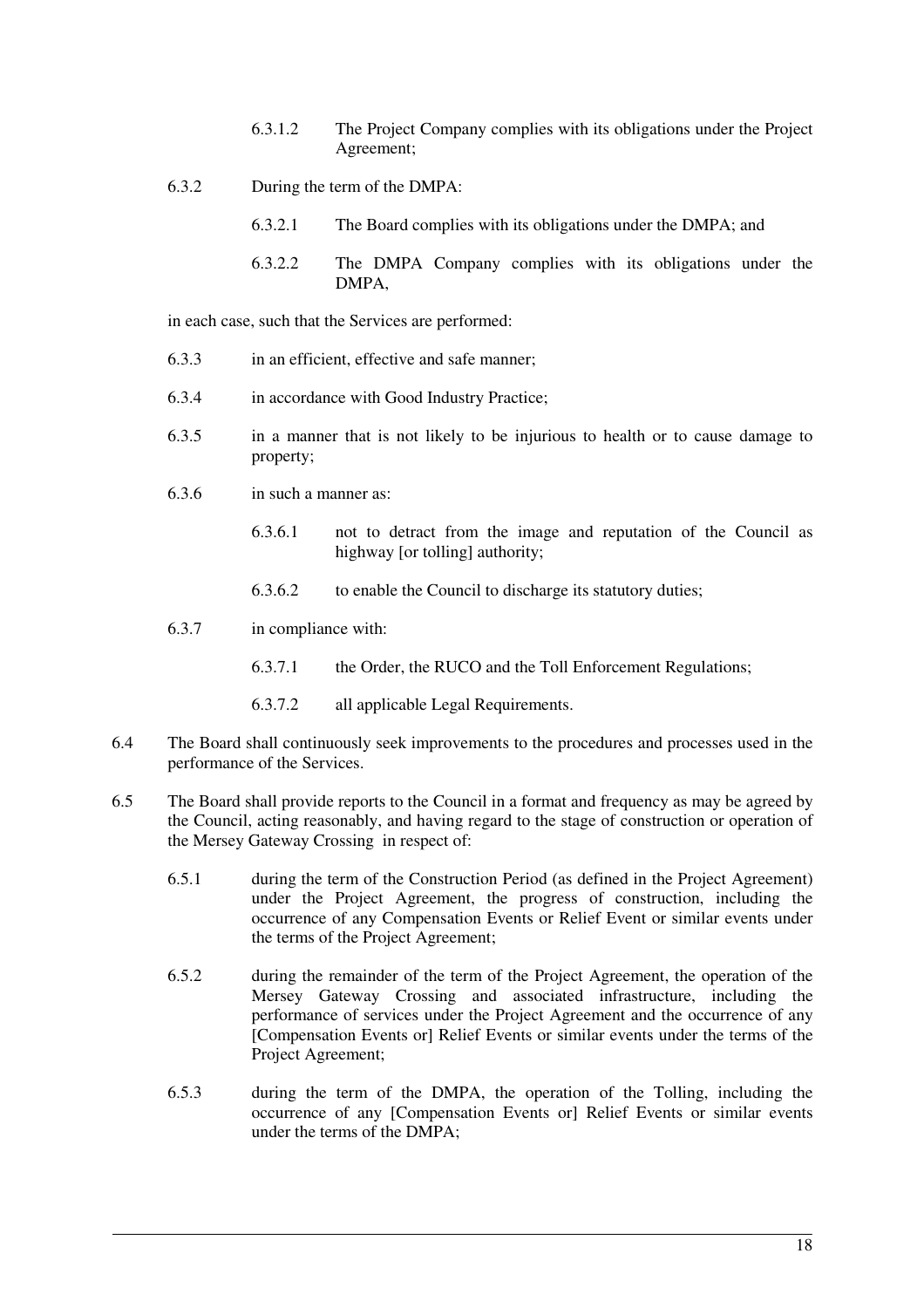- 6.5.4 costs incurred by the Board, including any additional costs arising from the operation of the Project Documents, including from any Compensation Events that may arise under the Project Agreement or the DMPA;
- 6.5.5 any delays in the programme for the construction and/or operation of the Mersey Gateway Crossing:
- 6.5.6 performance against key performance indicators and other performance measures within the Project Agreement and DMPA, including any reports required pursuant to Clause 5.6;
- 6.5.7 performance against the Council KPIs.

## **Annual Business Plan**

- 6.6 The Board shall within [x] Working Days of [date] in each year of this Agreement produce and provide to the Council an annual business plan (**"Annual Business Plan"**) showing:
	- 6.6.1 detailed projects of the following year's project income and expenditure;
	- 6.6.2 projections of the following 5 years' income and expenditure;
	- 6.6.3 how the Board intends to establish and maintain the liquidity reserve required by the Funding Letter;
	- 6.6.4 the Board's proposals for management and marketing of the tolls, including:
		- 6.6.4.1 all relevant information provided by the DMPA Company pursuant to the terms of the DMPA;
		- 6.6.4.2 details of how the information provided pursuant to Clause 6.6.4.1, and any recommendations of the DMPA Company have been taken into account within the Annual Business Plan and any matters which the DMPA Company has undertaken to perform pursuant to the terms of the DMPA;
		- 6.6.4.3 any recommendations of the DMPA Company which the Board has chosen not to taken into account within the Annual Business Plan or otherwise progress, and the reasons why the Board has made such a decision;
		- 6.6.4.4 details of the current discount scheme from Tolling for local residents (**"Local Discount Scheme"**), including any information relating to the proposed application of the Local Discount Scheme that may be provided by the DMPA Company, and details of any other discount schemes or variations to the tolling of Users which the DMPA Company have proposed or implemented;

#### 6.6.4.5 [**Note: others to be determined]**;

6.7 Following receipt of the Annual Business Plan, the Council shall review and provide comments to the Board within [x] Working Days. The Board shall consider comments received from the Council, but shall only be required to take into account such comments to the extent that they relate to any Restricted Action or any requirement of the Business Plan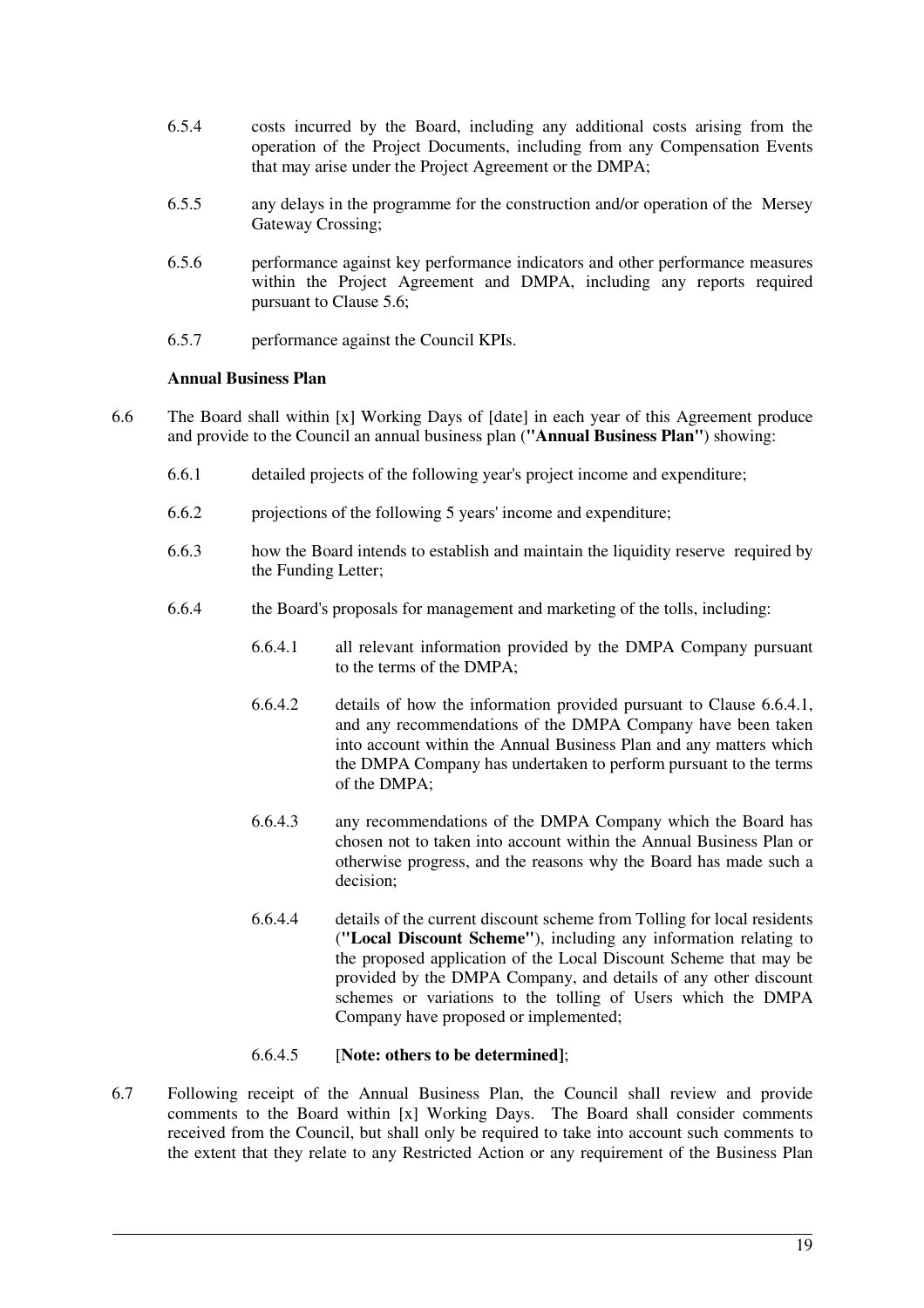which if it were implemented would be a Restricted Action, in which case the provisions of Clause 5.4 shall apply mutatis mutandis.

#### **Stakeholder Engagement**

- 6.8 The Council undertakes to the Board to engage with stakeholders in accordance with its obligations as set out in Part 2 of Schedule 2 (Stakeholder Engagement):
	- 6.8.1 on a monthly basis report to the Board ("**Council Stakeholder Engagement Report**"), setting out details of:
		- 6.8.1.1 the outcomes of any Council Stakeholder Engagement carried out in the preceding Month;
		- 6.8.1.2 any actions which the Council has determined, or undertaken, to take to reflect any responses received during such Council Stakeholder Engagement;
		- 6.8.1.3 updates in respect of outcomes or actions set out in previous Council Stakeholder Engagement Reports;
- 6.9 The Board undertakes to the Council to engage with stakeholders in accordance with its obligations as set out in Part 1 of Schedule 2 (Stakeholder Engagement), and shall:
	- 6.9.1 on a monthly basis report to the Council (**"Stakeholder Engagement Report"**), setting out details of:
		- 6.9.1.1 the outcomes of any Board Stakeholder Engagement carried out in the preceding Month;
		- 6.9.1.2 any actions which the Board has determined, or undertaken, to take to reflect any responses received during such Board Stakeholder Engagement;
		- 6.9.1.3 any actions which the Board has determined, or undertaken, to take to reflect any actions or undertakings set out in the Council Stakeholder Engagement Report
		- 6.9.1.4 updates in respect of outcomes or actions set out in previous Stakeholder Engagement Reports or Council Engagement Reports;
	- 6.9.2 consider any comments provided by the Council in respect of Board Stakeholder Engagement, and take such comments into account (acting reasonably) in carrying out future Board Stakeholder Engagement and performing the Services;
	- 6.9.3 consider any comments provided by the Council arising from any Council Stakeholder Engagement and take such comments into account (acting reasonably) in carrying out future Board Stakeholder Engagement and performing the Services;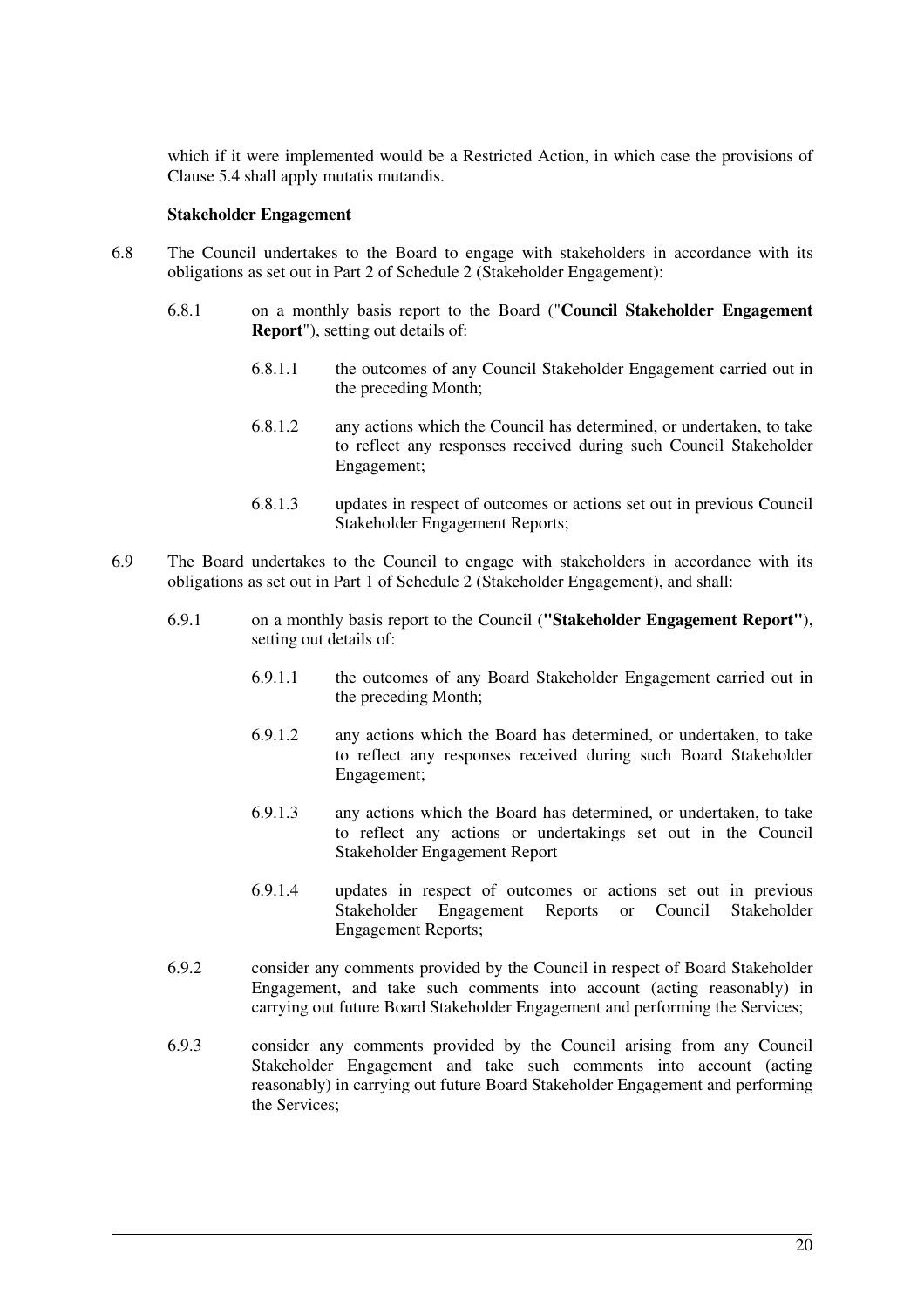## **7. POWERS AND DELEGATION**

- 7.1 To the extent that such powers are required for the purposes of delivering the Services (including, but not limited to and requirements for the performance by the DMPA Company of obligations under the DMPA or the Project Company under the Project Agreement), the Council shall:
	- 7.1.1 procure the renewal, replacement or extension of the RUCO on the same, or similar, terms prior to any expiry or termination of the RUCO, so as to ensure that the powers set out in the RUCO continue for the term of this Agreement;
	- 7.1.2 procure the renewal, replacement or extension of the Toll Enforcement Regulations on the same or similar, terms prior to any expiry of termination of the Toll Enforcement Regulations, so as to ensure that the powers set out in the Toll Enforcement Regulations continue for the term of this Agreement;
- 7.2 The Council shall release and indemnify the Board against all costs, losses, claims and expenses arising from, associated with, or as a consequence of, any failure by the Council to comply with Clause 7.1, provided that:
	- 7.2.1 the Council shall not be responsible for or be obliged to indemnify the Board against any cost, loss, claim or expense arising out of:
		- 7.2.1.1 any injury, loss, damage, cost or expense caused by the negligence or wilful misconduct of the Board occurring after the date of this Agreement;
		- 7.2.1.2 any breach by the Board of its obligations under this Agreement
	- 7.2.2 where exercise by the Board of a right under the Project Agreement or the DMPA would (in the opinion of the Council, acting reasonably) reduce any cost, loss, claim or expense, then the Council shall be entitled to step-in and exercise such right on behalf of the Board, provided that the Council's indemnity at clause 7.2 shall include any costs, losses, claims and expenses arising from the exercise of such right. The Board shall be entitled to take over the exercise of such right at any time, provided that where the Board takes over the exercise of a right from the Council, then the Council shall be released from the indemnity at clause 7.2 where and to the extent that any cost, loss, claim or expense cannot be mitigated as a result of such step-in by the Board.
- 7.3 The Council and the Board both acknowledge that the levying of tolls on the SJB is a requirement of the Funding Letter, and each party undertakes to the other not to vary tolling on the Silver Jubilee Bridge such that this is no longer the case without the express consent of:
	- 7.3.1 the DMPA Company;
	- 7.3.2 the Project Company;
	- 7.3.3 the DfT,

provided that such consent shall not be unreasonably withheld, taking into account any amendments to the DMPA, Project Agreement and Funding Letter, respectively.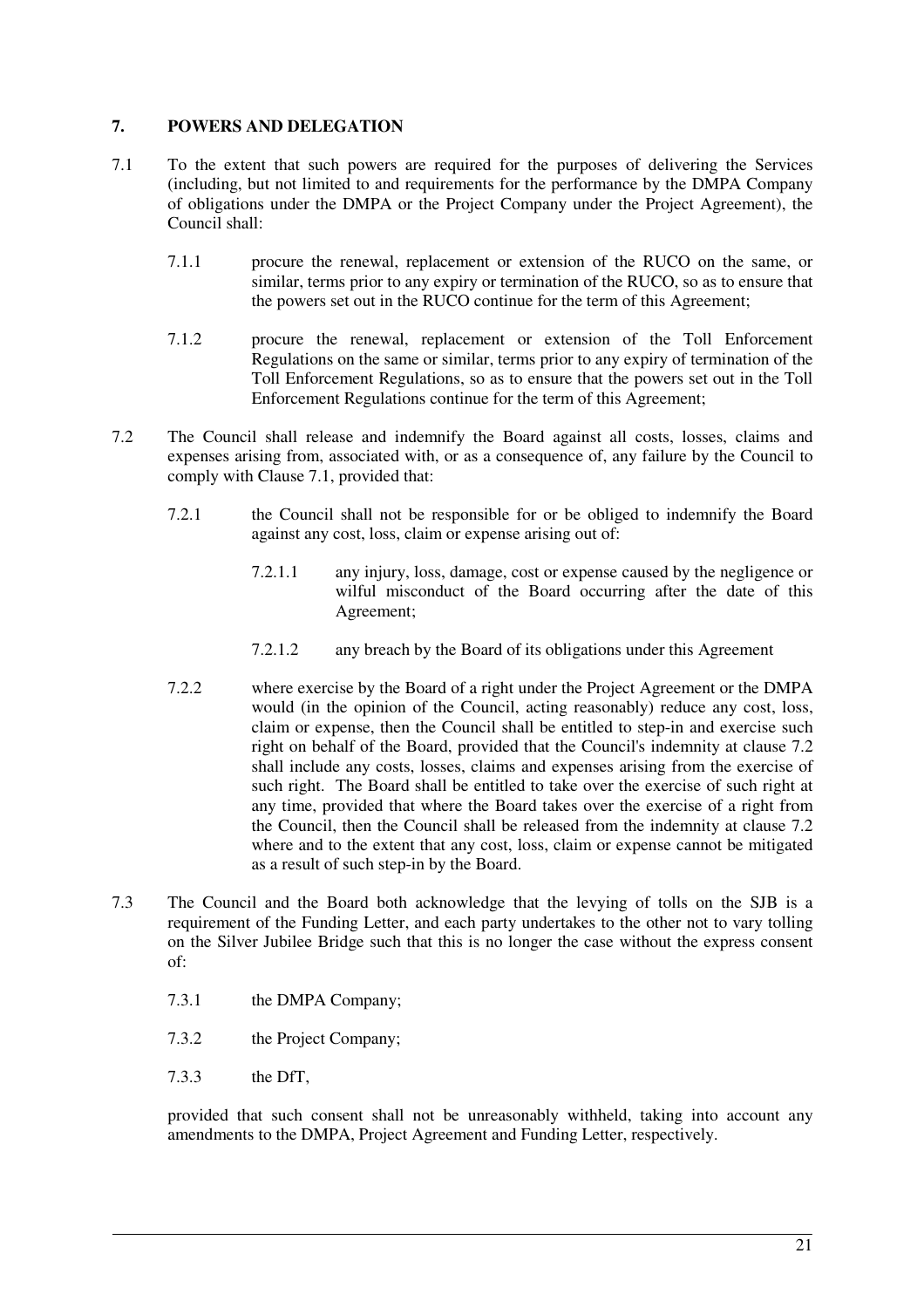- 7.4 The Council undertakes to the Board to perform all of its obligations pursuant to the terms of the Project Documents to which it is a party, to support delivery of the Project Objectives through such Project Documents.
- 7.5 The Board shall ensure that it performs the Services in accordance with current Council Policies so far as they are relevant to the powers, obligations or duties of the Crossings Board.
- 7.6 For the Contract Period:
	- 7.6.1 the Council shall delegate to the Board, to the extent required for the performance of the Board's obligations pursuant to this Agreement,
	- 7.6.2 the Council undertakes to the Board to delegate to the Project Company in accordance with and pursuant to the terms of the Project Agreement,
	- 7.6.3 the Council undertakes to the Board to delegate to the DMPA Company in accordance with and pursuant to the terms of the DMPA,
	- 7.6.4 the Council undertakes to the Board to delegate to any contractor replacing the Project Company or the DMPA Company, on similar terms to those specified in the Project Agreement or the DMPA (as the case may be),

in each case the relevant powers, rights and obligations under:

- 7.6.5 the Order;
- 7.6.6 to the extent that they are capable of delegation, the powers under the RUCO;
- 7.6.7 to the extent that they are capable of delegation, the powers under the Toll Enforcement Regulations; and
- 7.6.8 any other statutory power that are capable of delegation, and which are required for, as the case may be:
	- 7.6.8.1 the Board to efficiently perform its obligations under the Governance Agreement; or
	- 7.6.8.2 to comply with the requirements of the Project Agreement and/or the DMPA in respect of delegation of powers.
- 7.7 To the extent that any delegation of power made pursuant to Clause 7.6 requires renewal or amendment during the Contract Period in order to meet the requirements of Clause 7.6, then the Council shall either:
	- 7.7.1 renew or amend such delegation of power; or
	- 7.7.2 indemnify the Crossings Board in respect of all costs, losses or expenses arising from such failure to renew or amend such delegation.

## **8. TOLLING**

8.1 The Board shall act as the agent of Council, and not as principal, in: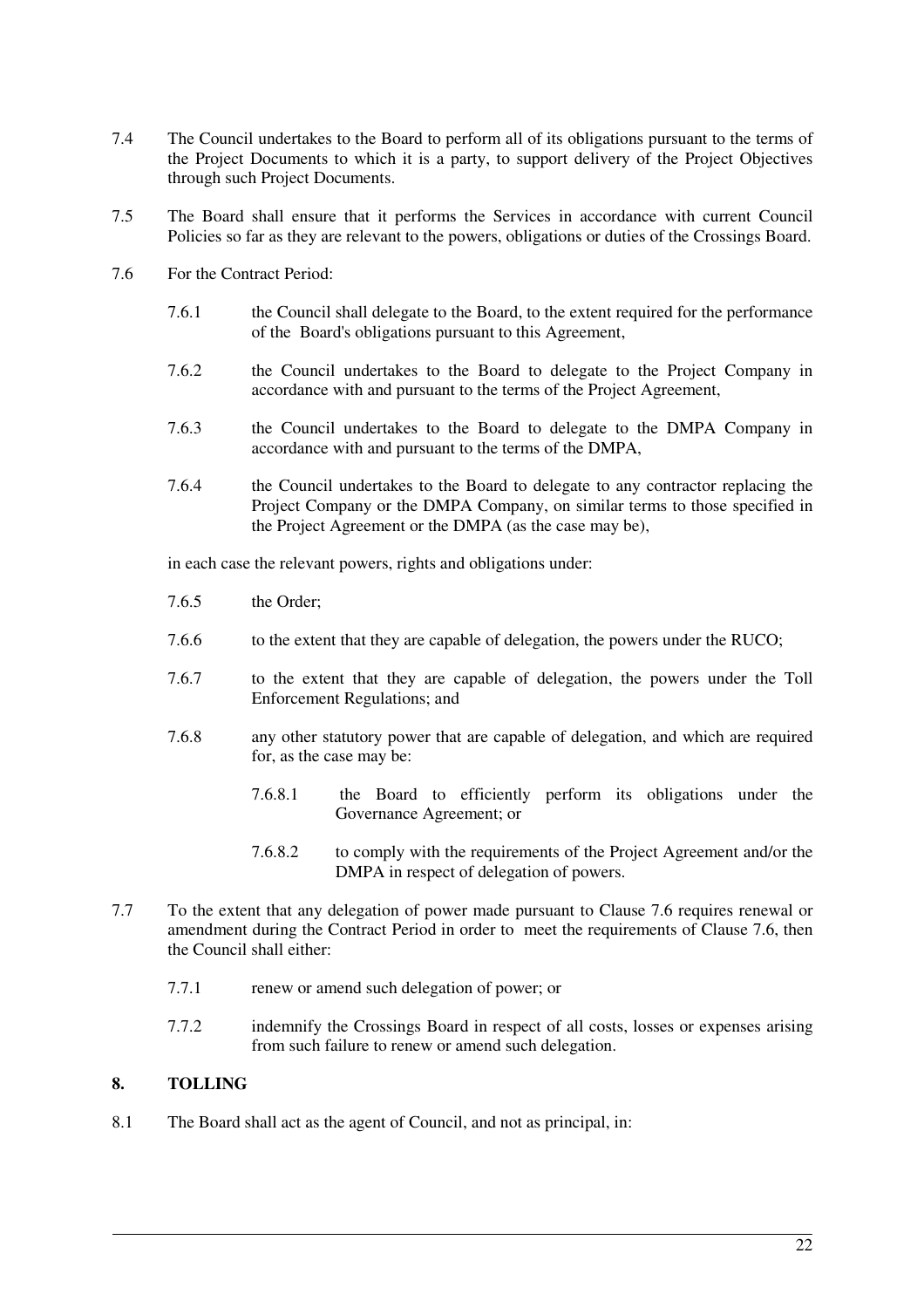- 8.1.1 collecting toll revenue (or procuring the collection of toll revenue through the arrangements set out in the Project Documents) on behalf of the Council; and
- 8.1.2 managing the setting of tolls on behalf of the Council,

in respect of both the Mersey Gateway Crossing and the Silver Jubilee Bridge the **"Toll Obligations"**).

- 8.2 The Board may only sub-contract performance of the Toll Obligations in accordance with the terms of the DMPA (including any replacement DMPA procured in accordance with the terms of this Agreement), or otherwise with the consent of the Council (such consent to be at the sole discretion of the Council).
- 8.3 In performing the Toll Obligations during the Contract Period:
	- 8.3.1 the Board shall provide the Annual Business Plan to the Council in accordance with Clause 6.6 of this Agreement;
	- 8.3.2 the Board shall ensure that in performing the Toll Obligations it complies with Clause 5.4 in respect of any Restricted Action which may be required to carry out such Toll Obligations;
	- 8.3.3 the Board shall comply with the Council Toll Policies;
	- 8.3.4 where the Board sub-contracts performance of any Toll Obligations pursuant to Clause 8.2 (or otherwise with the consent of the Council), the Board shall procure that such sub-contractor does not carry out any Restricted Action save to the extent that the Board is entitled to carry out such Restricted Action, and the Board undertake that it shall procure that either the Board, or such sub-contractor on behalf of the Board, has fully complied with the requirements of Clause 5.4 in respect of such Restricted Action, and that such Restricted Action is permitted to be carried out pursuant to the terms of this Agreement;
- 8.4 The Board shall co-operate with the Council, in respect of any proposed adjustment to the Availability Support Grant pursuant to the terms of the Funding Letter, and shall provide the Council with all reasonable support required to negotiated such adjustment, including:
	- 8.4.1 promptly providing the Council with all information:
		- 8.4.1.1 requested by the Council; or
		- 8.4.1.2 otherwise identified by the Board,

as may be reasonably necessary to support the Council in negotiating such adjustments with the DfT and HMT;

- 8.4.2 promptly providing such forecasts or financial information that may be required by the Council or DfT to support the negotiation of any such adjustment;
- 8.4.3 provide such other reports and presentations that may be required to support the negotiation of any such adjustment; and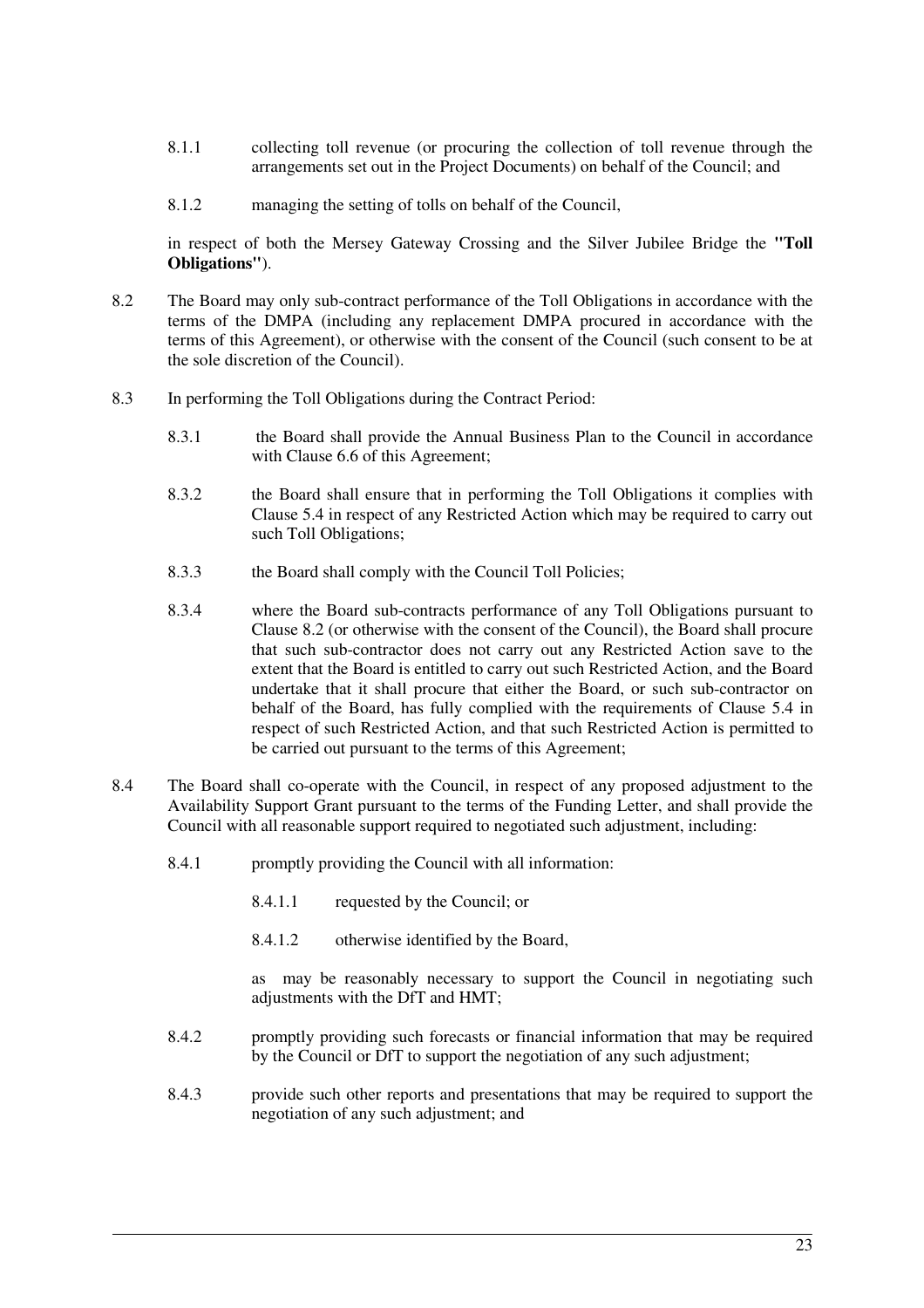- 8.4.4 procure the attendance of any officers, directors, employees or consultants of the Board at any meeting where they may reasonably be required to attend in respect of the negotiation of such adjustment,
- 8.5 The Council shall, in advance of any negotiation of an adjustment to the Availability Support Grant provide the Board with reasonable notice of such proposed negotiation, and to the extent that the Council is reasonably able to do so, provide the Board with sufficient notice of any reports, information, meeting attendance or other support required pursuant to Clause 8.4 to allow the Board to provide such support in an efficient manner, provided that any failure to provide such notice shall not relieve the Board from its obligations pursuant to Clause 8.4;
- 8.6 The Board shall procure that all Tolls, Monthly Subscriptions and Allowable Charges (**"Collected Funds"**) by the Board, the DMPA Company or any sub-contractor of the Board or the DMPA Company (each a **"Toll Collecting Party"**) are collected on behalf of the Council, and shall be deposited promptly into the Toll Collection Account provided that:
	- 8.6.1.1 [the Board shall be entitled to set-off such Collected Funds against any monies properly payable by the Council to the Board pursuant to this Agreement];
	- 8.6.1.2 where Collected Funds are deposited by any Toll Collecting Party in an account other than the Toll Collection Account the Board shall ensure that such sums are promptly transferred to the relevant Toll Collection Account, subject to any right of set-off pursuant to the terms of this Agreement, or which has otherwise been expressly agreed by the Council;
- 8.7 The Board shall implement and manage any local discount scheme to reflect the Council's requirements (as revised from time to time by the Council), taking account of:
	- 8.7.1 available monies for such scheme, including the level of Toll Revenue received;
	- 8.7.2 any requirements of the Funding Letter;
	- 8.7.3 the advice of the DMPA Company;
	- 8.7.4 any legal restrictions that may apply to the implementation of discount schemes.
- 8.8 The Board shall recommend to HBC the level of Tolls (including discount schemes) to be set for both the Silver Jubilee Bridge and the Mersey Gateway Crossing, having regard to:
	- 8.8.1 ensuring that the Project Objectives are met;
	- 8.8.2 ensuring Tolls are set in compliance with the requirements of the Funding Letter.
	- 8.8.3 ensuring that Tolls (including any discount schemes) are set in accordance with all applicable legislation.
- 8.9 Subject to the Restricted Matters, the Board shall determine the level of Tolls (including discount schemes and Allowable Charges) in accordance with the Council Toll Policies, save that the Council may object to such change and require the Board (and any DMPA Company) to levy Tolls and Allowable Charges at rates specified by the Council (**"Council Toll**  Level"), provided that the Council indemnifies the Board against all losses incurred as a result of the proposed Council Toll Level.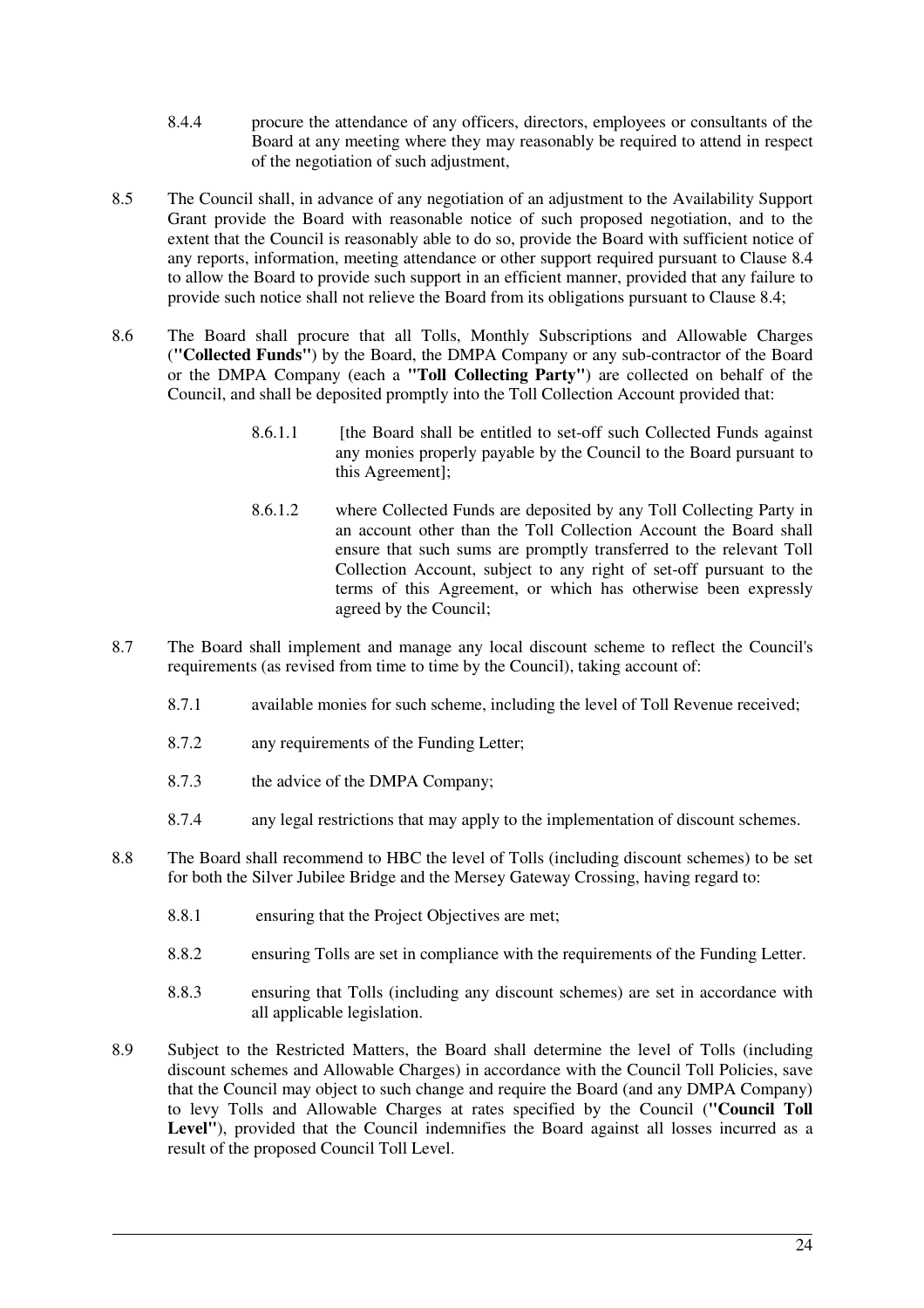- 8.10 The Board shall be entitled to take into account the advice of the DMPA Company pursuant to the DMPA in determining the level of Tolls and discounts to be applied and shall provide copies of such advice to the Council when requesting any change in tolls or discount levels, whether pursuant to a Restricted Matter or otherwise.
- 8.11 Where the Council either
	- 8.11.1 determines not to; or
	- 8.11.2 is otherwise unable to,

ensure continued tolling of the Silver Jubilee Bridge (including, but not limited to, where it is unable to renew or replace the RUCO), the Council shall indemnify the Board against all costs and losses arising from the ability to toll users of the Silver Jubilee Bridge, including, but not limited to:

- 8.11.3 the effect of any funding withdrawn due to breach of the Funding Letter;
- 8.11.4 any additional costs incurred by the Board under the Project Agreement or DMPA as a result of changes in travel patterns and/or reduced toll income arising from such failure to toll, including any costs, losses or expenses of the DMPA Company or Project Company which may become payable by the Board as a result of such failure;

## **9. STAFFING AND SUPPORT**

- 9.1 For a period of three (3) Years from the Effective Date (**"Initial Support Services Period"**), the Council shall provide the Support Services to the Board subject to payment by the Crossings Board of the Council Service Provision Fee.
- 9.2 The provisions of Schedule 8 (*Market testing and benchmarking of Support Services*) shall apply in respect of benchmarking and market testing of the provision of the Support Services and:
	- 9.2.1 the Board shall market test the provision of all Support Services in accordance with Part 1 of Schedule 8 prior to the end of the Initial Support Services Period;
	- 9.2.2 the Board shall be entitled to market test or benchmark the provision of Support Services by the Council or any other service provider at any time during the Contract Period, in accordance with the provisions of Schedule 8.
	- 9.2.3 the Board shall ensure that all contracts entered into in respect of the provision of Support Services allow for market testing and benchmarking in accordance with this clause 9.
- 9.3 Save for Support Services provided pursuant to Clause 9.1, the Board shall not be obliged to procure any Support Services from the Council.

## **10. WORKS TO SILVER JUBILEE BRIDGE**

10.1 The Council shall carry out the Council Silver Jubilee Bridge Works in accordance with Part 1 of Schedule 10 *Silver Jubilee Bridge Works*) and shall indemnify the Board against all costs, losses, liabilities or expenses of the Board which may arise from any failure to carry out the Council Silver Jubilee Bridge Works in accordance with Part 1 of Schedule 10 (*Silver*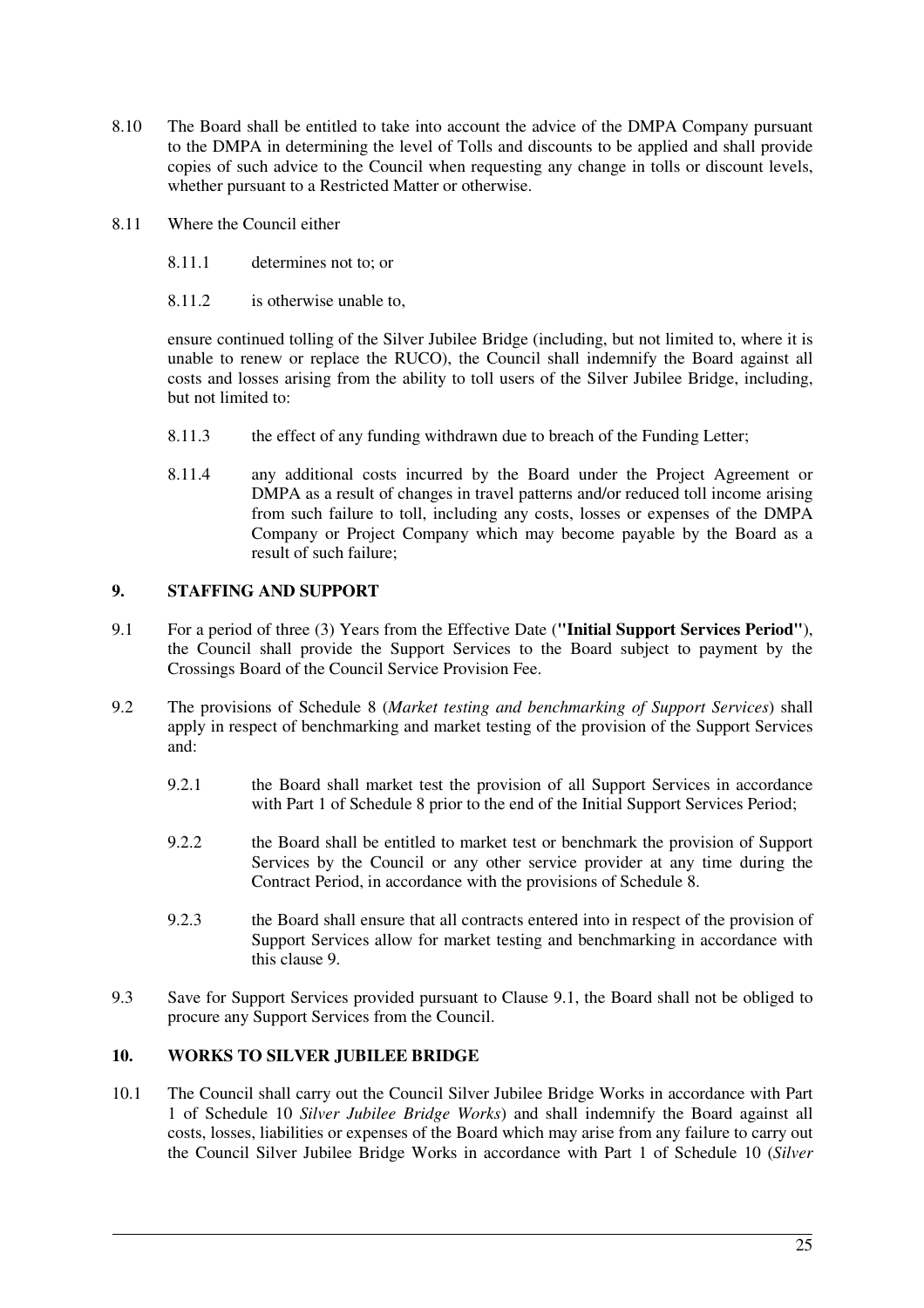*Jubilee Bridge Works*), save that where the Board's liability in respect of completion of such works is limited under the terms of the Project Agreement and/or the DMPA, the Council's liability pursuant to this indemnity shall be limited to the same extent, to the extent that such cost, loss, liability or expense arises pursuant to the terms of the Project Agreement and/or the DMPA, as the case may be.

10.2 The Board shall either carry out, or procure the carrying out of, the Board Silver Jubilee Bridge Works, whether pursuant to the terms of the Project Agreement or otherwise, [in accordance with Part 2 of Schedule 10 (Silver Jubilee Bridge Works).]

## **11. PAYMENT AND FEES**

- 11.1 Within [fifteen (15)] days following the last day of each Month in each Year, the Board shall deliver to the Council a report (**"Monthly Payment Report"**) setting out the payments and payment deductions in respect of such Month (**"Relevant Month"**). The Monthly Payment Report shall show, in respect of the Relevant Month:
	- 11.1.1 the Board Service Fee payable by the Council to the Board, setting out the payments and payment deductions due;
	- 11.1.2 any Council Service Provision Fee due from the Board to the Council in respect of Support Services provided pursuant to clause 9;
	- 11.1.3 the information contained in the Monthly Payment Report provided pursuant to clause 27.1 of the DMPA and shall set out the Board's view of the figures specified in the DMPA Company Monthly Invoice (as defined in the DMPA) and the Board Monthly Invoice (as defined in the DMPA) and any amounts which the Board proposes to dispute pursuant to the terms of clause 27.8 of the DMPA;
	- 11.1.4 the information contained in the Monthly Payment Report provided pursuant to clause 51.1 of the Project Agreement and shall set out the Board's view of the figures specified in the invoice provided by the Project Company pursuant to clause 51.2.1 of the Project Agreement and any amounts which the Board proposes to dispute pursuant to the terms of clause 51.6 of the Project Agreement;
	- 11.1.5 any Disputed Amounts (as defined in the DMPA and Project Agreement respectively) which have become due and payable by the Council to the DMPA Company or Project Company (as the case may be);
	- 11.1.6 subject to clauses 11.1.3 to 11.1.5, the amounts payable in respect of the Relevant Month by the Council to the DMPA Company and Project Company.
- 11.2 If either Party disputes any amounts shown in the Monthly Payment Report, then the provisions of clause 11.8 (Disputed Amounts) shall apply.
- 11.3 As soon as practicable (and in any event within [ten (10 days]) following the last day of the Relevant Month, the Board shall deliver to the Council an invoice (**"Board Monthly Invoice"**) in respect of the Relevant Month. This Board Monthly Invoice shall show:
	- 11.3.1 the Board Service Fee due from the Council to the Board;
	- 11.3.2 the Council Service Provision Fee due from the Board to the Council;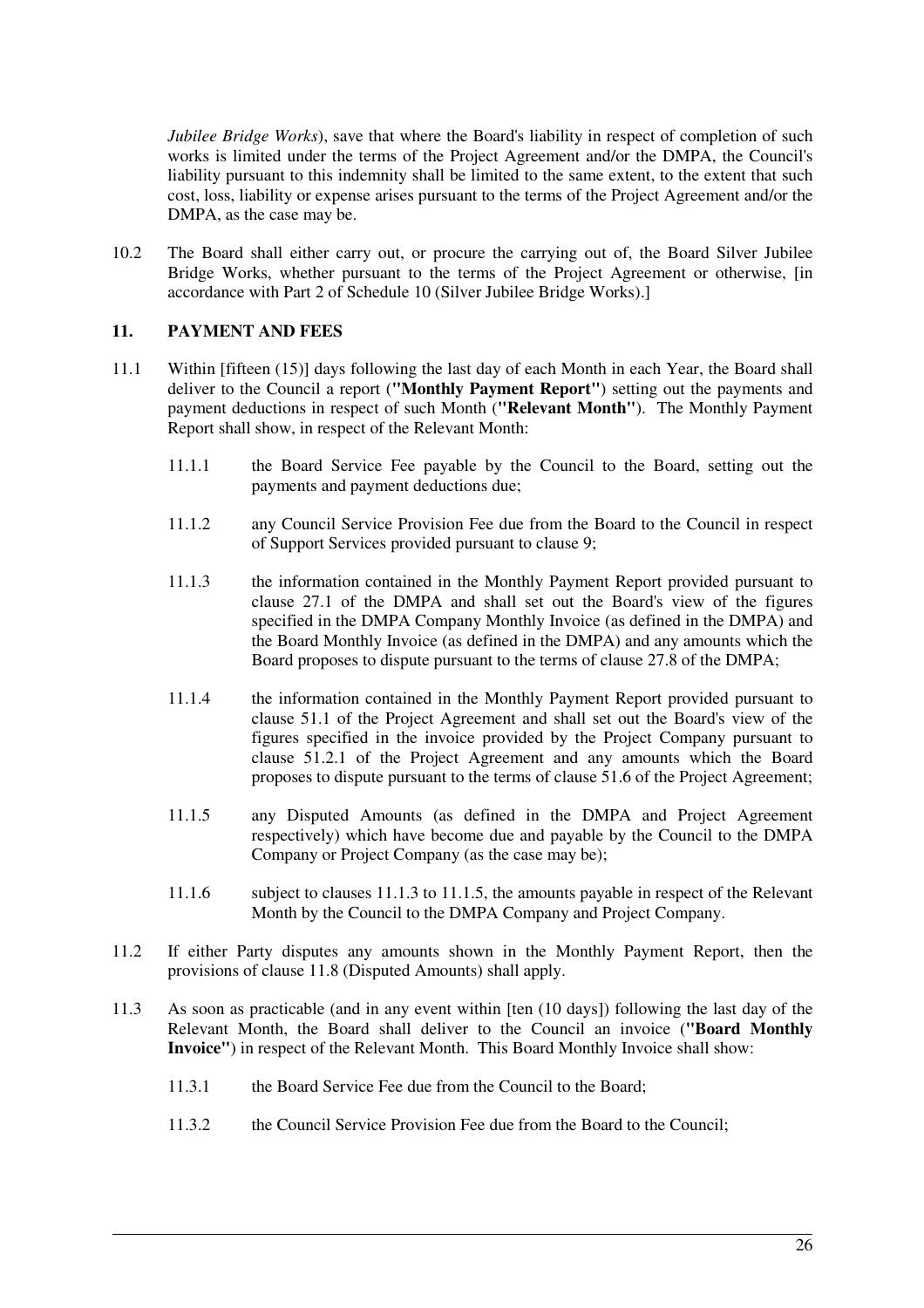- 11.4 If any Dispute under clause 11.2 has not been resolved by the date the Board Monthly Invoice is issued in accordance with clause 11.3 then the Board Monthly Invoice shall reflect the amount payable specified by the Board and on resolution of the Dispute, any amount owed from one Party to the other shall be invoiced in accordance with clause 11.8 (*Disputed Amounts*).
- 11.5 If the Board fails to issue any Board Monthly Invoice or Monthly Payment Report the Council may itself prepare such report or invoice and the report or invoice so prepared shall be deemed to have been issued by the Board.
- 11.6 Subject to clause 11.11 (Set-off), the Council shall pay to the Board the amount of the Board Monthly Invoice, not later than the date that is the later of:
	- 11.6.1 twenty (20) days after the Council has received such Board Monthly Invoice in respect of the Relevant Month; and
	- 11.6.2 twenty (20) days after the Council has received the Monthly Payment Report in respect of such Relevant Month.
- 11.7 All payments under this Agreement shall be made in pounds sterling for value on the due date to the bank account of the recipient specified in the invoice or debit note, quoting the invoice or debit note number against which payment is made.
- 11.8 Either Party shall have the right to dispute, in good faith, any amount specified in a Monthly Payment Report, invoice or debit note referred to in this Agreement or otherwise payable under this Agreement (**"Disputed Amount"**). The Parties shall use all reasonable endeavours to resolve a dispute in respect of a Disputed Amount within thirty (30) days of such dispute arising. If they fail to resolve it within thirty (30) days, either Party may refer the matter to clause 19 (*Dispute Resolution*). Following resolution of a Dispute, any amount agreed or determined to be due shall be included as an adjustment in the next monthly invoice. The amount agreed or determined shall accrue interest at a rate per annum equal to the [Interest Rate] plus one (1) per cent per annum from the day after the date on which payment would have been due (in the absence of the Dispute).
- 11.9 The Parties shall pay interest on any undisputed amount payable under this Agreement not paid on the due date, for the period from the day after the due date to (and including) the date of payment, at a rate per annum equal to the Interest Rate plus two (2) per cent per annum.
- 11.10 The right of either Party to receive interest in respect of late payment of any sum shall be without prejudice to such other rights as that Party may have under this Agreement.

#### **11.11 Set-off**

The Council shall be entitled to retain or set off any amount owed to it by the Board under this Agreement which has fallen due and payable against any amount due from the Council to the Board under this Agreement.

- 11.12 [Mechanics of mandate on Toll Collections Account and the Liquidity Maintenance Reserve from the Effective Date to ensure payments can be made to
	- 11.12.1.1 withdraw, apply, transfer or set off all or any part of the monies standing to the credit of the Toll Collections Account for the purposes set out in this Agreement, including any payments due and payable from the Council to the Board [and any payments due and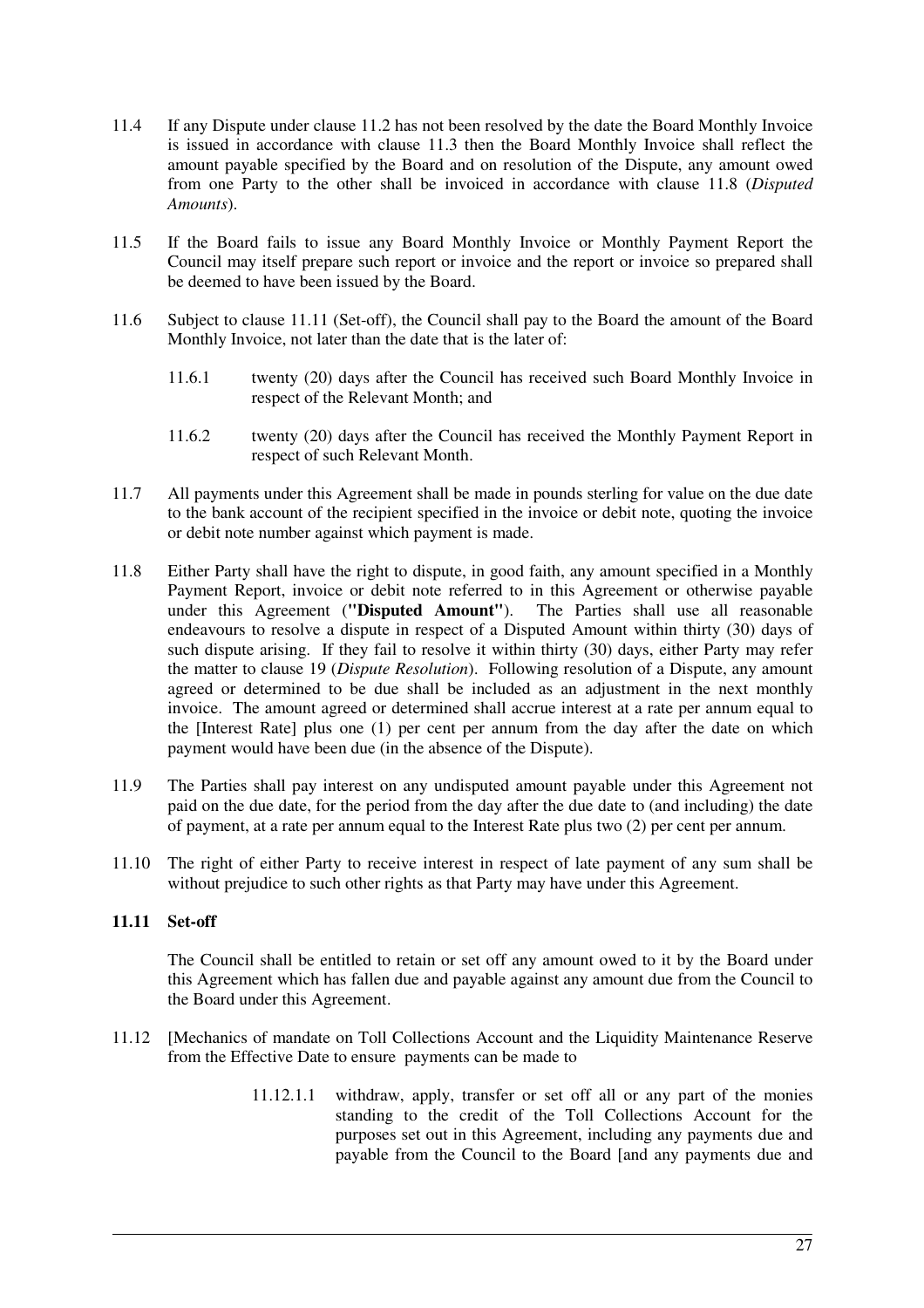payable by the Council to the DMPA Company and/or Project Company pursuant to the terms of the DMPA and/or the Project Agreement];

- 11.12.1.2 withdraw, apply, transfer or set off all or any part of the monies standing to the credit of the Liquidity Maintenance Reserve on behalf of the Board for the purposes specified in this Agreement for such Liquidity Maintenance Reserve;
- 11.12.2 at any time where there is no Board Default outstanding, the Council shall ensure that no other party is mandated to withdraw monies from the Toll Collections Account or the Liquidity Maintenance Reserve:

## **12. FINANCIAL SUPPORT AND MANAGEMENT OF FUNDS**

.

- 12.1 The Board will apply any Board Service Fee received solely for the following purposes:
	- 12.1.1 payments of Council Service Provision Fees;
	- 12.1.2 payment of insurance premia in respect of any insurances which the Board is required to take out pursuant to the terms of this Agreement or otherwise:
	- 12.1.3 payment of costs reasonably incurred by the Board in providing the Services;
	- 12.1.4 payment of other costs and expenses expressly incurred pursuant to the terms of this Agreement; and
	- 12.1.5 payment of sums due to the DfT pursuant to the terms of the Funding Letter, to the extent that these are payable by the Board.

The Board shall, acting prudently, apply any remaining Board Service Fee, after it has made disbursements in accordance with Clause 12.1 for purposes consistent with the Board's delegated powers, in particular to:

- 12.1.6 manage the Board's cash flows in accordance with good business principles and in particular taking into account any expected future changes in costs and/or revenues over the Contract Period; and
- 12.1.7 managing the Board's risk in the Project over the Contract Period, including (subject to Restricted Matters) procuring or carrying out additional works or services which may be required in respect of the Project:
- 12.2 The Board shall manage its finances on a prudent basis.
- 12.3 Where insufficient toll revenue is collected by or on behalf of the Council to pay:
	- 12.3.1 the Unitary Charge or other sums payable by the Council pursuant to the Project Agreement;
	- 12.3.2 the Service Subsidy or other sums payable by the Council pursuant to the DMPA;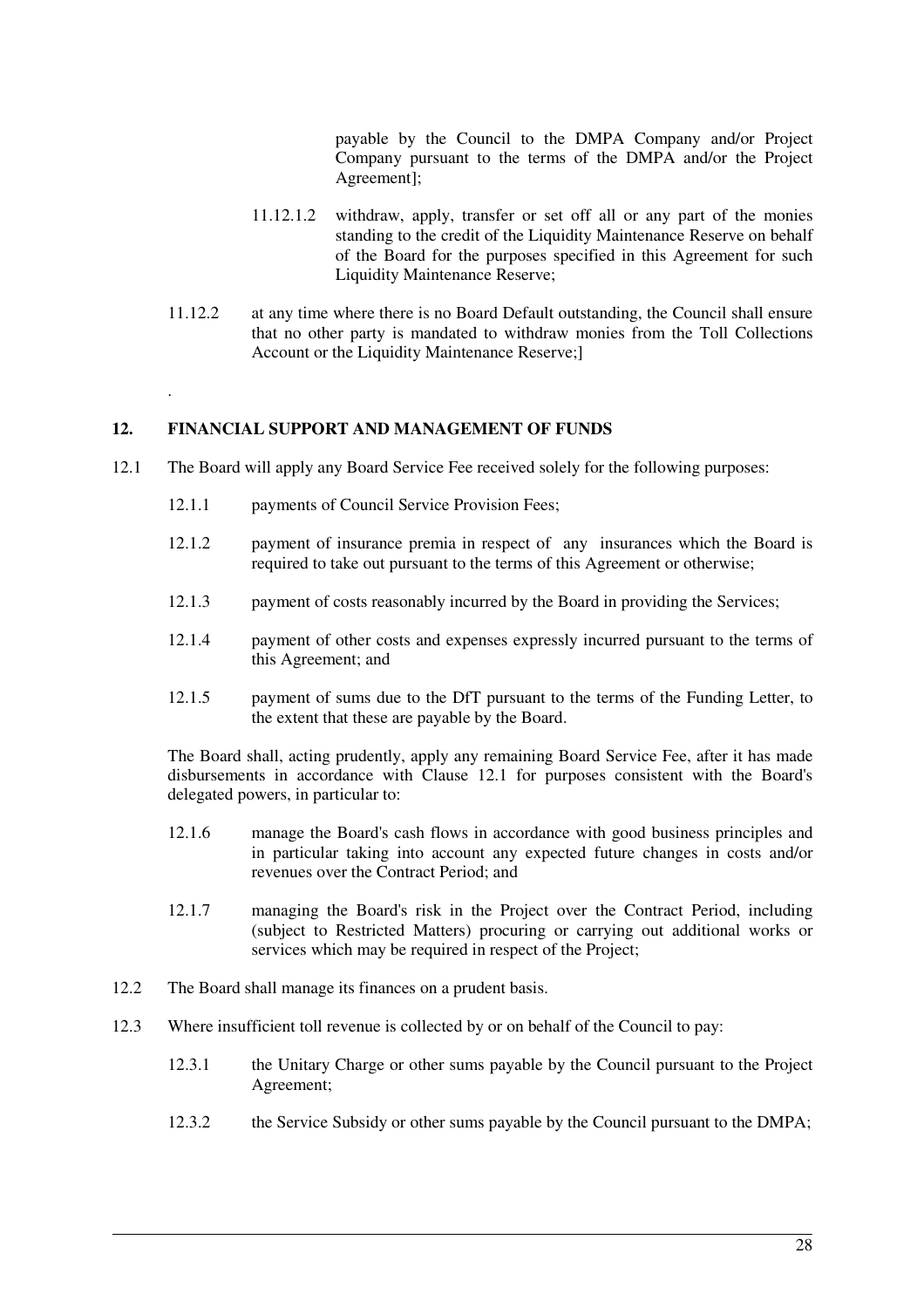- 12.3.3 all other costs properly incurred, or to be incurred, by the Board pursuant to the terms of this Agreement; and
- 12.3.4 all costs to be borne by the Council in respect of the Project,

then:

- 12.3.5 where there are sufficient reserves available within the Liquidity Maintenance Reserve which could be prudently utilised to support such payments then the Board shall permit the Council to utilise the Liquidity Maintenance Reserve in order to make such payments or make such payments on behalf of the Council using funds within the Liquidity Maintenance Reserve.
- 12.3.6 where there are not sufficient reserves available within the Liquidity Maintenance Reserve which would be prudently utilised pursuant to clause 12.3.5 then the Board shall notify the Council as soon as reasonably practicable of any lack of such reserves, and advise the Council of any funding that may be required to:
	- 12.3.6.1 meet temporary cash flow shortages as a result of lower than expected toll revenues;
	- 12.3.6.2 manage any longer term cash flow issues that may require additional funding for the term of the Project Agreement and/or DMPA;
	- 12.3.6.3 comply with the requirements of the Funding Letter

and the Council shall consider how such cash flow shortfall can most effectively be managed, including whether it is appropriate for the Council to borrow additional monies to contribute to the balance in either the Liquidity Maintenance Reserve or the Toll Collections Account, whilst ensuring that any such borrowing is:

- 12.3.6.4 in compliance with the Prudential Code and any other restrictions that may apply to the Council from time to time; and
- 12.3.6.5 provide overall value for money to the Council in respect of the Project Objectives, taking into account the impact of any such borrowing on the Council
- 12.4 The Council undertakes to the Board to pay:
	- 12.4.1 all Availability Support Grant received by the Council from the DfT in accordance with the Funding Letter;
	- 12.4.2 the sum of £120 million ("**Council Support Payment**") which the Council has agreed to contribute to the Project in accordance with the terms of the Funding Letter,

into the Toll Collections Account for use solely in accordance with the terms of this Agreement.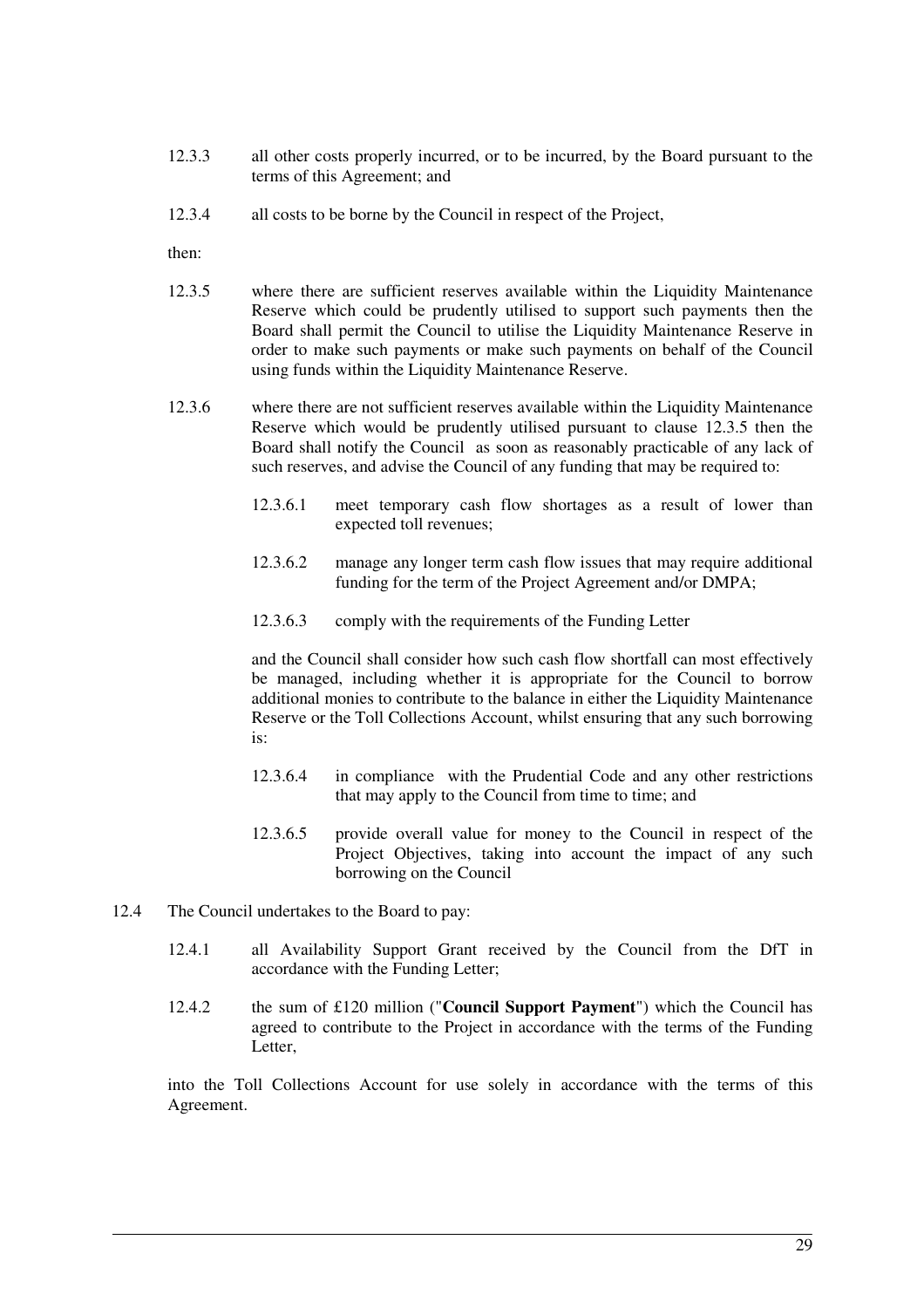## **13. BOARD GOVERNANCE REQUIREMENTS**

- 13.1 The Board undertakes to the Council, and the Council undertakes to the Board, not to vary any of the Board's documents relating to the constitution and operation of the Board (including, without limitation, all contracts entered into by shareholders, Articles of Association and Memorandum) without the consent of the Council (such Consent to be at the sole discretion of the Council).
- 13.2 The Directors of the Board shall be appointed in accordance with Schedule (Board Constitution) and carry out their duties in accordance with that Schedule;
- 13.3 The Council undertakes to:
	- 13.3.1 exercise all voting rights and powers of control available to it in relation to the board so as to give full effect to the terms of this Agreement, including where appropriate, but without limitation, the carrying into effect of such terms as if they were embodied in the articles of the Board.
	- 13.3.2 procure that all third parties, directly or indirectly under its control shall refrain from acting in a manner which is likely to hinder the Board from carrying out the Services in accordance with this Agreement.
	- 13.3.3 Generally use reasonable endeavours to promote the interests of the Board where they are consistent with the terms of this Agreement.
- 13.4 The Board shall be responsible for and shall release and indemnify the Council on demand from and against all claims, costs, losses and expenses which may arise out of or in consequence of breach of the undertaking in clause 13.1.

#### **14. EMPLOYEES**

#### **14.1 Transfer of Employees to the Board**

The Council and the Board confirm their understanding and agreement that the commencement of the provision of the Services by the Board on the commencement of this Agreement is not intended or expected to give rise to a Relevant Transfer.

#### **14.2 Employment Exit Provisions**

- 14.2.1 This Agreement envisages that subsequent to its commencement, the identity of the provider of the Services (or any part of the Services) may change (whether as a result of expiry or termination of this Agreement, part or otherwise) resulting in a transfer of the Services in whole or in part (**"Subsequent Transfer"**). If a Subsequent Transfer is a Relevant Transfer then the Council or Replacement Service Provider will inherit liabilities in respect of the Relevant Employees with effect from the relevant Service Transfer Date.
- 14.2.2 The Board shall and shall procure that any Sub-Contractor shall on receiving notice of termination of this Agreement or at any time within the period of 12 months prior to the Expiry Date at the Council's request provide in respect of any person engaged or employed by the Board or any Sub-Contractor in the provision of the Services, the Board's Provisional Staff List and the Staffing Information together with any additional information required by the Council, including information as to the application of TUPE to the relevant employees. The Board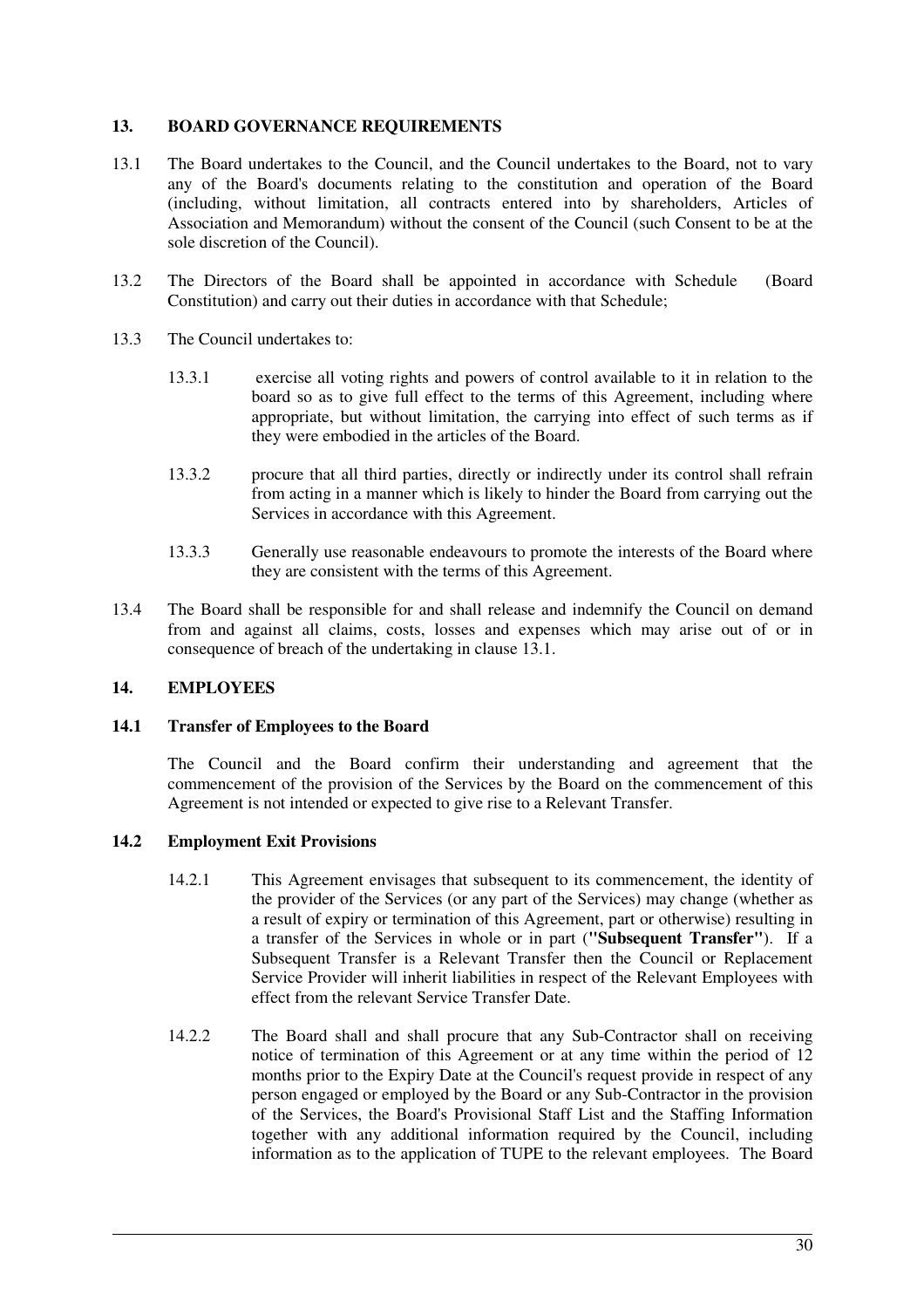shall notify the Council of any material changes to this information as and when they occur and shall provide an updated Staff List and Staffing Information at the Council's request.

- 14.2.3 At least 28 days prior to the Service Transfer Date, the Board shall and shall procure that any Sub-Contractor shall prepare and provide to the Council and/or, at the direction of the Council, to the Replacement Service Provider, the Board's Final Staff List, and updated Staffing Information, which shall be complete and accurate in all material respects. The Board's Final Staff List shall identify which of the Board's and Sub-Contractor's personnel named are Relevant Employees.
- 14.2.4 The Council shall be permitted to use and disclose the Board's Provisional Staff List, the Board's Final Staff List and the Staffing Information to any tenderer or other prospective Replacement Service Provider for any services that are substantially the same type of services as (or any part of) the Services.
- 14.2.5 The Board warrants that the Board's Provisional Staff List, the Board Final Staff List and the Staffing Information (the **"TUPE Information"**) will be true and accurate in all material respects and that as at the Service Transfer Date no persons are employed or engaged in the provision of the Services other than those included on the Board's Final Staff List. The Board shall indemnify the Council and any Replacement Service Provider in respect of any costs, claims, liabilities, expenses or damages arising from any inaccuracies in or omissions from the TUPE Information.
- 14.2.6 The Board shall and shall procure that any Sub-Contractor shall ensure at all times that it has the right to provide the TUPE Information under Data Protection Legislation.
- 14.2.7 Any change to the TUPE Information which would increase the total employment costs of the staff in the six months prior to termination of this Agreement shall not (so far as reasonably practicable) take place without the Council's prior written consent, unless such changes are required by law. The Board shall supply to the Council full particulars of such proposed changes and the Council shall be afforded reasonable time to consider them.
- 14.2.8 In the six months prior to termination of this Agreement, the Board shall not and shall procure that any Sub-Contractor shall not materially increase or decrease the total number of staff listed on the Board's Provisional Staff List, their remuneration, or make any other change in the terms and conditions of those employees without the Council's prior written consent.
- 14.2.9 The Board shall indemnify and keep indemnified in full the Council and at the Council's request each and every Replacement Service Provider against all Employment Liabilities relating to:
	- 14.2.9.1 the termination by the Board or any Sub-Contractor of the employment of any of its/their employees (including but not limited to the Relevant Employees) on or before the Service Transfer Date;
	- 14.2.9.2 any act or omission of the Board or any Sub-Contractor in respect of the Relevant Employees in the period up to and including the Service Transfer Date;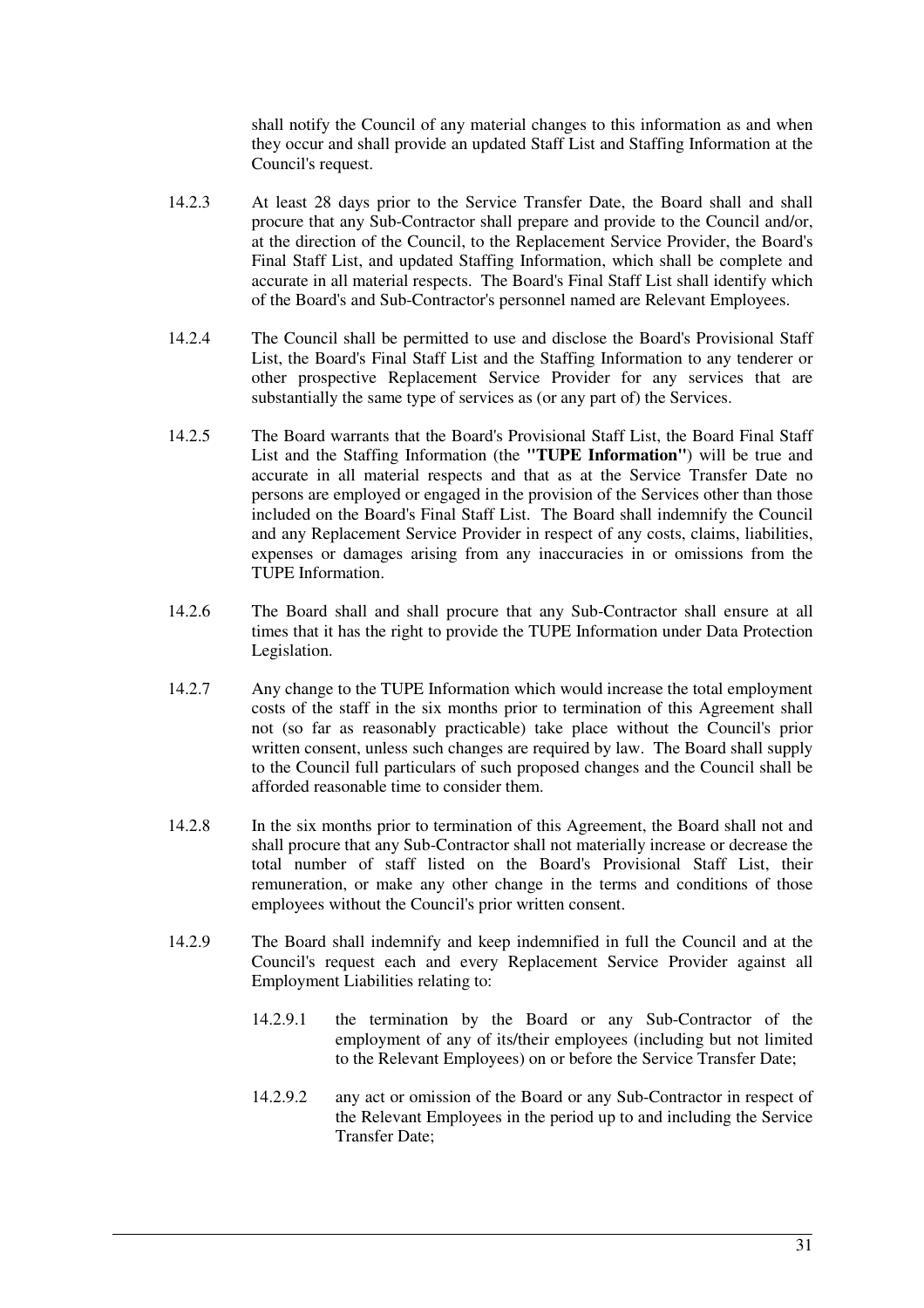- 14.2.9.3 any person who is or has been employed or engaged by the Board or any Sub-Contractor in connection with the provision of any of the Services;
- 14.2.9.4 any trade union or staff association or employee representative (whether such claim arises as a result of any act, fault or omission of the Board and/or any Sub-Contractor);
- 14.2.9.5 any breach by the Board or any Sub-Contractor of its/their obligations under Regulations 13 or 14 of TUPE; or
- 14.2.9.6 any claim by any person other than a Relevant Employee that their contract of employment or any liabilities, rights or obligations thereunder has transferred from the Board or any Sub-Contractor to the Council or to any Replacement Service Provider on the Service Transfer Date pursuant to TUPE (including any Employment Liabilities arising from the termination of such person's employment whether before on or after the Service Transfer Date).
- 14.2.10 The parties shall co-operate to ensure that any requirements to inform and consult with the employees and/or employee representatives in relation to any Relevant Transfer will be fulfilled.
- 14.2.11 The parties agree that the Contracts (Rights of Third Parties) Act 1999 shall apply to clause 14.2.2 to 14.2.10, to the extent necessary to ensure that any Replacement Service Provider shall have the right to enforce the obligations owed to, and indemnities given to, the Replacement Service Provider by the Board or the Council in its own right under section 1(1) of the Contracts (Rights of Third Parties) Act 1999.
- 14.2.12 Despite clause 14.2.11, it is expressly agreed that the parties may by agreement rescind or vary any terms of this Agreement without the consent of any other person who has the right to enforce its terms or the term in question despite that such rescission or variation may extinguish or alter that person's entitlement under that right.

## **15. CHANGES**

#### **15.1 Changes to the Services**

- 15.1.1 The Council has the right to propose changes to the Services in accordance with this clause 15.1. If the Council requires a change to the Services, it must serve a written notice (**"Council Change Notice"**) on the Board.
- 15.1.2 The Council Change Notice shall set out the change in the Services required in sufficient detail to enable the Board to provide the Council with a detailed breakdown of the financial and other implications of implementing the change to the Services.
- 15.1.3 As soon as practicable and in any event within [] Working Days after having received the Council Change Notice, the Board shall deliver to the Council its response (**"Response"**) setting out: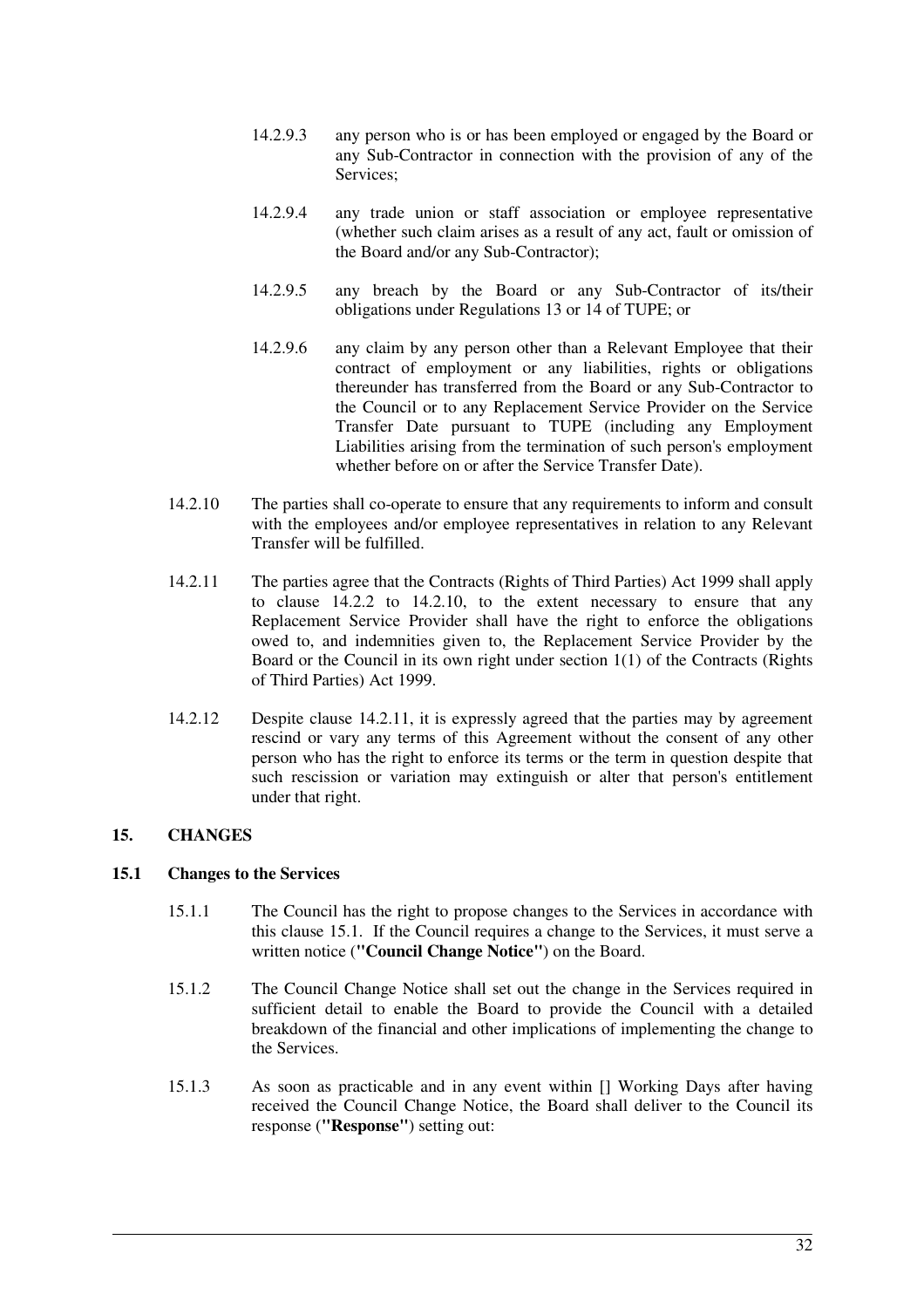- 15.1.3.1 whether relief from compliance with obligations under this Agreement is required;
- 15.1.3.2 any impact on the provision of the Services;
- 15.1.3.3 any amendment required to this Agreement or to any other Project Document as a result of the change in Service;
- 15.1.3.4 any estimated change in the costs of the Project that result from the change in Services including any change in the Board Service Fee;
- 15.1.3.5 any required changes to the Council Support Services and any consequent change in the Council Service Provision Fee;
- 15.1.3.6 any loss of revenue that results from the change in Services;
- 15.1.3.7 any capital expenditure and/or operational expenditure that is required or no longer required as a result of the change in Service; and
- 15.1.3.8 any regulatory approvals or other consents or permissions which are required.
- 15.1.4 As soon as practicable after the Council receives the Response, the Parties shall discuss and agree the issues set out in the Response.
- 15.1.5 If the Parties cannot agree on the contents of the Response then the dispute will be determined in accordance with Clause 19 (*Dispute Resolution*).
- 15.1.6 As soon as practicable after the contents of the Estimate have been agreed or otherwise determined pursuant to Clause 19 (*Dispute Resolution*), the Council shall:
	- 15.1.6.1 confirm in writing the Response (as modified); or
	- 15.1.6.2 withdraw the Council Change Notice.
- 15.1.7 If the Council does not confirm in writing the Council Change (as modified) within 30 days of the contents of the Council Change having been agreed in accordance with paragraph 15.1.4 above or determined pursuant to paragraph 15.1.5 above, then the Council Change Notice shall be deemed to have been withdrawn.

#### **15.2 Changes to the Project Agreement and/or DMPA proposed by the Board**

- 15.2.1 The Board shall not propose a Board Change pursuant to schedule 19 of the Project Agreement or schedule 10 of the DMPA without first obtaining the written consent of the Council.
- 15.2.2 Without prejudice to clause 15.2.1, if the Board wishes to propose a Board Change under the Project Agreement and/or the DMPA, it must:
	- 15.2.2.1 send a copy of the draft Board Change Notice to the Council; and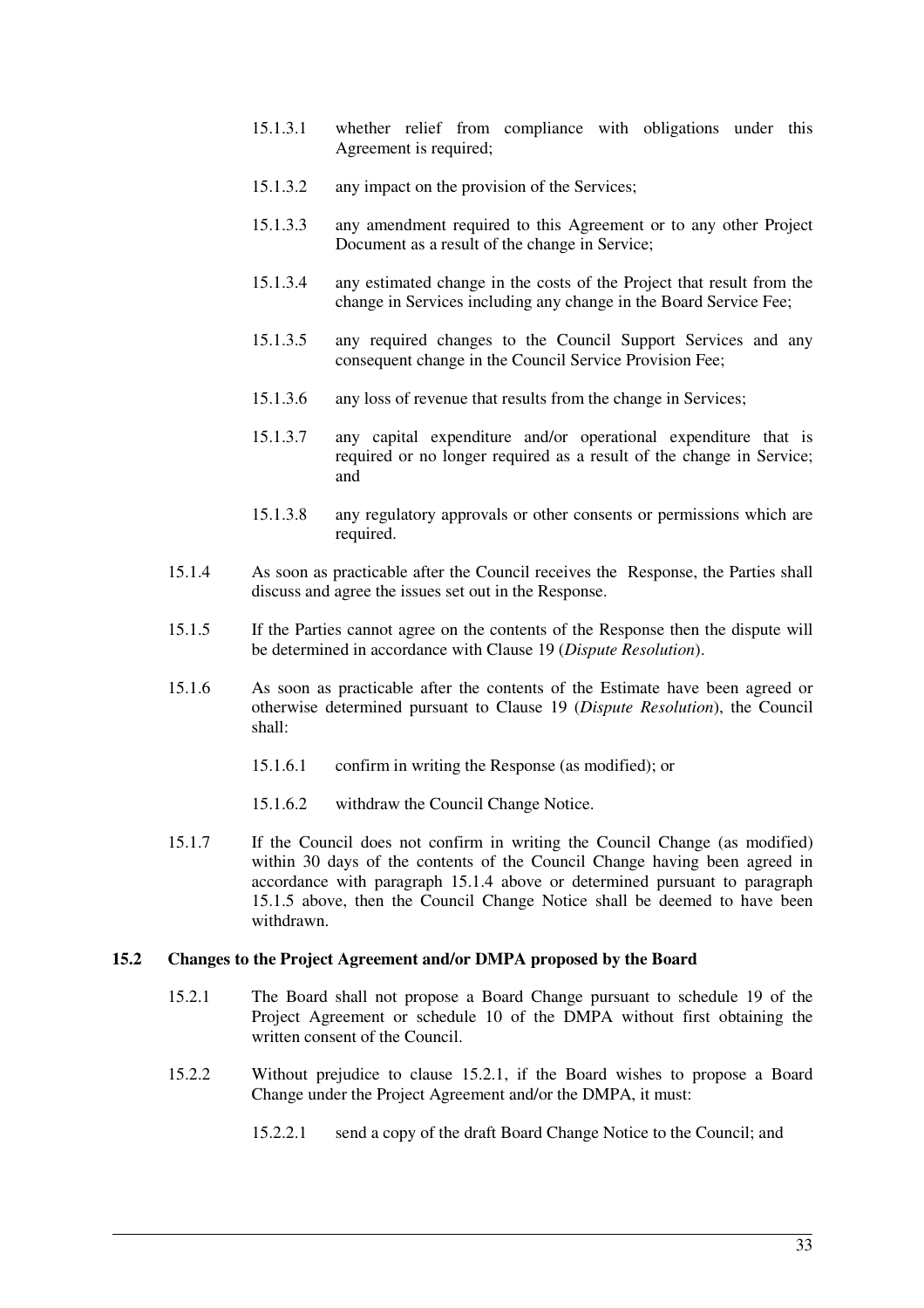- 15.2.2.2 if so requested by the Council within [ ] Working Days of receipt of the draft Board Change Notice in accordance with clause 15.2.2.1, meet with the Council to discuss the content of such draft notice.
- 15.2.3 Following a request by the Council pursuant to clause 15.2.2.2, the Board and the Council shall meet within [ ] Working Days to discuss the draft Board Change Notice. For the avoidance of doubt, the Council shall not be required to accept any such proposed Board Change, save to the extent that the Board is required to progress such a Board Change pursuant to the terms of the Project Agreement or DMPA.

#### **15.3 Changes to the Project Agreement and/or DMPA proposed by the Council**

- 15.3.1 The Council may require the Board to propose a Board Change in accordance with the provisions of schedule 19 of the Project Agreement and/or schedule 10 of the DMPA (as relevant) by issuing a written notice of the same to the Board including reasonable details of, and justification for, the proposed change.
- 15.3.2 If so requested by the Board within ten (10) Working Days of receipt by it of the notice referred to in clause 15.3.1, the parties shall meet to discuss the proposed Board Change.
- 15.3.3 As soon as reasonably practicable following such meeting, or otherwise if a meeting is not requested, the Board shall propose and pursue such change pursuant to schedule 19 of the Project Agreement and/or schedule 10 of the DMPA (as relevant).

## **15.4 Changes to the Project Agreement/DMPA proposed by the Project Company/DMPA Company**

- 15.4.1 The Board shall not accept, reject or comment upon any Project Company Change Notice it receives from the Project Company pursuant to schedule 19 of the Project Agreement or DMPA Company Change Notice it receives from the DMPA Company pursuant to schedule 10 of the DMPA without the prior written consent of the Council.
- 15.4.2 The Board shall provide the Council with copies of all Project Company Change Notices and DMPA Company Change Notices received by the Board pursuant to schedule 19 of the Project Agreement or schedule 10 of the DMPA as soon as reasonably practicable after the Board receives such a notice.
- 15.4.3 If so requested by the Council within [ ] Business Days of receipt by the Council of the Project Company Change Notice or DMPA Company Change Notice, the Council and the Board shall meet to discuss such notice.
- 15.4.4 Within [ ] Working Days of the meeting pursuant to clause 15.4.3, the Council shall inform the Board, at its absolute discretion, whether it requires the Board to accept (with or without comment and/or amendment) or reject the Project Company Change Notice or DMPA Company Change Notice as the case may be.

## **16. ENTIRE AGREEMENT**

16.1 This Agreement, together with the documents referred to in it, constitutes the entire agreement and understanding between the Parties in respect of the matters dealt with in them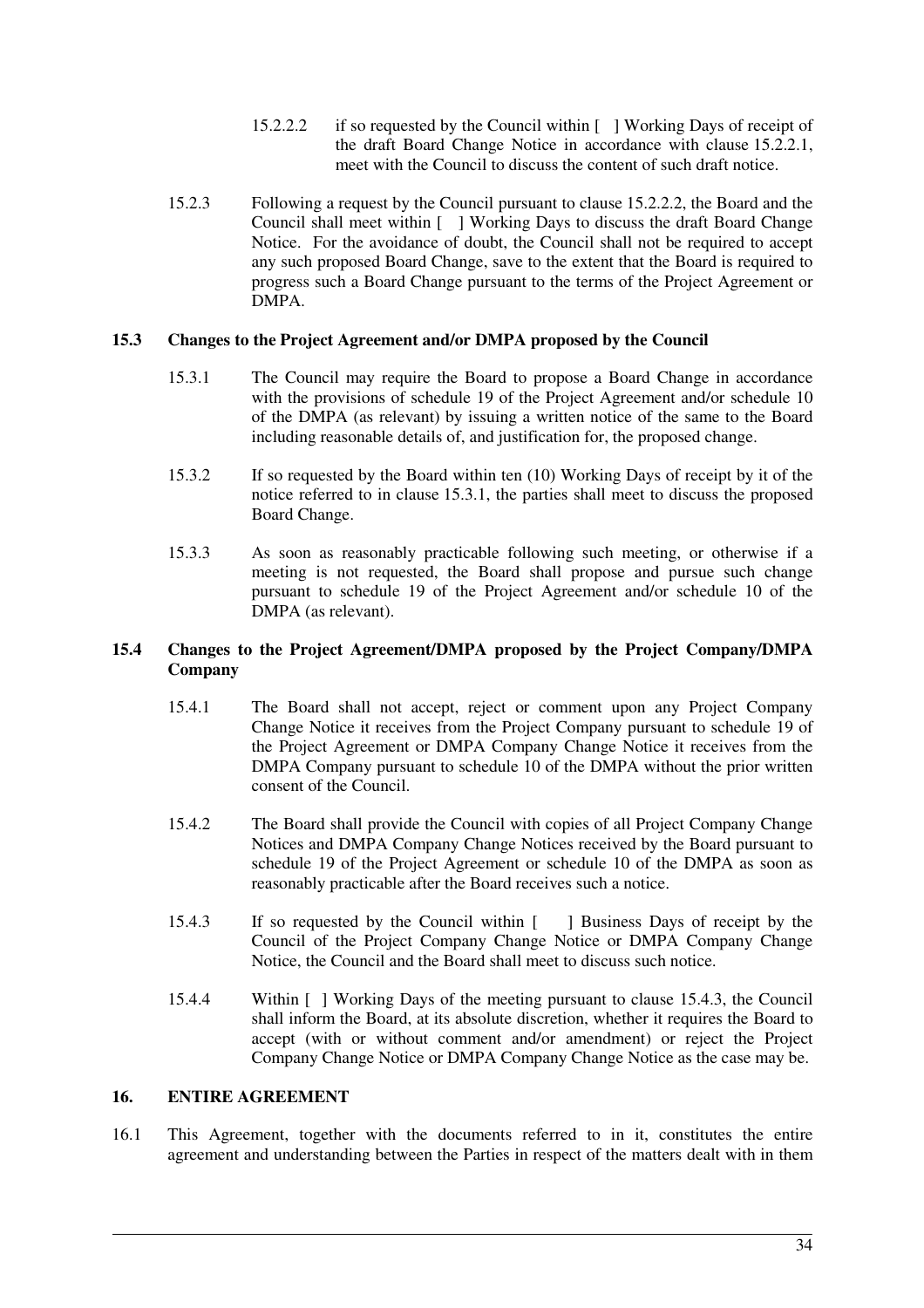and supersedes any previous negotiations, communications, representations, understanding or agreements between the Parties relating to such matters.

- 16.2 Each of the parties acknowledges and agrees that:
	- 16.2.1 in entering into this Agreement, and the documents referred to in it, it does not rely on, and will have no remedy in respect of, any statement, representation, warranty or understanding (whether negligently or innocently made) of any person (whether party to this Agreement or not) other than as expressly set out in this Agreement and the only remedies available in respect of any misrepresentation or untrue statement made to it shall be any remedy available under this Agreement.
	- 16.2.2 this Clause shall not apply to any statement, representation or warranty made fraudulently, or to any provision of this Agreement which was induced by fraud, for which the remedies available shall be all those available under the law governing this Agreement.

## **17. FURTHER ASSURANCE**

Each party will at its own cost and expense use all reasonable endeavours to do or procure to be done all such further acts and things and execute or procure the execution of all such documents as may from time to time be necessary for the purpose of giving effect to the provisions of this Agreement.

## **18. GOVERNING LAW AND ENFORCEMENT**

#### **18.1 Governing law**

This Agreement and any non-contractual obligations arising out of or in connection with it shall be governed by the laws of England and Wales.

#### **18.2 Jurisdiction of English courts**

- 18.2.1 Subject to Clause 19 (*Dispute Resolution*), the courts of England have exclusive jurisdiction to settle any dispute arising out of or in connection with this Agreement (including a dispute relating to non-contractual obligations) arising out of or in connection with this Agreement or a dispute regarding the existence, validity or termination of this Agreement (a **"Dispute"**).
- 18.2.2 The parties agree that the courts of England are the most appropriate and convenience courts to settle Disputes and accordingly no party will argue to the contrary.

#### **19. DISPUTE RESOLUTION**

Where a Dispute is referred to the Disputes Resolution Procedure, the provisions set out in schedule 11 (*Dispute Resolution Procedure*) shall apply.

#### **20. VARIATIONS**

20.1 No variation, alteration or waiver of any of the provisions of this Agreement, except as otherwise provided in this Agreement, shall be effective unless it is in writing and signed by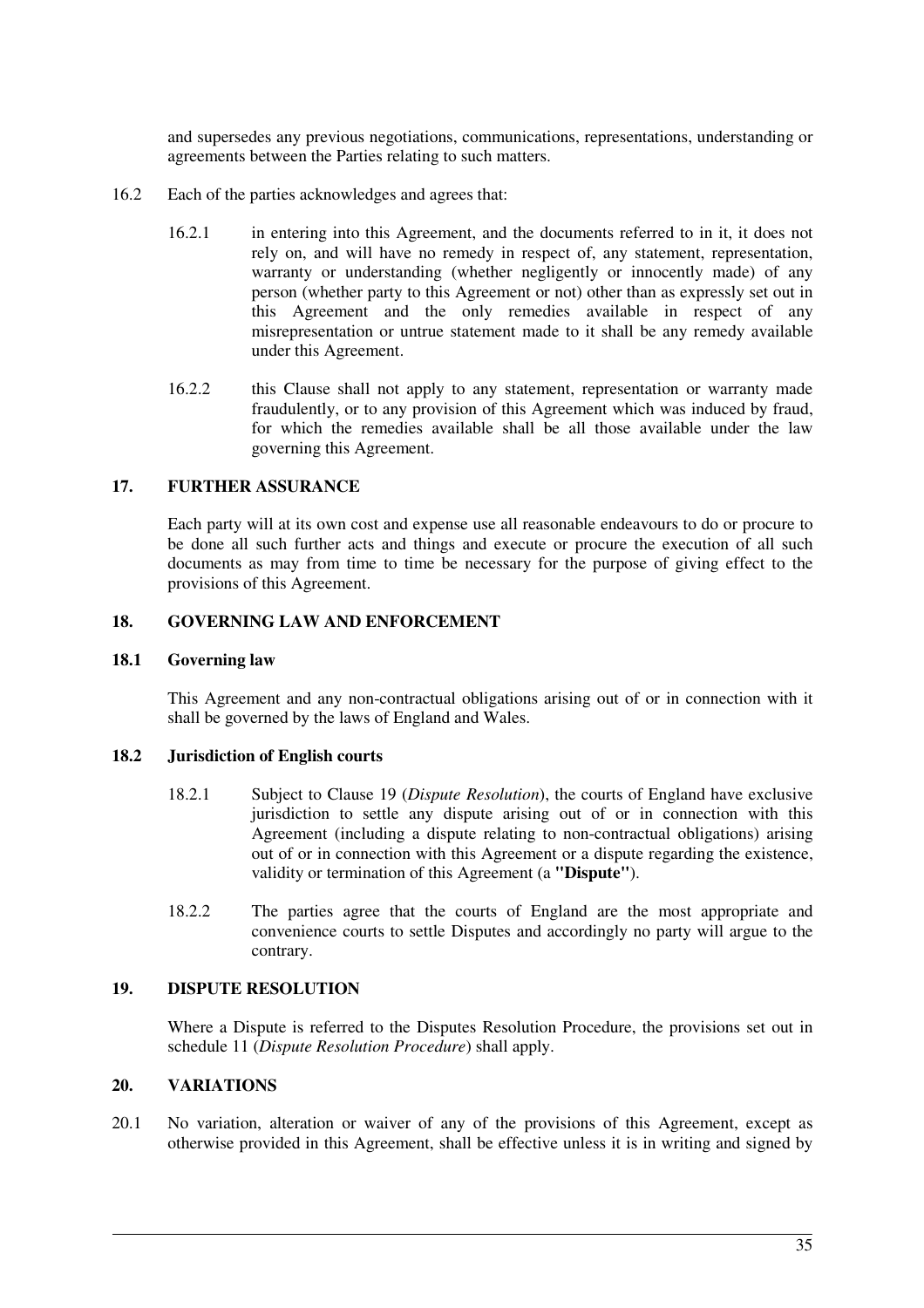or on behalf of the party against which the enforcement of such variation, alteration or waiver is sought.

- 20.2 No waiver under this Clause 19 shall be a waiver of a past or future default or breach, nor shall it amend, delete or add to the terms, conditions or provisions of this Agreement, unless (and then only to the extent) expressly stated in that waiver.
- 20.3 No failure or delay by any party to exercise any right or remedy will operate as a waiver of it nor will any partial exercise preclude any further exercise of the same, or of some other right or remedy. All such rights and remedies are several and cumulative and not exclusive of each other.

#### **21. NO PARTNERSHIP**

- 21.1 The Parties to this Agreement are not partners nor is the Board able to act as the agent of the Council except to the extent expressly set out in this Agreement, and in particular:
	- 21.1.1 the Board shall not hold itself out as having authority or power to bind the Council in any way;
	- 21.1.2 no provision of this Agreement shall be construed as a delegation by the Council of any statutory authority to the Board (or to the DMPA Company) save where expressly set out.

### **22. NOTICES**

- 22.1 All notices under this Agreement shall be in writing and shall be served by sending the same by recorded delivery post, facsimile, electronically or by hand, or by leaving the same at:
	- 22.1.1 the Council

**Address:** 

**Facsimile:** 

**Email:** 

**Attention:** 

22.1.2 the Board

**Address:** 

**Facsimile:** 

**Email:** 

**Attention:** 

22.2 Any Party may change its nominated address, email address or facsimile number to another address or facsimile number in England or Wales by not less than five (5) Working Days prior written notice to the other Party;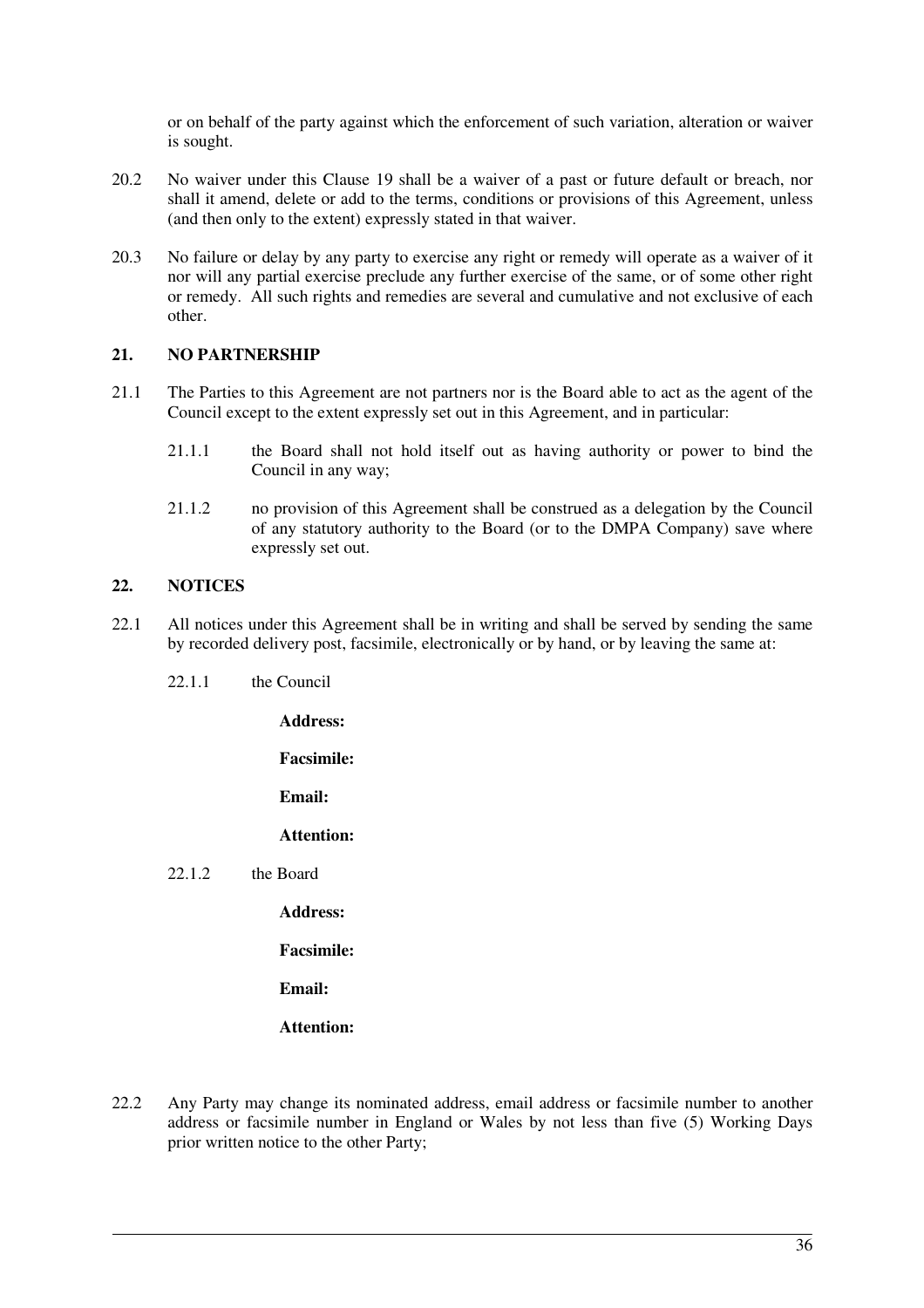- 22.3 Notices shall be deemed to have been received:
	- 22.3.1 if sent by hand or recorded delivery post, when delivered to the addressee;
	- 22.3.2 if sent by facsimile, upon sending, subject to:
		- 22.3.2.1 confirmation of uninterrupted transmission by a transmission report; and
		- 22.3.2.2 there having been no telephonic communication by the recipient to the sender (any such telephonic communication to be confirmed in writing) that the facsimile has not been received in legible form:
			- (a) within three (3) hours after sending, if sent on a Working Day and between the hours of 9.00am and 4.00pm; or
			- (b) by noon on the next following Working Day if sent after 4.00pm on a Working Day but before 9.00am on the next following Working Day.
			- (c) provided that any notice (other than a routine notice) given by fax shall be confirmed by letter sent by hand or post, but without prejudice to the original facsimile notice if received in accordance with this Clause 22.3.2
	- 22.3.3 if sent as an electronic communication, when received by the receiving party in readable form.

## **23. SEVERABILITY**

If any term of this Agreement shall be held to any extent to be illegal or unenforceable:

- 23.1 that term shall to that extent be deemed not to form part of this Agreement; and
- 23.2 the remainder of this Agreement shall not be affected.

## **24. CONTRACTS (RIGHTS OF THIRD PARTIES) ACT 1999**

A person who is not party to this Agreement shall have no right under the Contracts (Rights of Third Parties) Act 1999 to enforce any term of this Agreement. This Clause does not affect any right or remedy of any person which exists or is available otherwise than pursuant to that Act.

## **25. CONFIDENTIALITY**

- 25.1 Subject to Clause 25.2, each party undertakes to comply with the requirements of any confidentiality undertaking set out in the Project Documents and Funding Letter (including the provisions of Clause 16 of the DMPA and Clause 30 of the Project Agreement)
- 25.2 Where information which is confidential (or deemed confidential pursuant to the terms of the Project Documents or the Funding Letter) is provided by one party (**"Providing Party"**) to another party (**"Receiving Party"**) pursuant to this Agreement, the Providing Party shall notify the Receiving Party that such information is confidential (or deemed confidential) and specify any restrictions on distribution (**"Distribution Restrictions"**) which apply in respect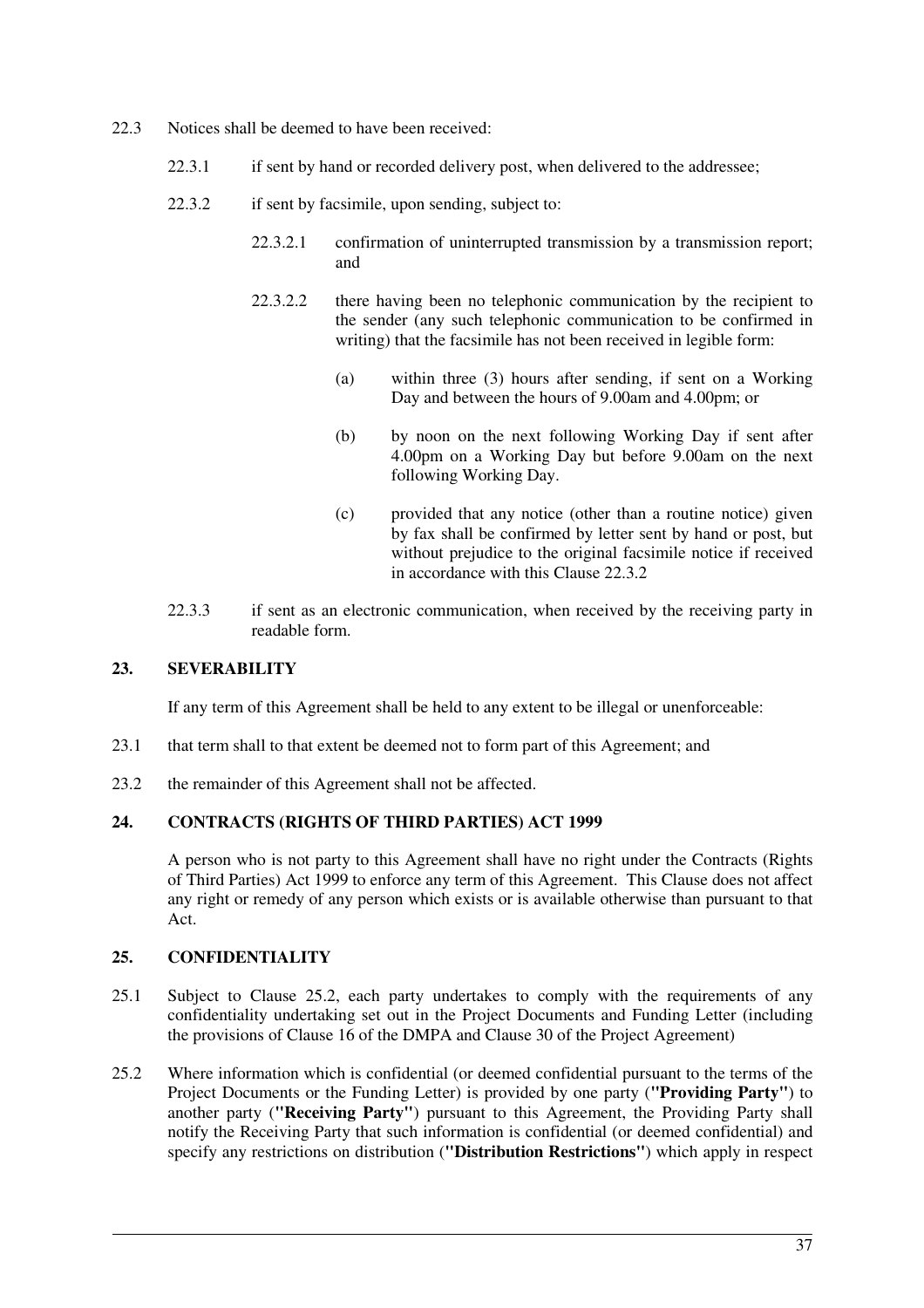of such information including any applicable provisions under the Project Documents or Funding Letter, and the Receiving Party shall be deemed to have complied with this Clause 25.2 provided that:

- **25.2.1** the Receiving Party only uses and distributes such information in accordance with the terms of any disclosed Distribution Restrictions;
- 25.2.2 the Receiving Party complies with the applicable terms of the relevant Project Document or Funding Letter.

#### **26. FREEDOM OF INFORMATION**

- 26.1 Each Party acknowledges that the other is subject to the requirements of the FOIA and the Environmental Information Regulations and shall facilitate compliance with each others information disclosure requirements pursuant to the same.
- 26.2 The Board shall procure the compliance by the DMPA Company and the Project Company with the requirements of the DMPA and Project Agreement in respect of FOIA and the Environmental Information Regulations to the extent required for either or both of the Board and the Council to comply with the requirements of the FOIA and the Environmental Information Regulations.
- 26.3 Each Party shall comply with the Council Policies in respect of Freedom of Information.

### **27. BOARD RECORDS**

- 27.1 The Board shall:
	- 27.1.1 at all times maintain a full record of particulars of the costs of performing the Services, including those provided pursuant to the terms of the Project Agreement and the DMPA;
	- 27.1.2 when requested by the Council, provide a summary of any of the costs referred to in Clause 27.1.1, including details of any funds held by the Board specifically to cover such costs, in such form and detail as the Council may reasonably require to enable the Council to monitor the performance by the Board of its obligations under this Agreement;
	- 27.1.3 provide such facilities as the Board may reasonable require for its representatives to visit any place where the records are held and examine the records maintained under this Clause 27; and
- 27.2 Compliance with the above shall require the Board to keep books of account in accordance with best accountancy practice with respect to the Agreement showing in detail:
	- 27.2.1 administrative overheads;
	- 27.2.2 payments made to under the Project Agreement and the DMPA, including payments made by the Project Company and the DMPA Company to subcontractors under such agreements;
	- 27.2.3 capital and revenue expenditure;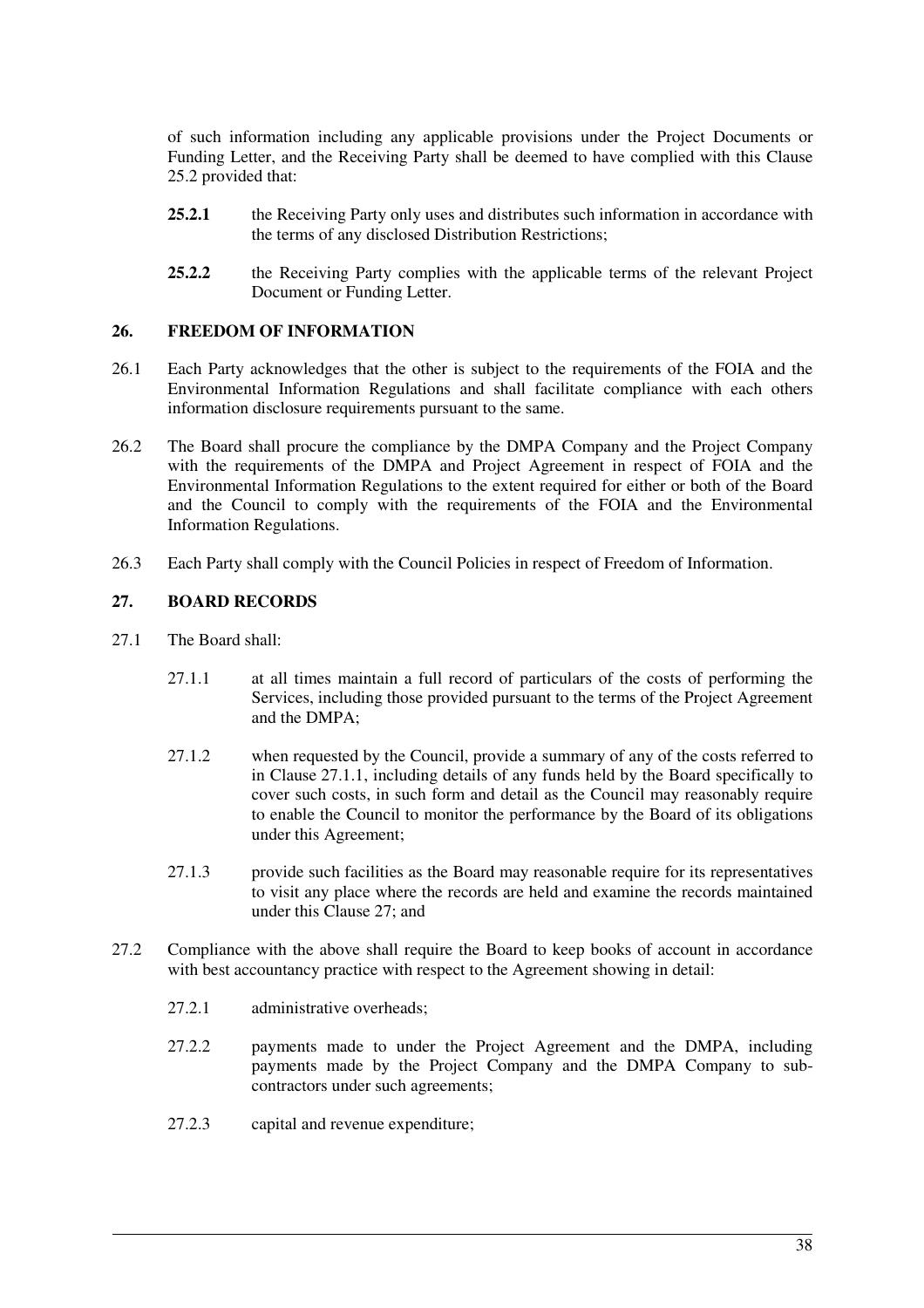27.2.4 such other items as the Council may reasonably require to conduct cost audits for verification of cost expenditure or otherwise,

and the Board shall have (and procure that the Project Company and the DMPA Company shall have) the books of account evidencing the items listed in Clauses 27.2.1 to 27.2.4 available for inspection by the Council (and any expert) upon reasonable notice, and shall present a report of these to the Council as and when requested.

- 27.3 The Board shall maintain or procure that the following are maintained:
	- 27.3.1 a full record of all incidents relating to health, safety and security which occur during the term of the Agreement; and
	- 27.3.2 full records of all maintenance procedures carried out during the term of the Agreement,

and the Board shall have the items referred to in Clauses 27.3.1 and 27.3.2 available for inspection by the Council upon reasonable notice, and shall present a report of them to the Council, as and when requested.

- 27.4 For the purposes of:
	- 27.4.1 the Local Government Finance Act 1982 (and any other legislation relating to the inspection, examination and auditing of the Council's accounts);
	- 27.4.2 the examination and certification of the Council's accounts; and/or
	- 27.4.3 an examination pursuant to the Local Government Act 1999 of the economy, efficiency and effectiveness with which the Council has performed its function,

the District Auditor and the Audit Commission may examine such documents as he or it may reasonably require which are owned, held or otherwise within the control of the Board and may require the Board to produce such oral or written explanations as he or it considers necessary.

- 27.5 The records referred to in this Clause 27 shall be retained for a period of at least [five] years after the Board's obligations under the Agreement have come to an end.
- 27.6 Upon termination of the Agreement, and in the event that the Council wishes to enter into another agreement for the operation and management of the Project the Board shall (and shall ensure that the Project Company and DMPA Company) comply with all reasonable requests of the Council to provide information relating to the Board's costs of operating and maintaining the Project.
- 27.7 The Board shall:
	- 27.7.1 provide to the Council copies of its annual report and accounts within 30 days of publication;
	- 27.7.2 provide to the Council a copy of the [Financial Model (as defined in the Project Agreement) and the DMPA Financial Model (as defined in the DMPA)] at Financial Close and (as the same may be amended) within 30 days of any amendment thereto;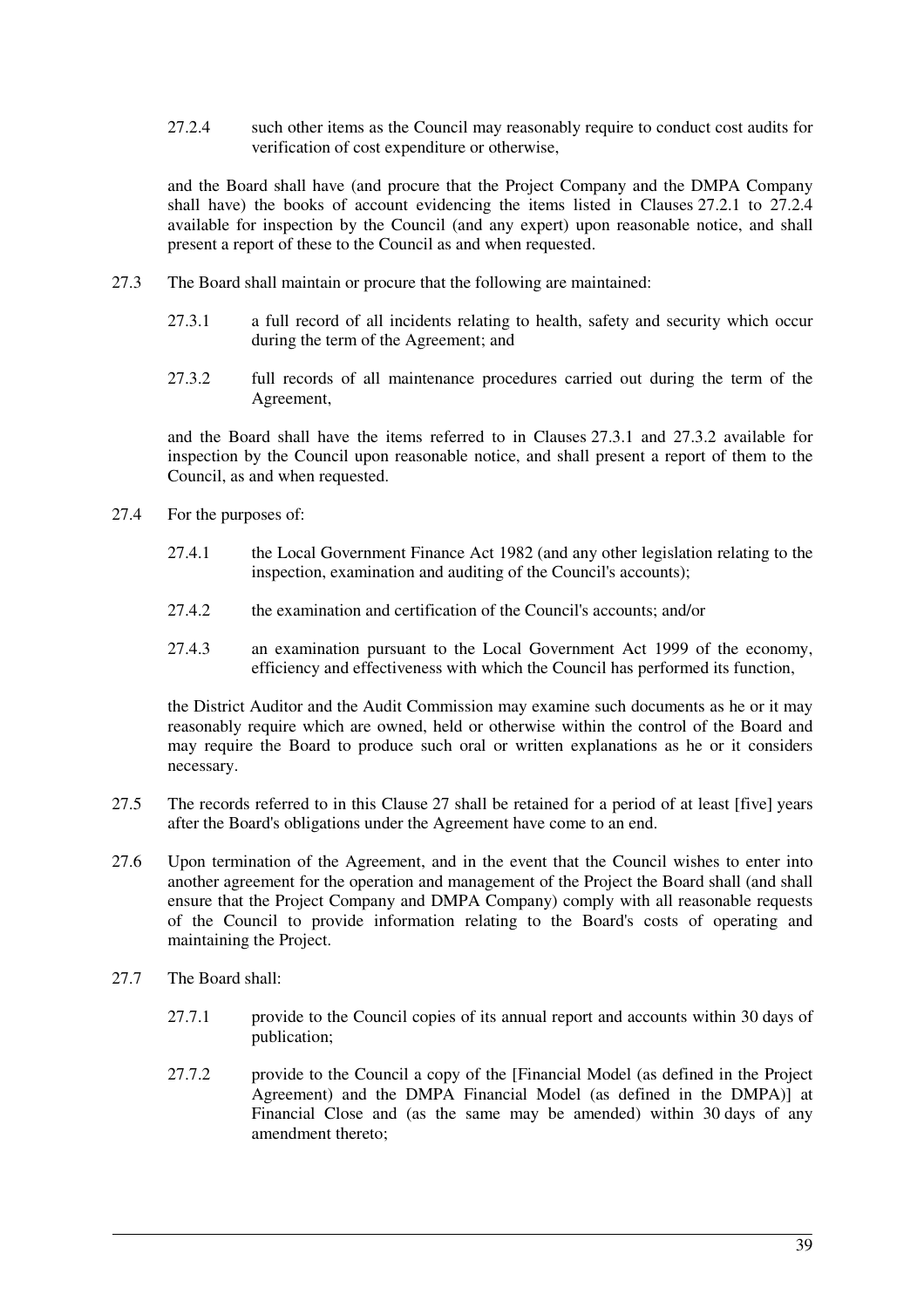27.7.3 use all reasonable endeavours to assist the Council in its preparation of any report required by the DfT or HM Treasury from time to time.

## **28. SOLE REMEDY**

28.1 Nothing in this Clause 28 shall prevent or restrict the right of the Council to seek injunctive relief or a decree of specific performance or other discretionary remedies of the court.

**IN WITNESS** whereof the Parties hereto have executed this Agreement as a deed.

| The Official Seal of HALTON BOROUGH<br><b>COUNCIL</b> hereunto affixed in the presence of<br>the Authorised Signatory |              |  | <b>SEAL</b>               |
|-----------------------------------------------------------------------------------------------------------------------|--------------|--|---------------------------|
|                                                                                                                       |              |  |                           |
|                                                                                                                       |              |  |                           |
|                                                                                                                       |              |  |                           |
|                                                                                                                       |              |  |                           |
| Executed as a deed by [                                                                                               | ] acting by: |  |                           |
|                                                                                                                       |              |  |                           |
|                                                                                                                       |              |  |                           |
|                                                                                                                       |              |  | <b>Director</b>           |
|                                                                                                                       |              |  |                           |
|                                                                                                                       |              |  |                           |
|                                                                                                                       |              |  | <b>Secretary/Director</b> |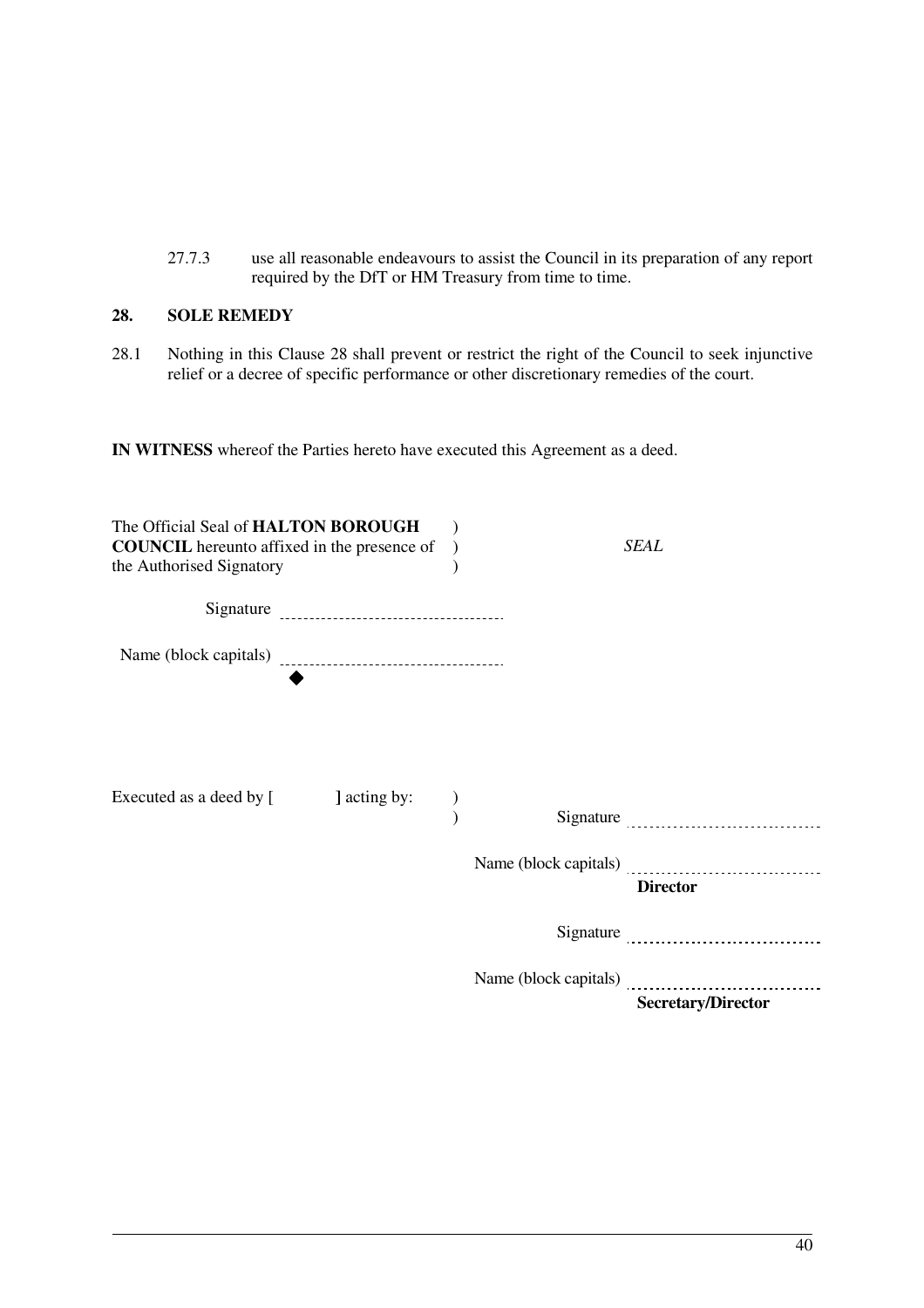| <b>Restricted Matter</b>                                                                                                                                                                                                                                                                                          | <b>Restricted</b><br><b>Matter</b><br><b>Parties</b> | <b>Matter categorisation</b> | <b>Restricted</b><br><b>Matter</b><br>obligations |
|-------------------------------------------------------------------------------------------------------------------------------------------------------------------------------------------------------------------------------------------------------------------------------------------------------------------|------------------------------------------------------|------------------------------|---------------------------------------------------|
| An increase (by the<br>Board or the DMPA<br>Company on behalf of<br>the Board) of any<br>relevant Standard Toll<br>Fare (as defined in the<br>DMPA) such that such<br>Standard Toll Fare is<br>more than 20% greater<br>than the relevant Base<br>Tolling<br>Fare<br>(as)<br>defined in the DMPA)                 | Council                                              | Red                          |                                                   |
| An increase (by the<br>Board or the DMPA<br>Company on behalf of<br>Board)<br>of<br>the<br>any<br>relevant Standard Toll<br>Fare (as defined in the<br>DMPA) such that such<br>Standard Toll Fare is<br>between 0% and 20%<br>than<br>the<br>greater<br>relevant Base Tolling<br>Fare (as defined in the<br>DMPA) | Council                                              | Orange                       |                                                   |
| Any reduction by the<br>Board, or the DMPA<br>Company on behalf of<br>Board,<br>the<br>of<br>any<br>Tolls.                                                                                                                                                                                                        | Council                                              | [Orange]                     |                                                   |
| A decision by the<br>Board, or the DMPA<br>Company on behalf of<br>the Board, to not vary<br>the Standard Toll Fare<br>in accordance with the<br><b>Council Toll Policies</b>                                                                                                                                     | Council                                              | [Orange]                     |                                                   |

## **SCHEDULE 1: RESTRICTED MATTERS**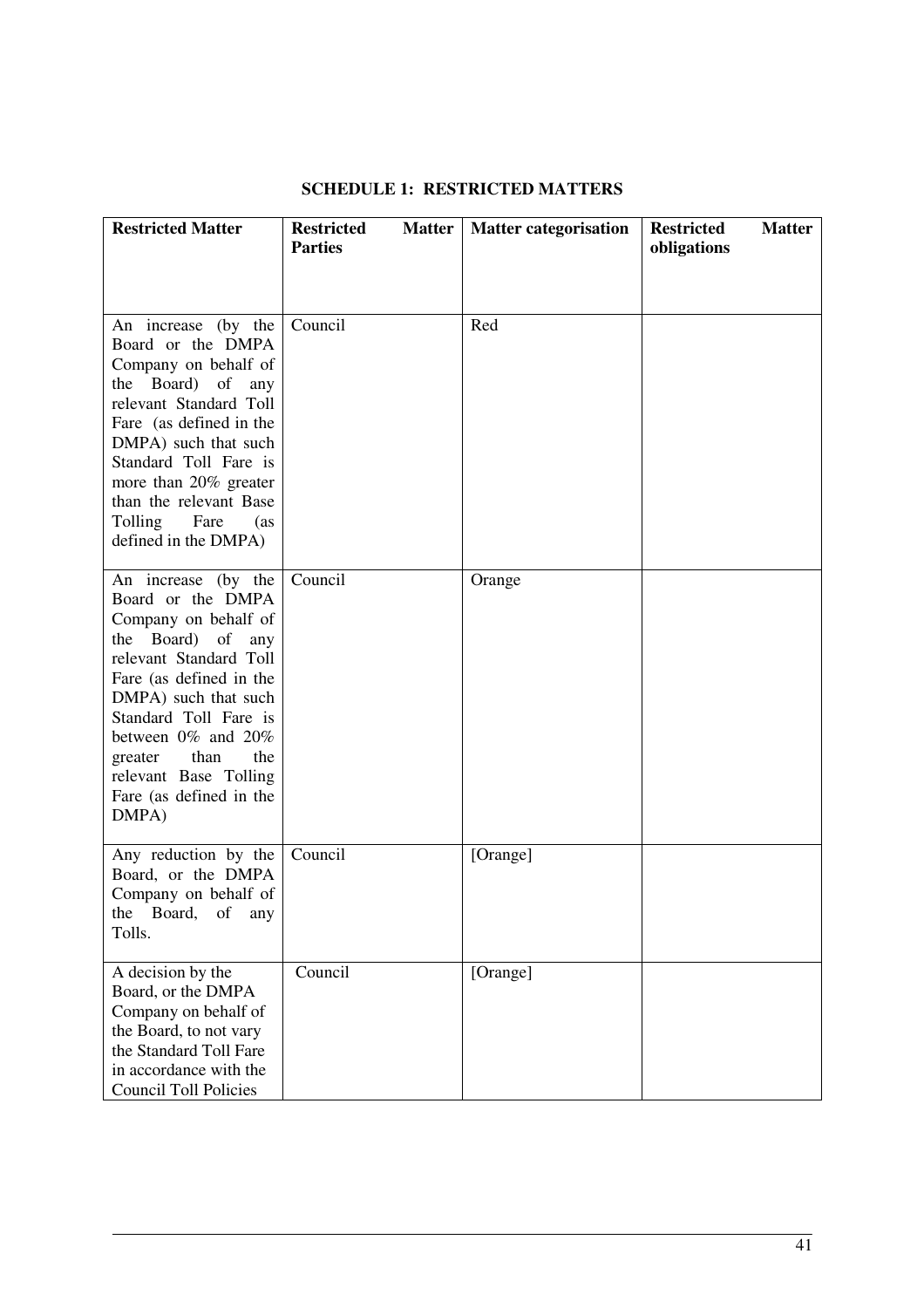| Providing<br>advice<br>or<br>consulting with other<br>toll operators for profit,<br>where the Board can<br>that<br>demonstrate<br>$% \left( \left( \mathcal{A},\mathcal{A}\right) \right) =\left( \mathcal{A},\mathcal{A}\right)$ of<br>provision<br>such<br>services<br>shall<br>not<br>interfere<br>with<br>compliance with<br>all<br>duties and obligations<br>under this Agreement<br>and shall be compliant<br>with Law. | Council | [Red]    | Board to confirm that<br>proposals<br>are<br>in<br>compliance<br>with<br>applicable<br>Council<br>Policies.<br>Where entering into<br>such an<br>arrangement<br>third party<br>with<br>a<br>would lead to a breach<br>of any Law then the<br>Board shall not proceed<br>with such arrangement. |
|-------------------------------------------------------------------------------------------------------------------------------------------------------------------------------------------------------------------------------------------------------------------------------------------------------------------------------------------------------------------------------------------------------------------------------|---------|----------|------------------------------------------------------------------------------------------------------------------------------------------------------------------------------------------------------------------------------------------------------------------------------------------------|
| [Any material change<br>to, introduction of, or<br>withdrawal<br>of.<br>a<br>discount<br>scheme<br>proposed by the Board]                                                                                                                                                                                                                                                                                                     | Council | [Orange] |                                                                                                                                                                                                                                                                                                |
| non-material<br>Any<br>changes to any Project<br>Document to which the<br>Council is not a party                                                                                                                                                                                                                                                                                                                              | Council | [Green]  |                                                                                                                                                                                                                                                                                                |
| Any material change to<br>any Project Document<br>to which the Council is<br>not a party, which does<br>not adversely affect the<br>Council                                                                                                                                                                                                                                                                                   | Council | [Orange] |                                                                                                                                                                                                                                                                                                |
| Any material change to<br>any Project Document<br>to which the Council is<br>not a party which has<br>an adverse effect on the<br>Council                                                                                                                                                                                                                                                                                     | Council | [Red]    |                                                                                                                                                                                                                                                                                                |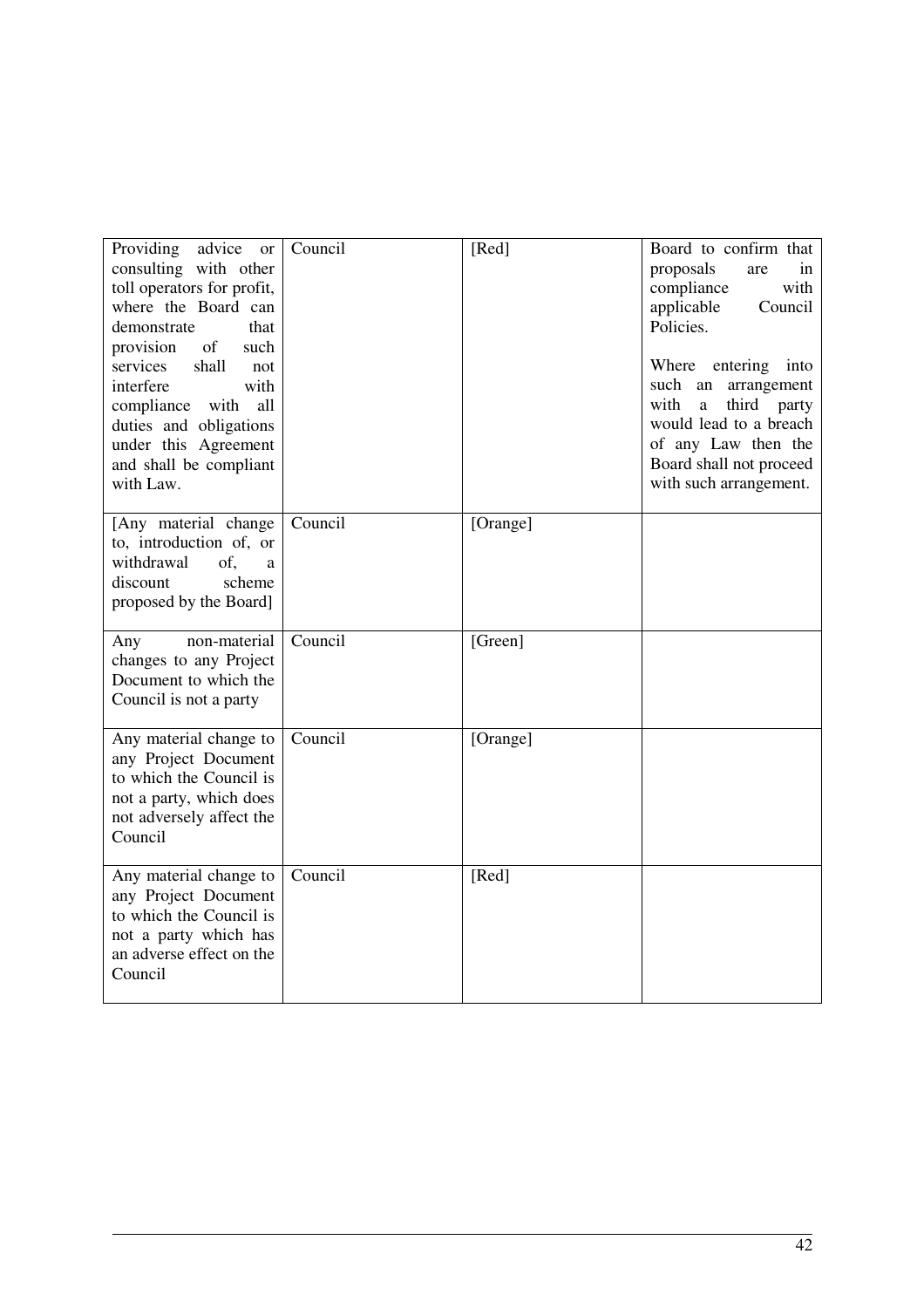#### **SCHEDULE 2: STAKEHOLDER ENGAGEMENT**

#### **Part 1: Board Engagement**

[**Note: to set out any requirements for engagement between the Board and external stakeholders such as the Mersey Gateway Group]** 

### **Part 2: Council Engagement**

**[Note: to set out the requirements for engagement between the Council and external stakeholders.]**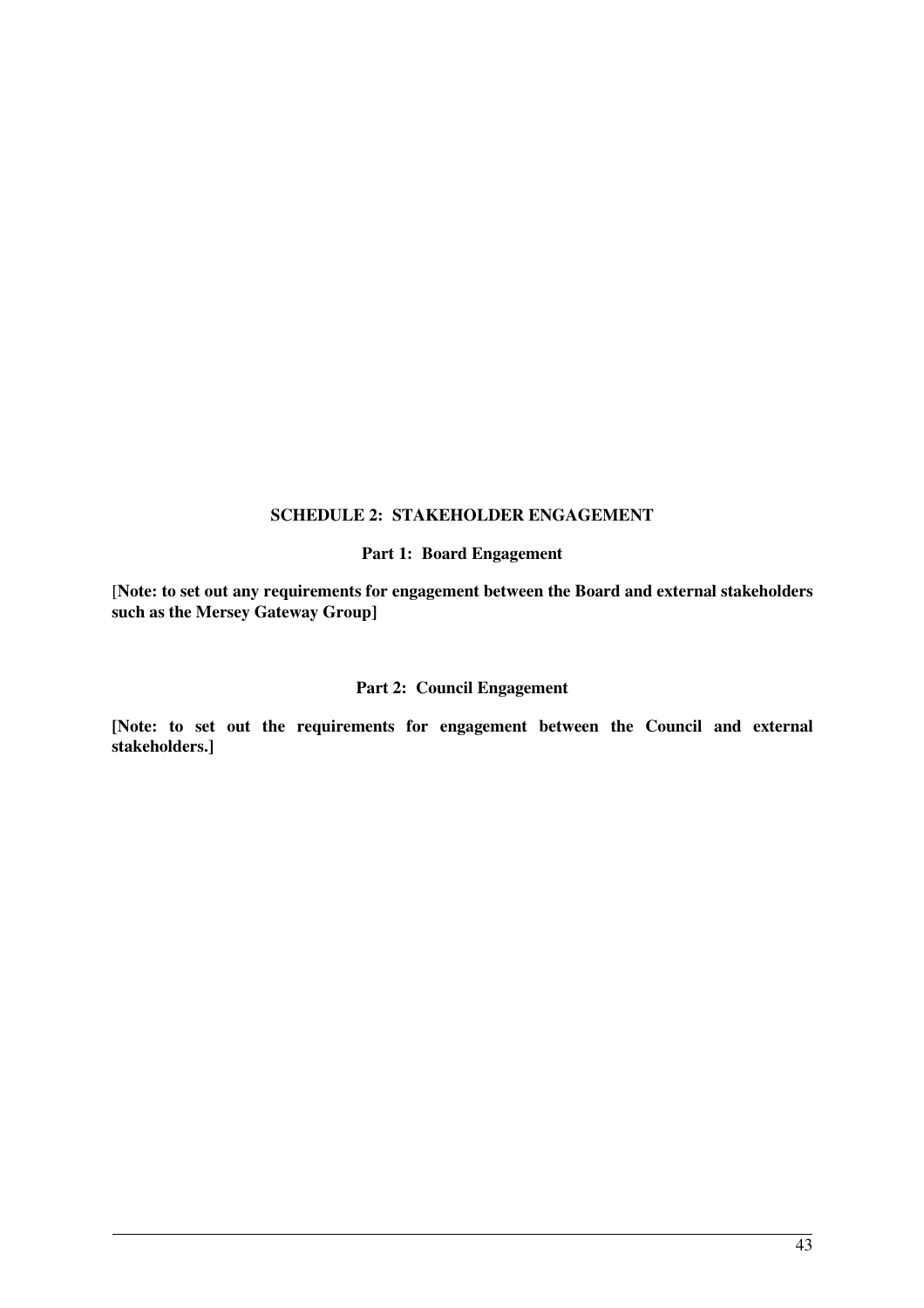## **SCHEDULE 3: COUNCIL POLICIES**

# **Part 1: Council Policies**

**[Note: relevant Council policies to functions of the Board to be listed.]**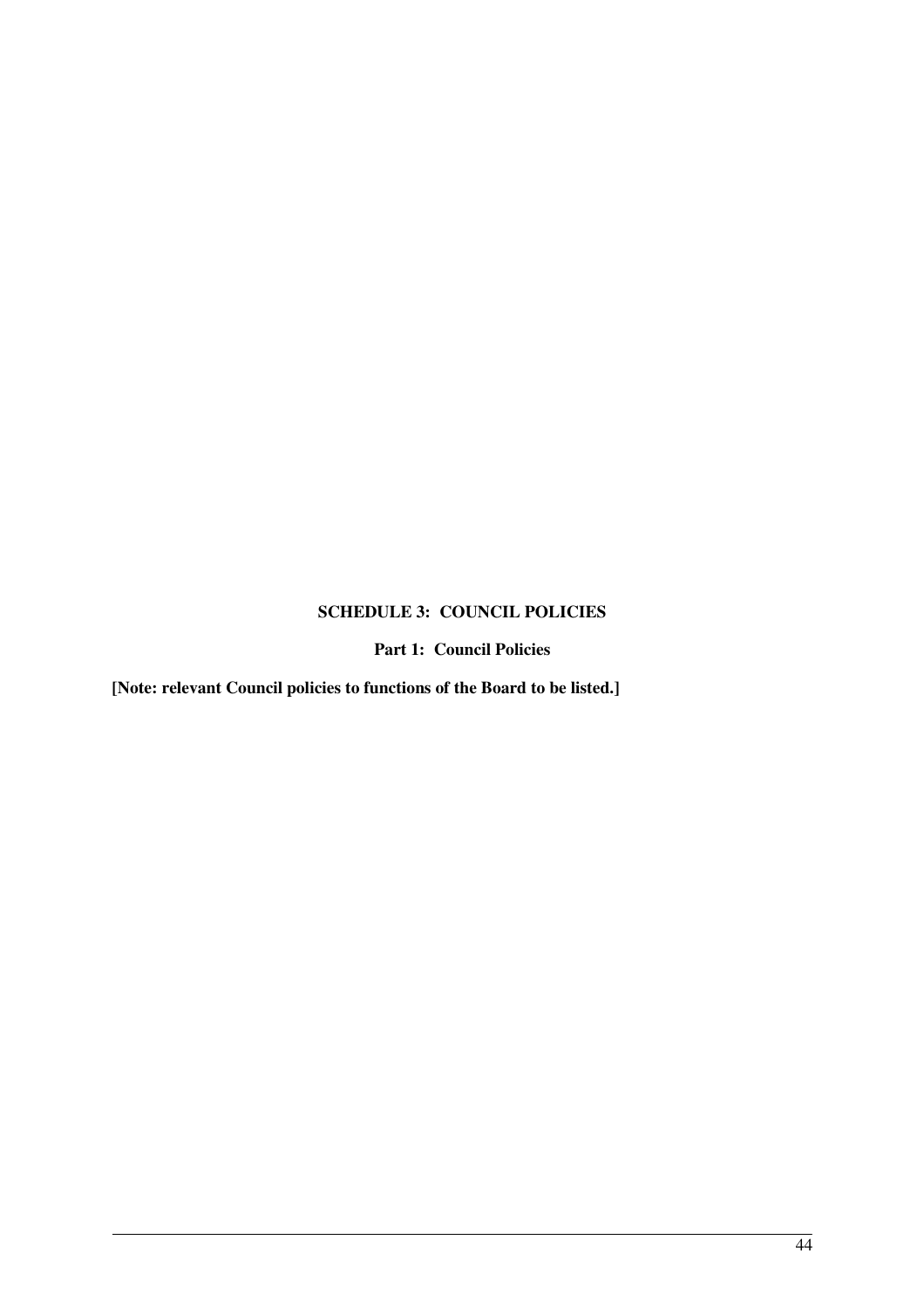#### **Part 2: Council Toll Policies**

The Board shall procure that the DMPA Company shall comply with the provisions of Part 1 of Schedule 6 to the DMPA.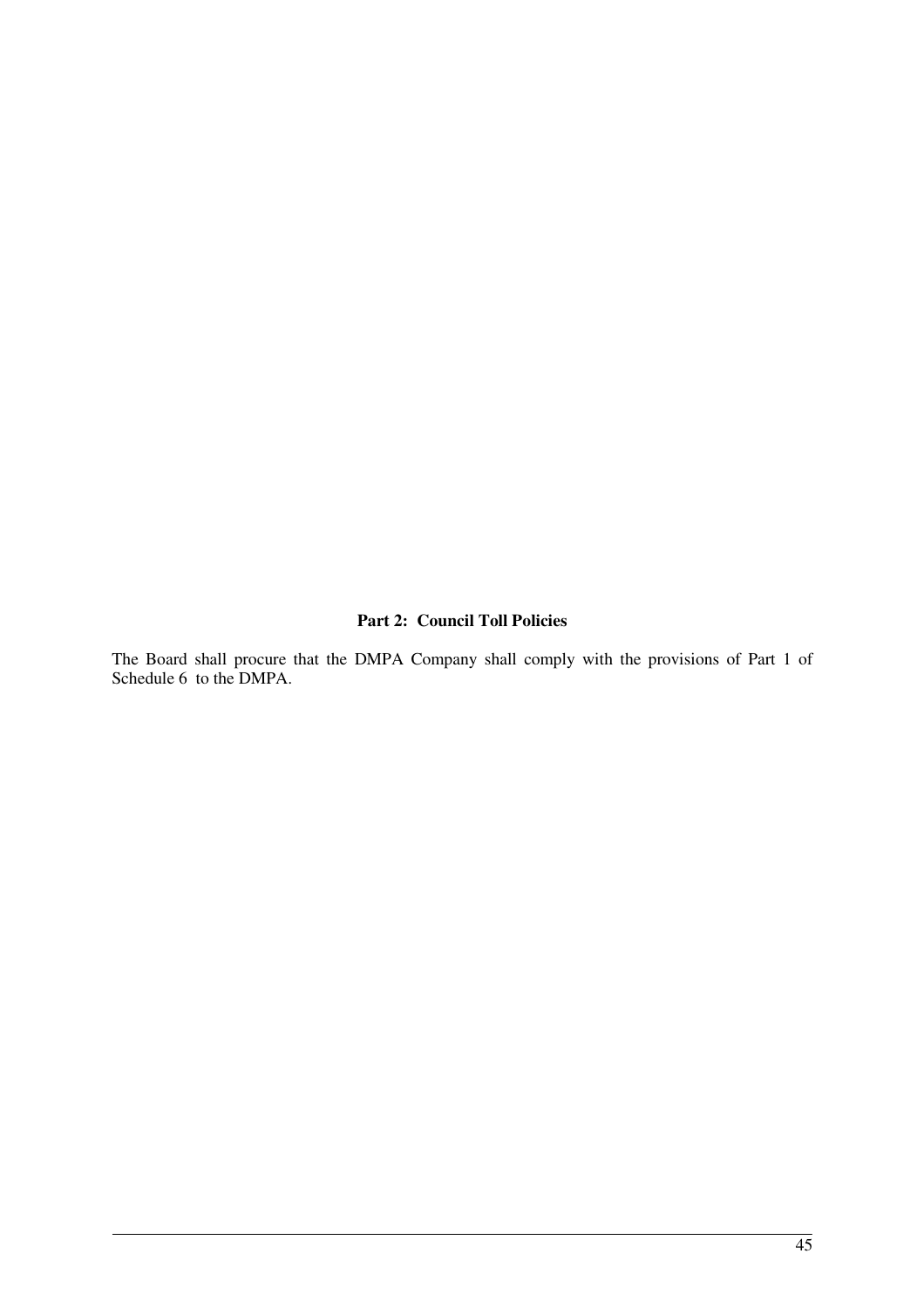## **SCHEDULE 4: BOARD GOVERNANCE**

#### **Part 1: Definitions**

1. In this Schedule 4 unless the context otherwise requires:

**"Appointments Committee"** shall mean the committee of the Directors appointed pursuant to paragraph [4.3] of Part [3];

**"Board of Directors"** means the board of directors from time to time of the Board;

**"Chair"** shall mean the chairman of the Board of Directors as appointed in accordance with paragraph 16 of Part 2;

**"Director"** shall mean any director for time being of the Board including where applicable an alternate director.

**"Executive Director"** shall mean a Director appointed in accordance with paragraph 4 of Part 2 of this Schedule 4;

**"Non-Executive Director"** shall mean a Director appointed in accordance with paragraph 11 of Part 2;

**"Type of Non-Executive Director"** shall mean either a Council Non-Executive Director or an Independent Non-Executive Director.

2. Words and expressions defined in or for the purposes of the Companies Act 2006 shall, where the context permits, bear the same meanings in this Schedule 4.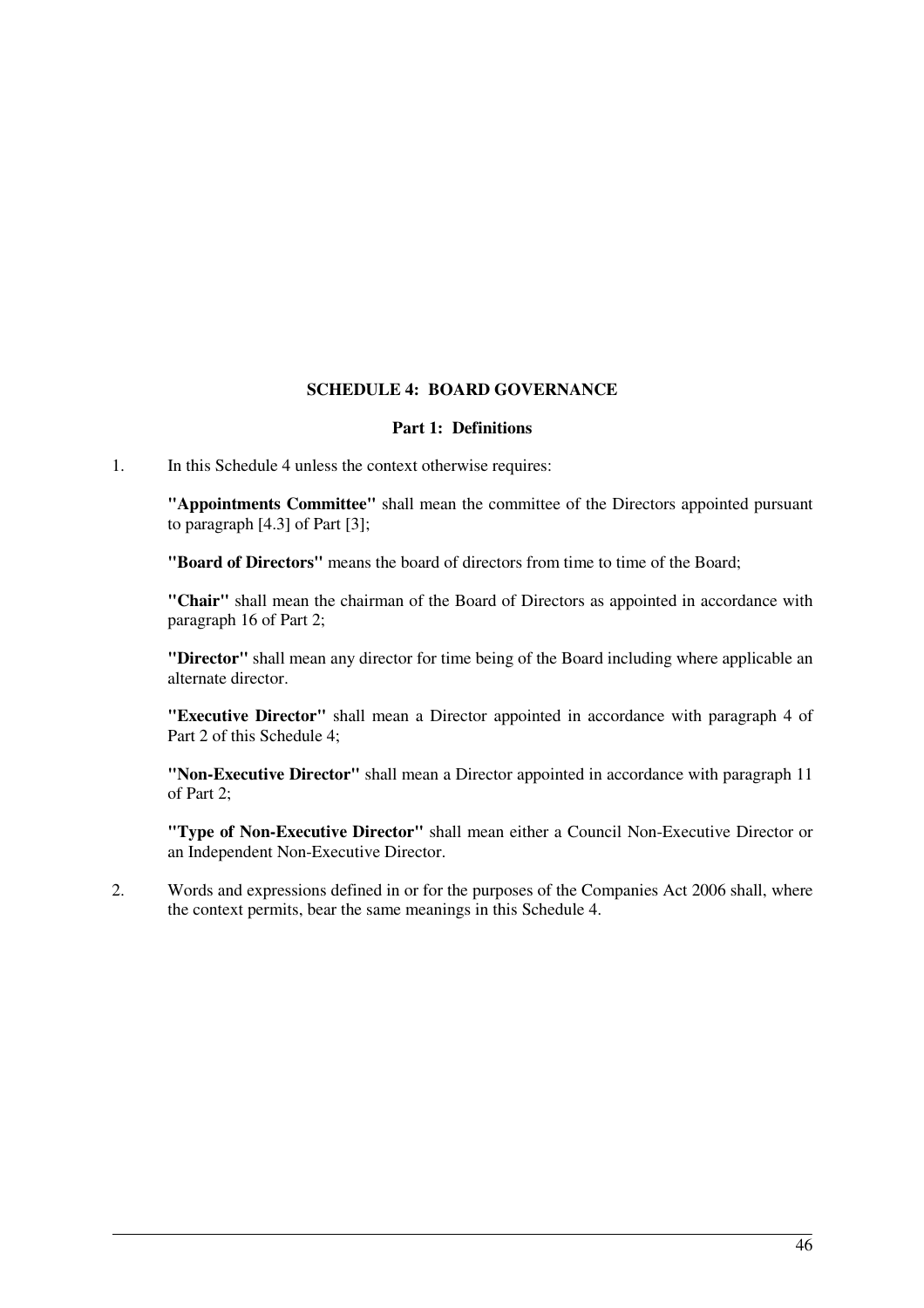#### **Part 2: Appointment/Removal of Directors and the Chair**

- 1. The Council shall appoint the initial Executive Directors on or before the Effective Date.
- 2. Following the Effective Date, the Appointments Committee shall determine any replacement Executive Director **("Replacement Executive Director"**), following the resignation or removal of an Executive Director, and the Council shall appoint such Replacement Executive Director as an Executive Director, promptly following such notification.
- 3. If the Council either:
- 3.1 removes an Executive Director in accordance with its right as shareholder of the Board, then the Council shall be responsible for and indemnify the Board against any and all claims by such Director for unfair or wrongful dismissal or other compensation arising out of such removal and against any losses, costs or expenses suffered or reasonably incurred as a result thereof; or
- 3.2 determines not to appoint a Replacement Executive Director determined in accordance with paragraph 2, then the Council shall be responsible for and indemnify the Board against any and all losses, costs or expenses suffered or reasonably incurred as a result thereof.
- 4. There shall be appointed at any one time be no more than three (3) executive directors (**"Executive Director"**) who shall each be:
- 4.1 a senior member of the executive team of the Board;
- 4.2 employed by the Board (or seconded to the Board by the Council pursuant to the requirement for Support Services);
- 5. The Executive Directors appointed by the Council shall at all times include the chief executive and finance officer of the Board (or where no employee has such titles, such employees as fulfil the role most closely analogous to that of chief executive and/or finance officer, as the case may be) and one other senior officer with experience that the Council may determine is most relevant to the current stage of the Project. Where any Executive Director ceases to be an employee of the Board (or a secondee from the Council to the Board) the Council shall remove such Executive Director from their role as a Director.
- 6. The Council shall appoint the initial Non-Executive Directors on or before the Effective Date;
- 7. The Council shall be entitled to remove or substitute any Executive Director (and the terms of employment of such Executive Directors shall ensure that the Board is entitled to dismiss such Executive Director) following a Board Default in accordance with the provisions of clause 5.12.6, and paragraph [5] above shall not apply for the period following such removal until the Board has appointed a replacement member or members of the executive team.
- 8. Following the Effective Date, the Appointments Committee shall determine any replacement Independent Non-Executive Director (**"Replacement Independent Non-Executive Director"**), following the resignation or removal of an Non-Executive Director or the expiry of their term of office, and the Council shall appoint such Replacement Non-Executive Director as a Non-Executive Director, promptly following such notification.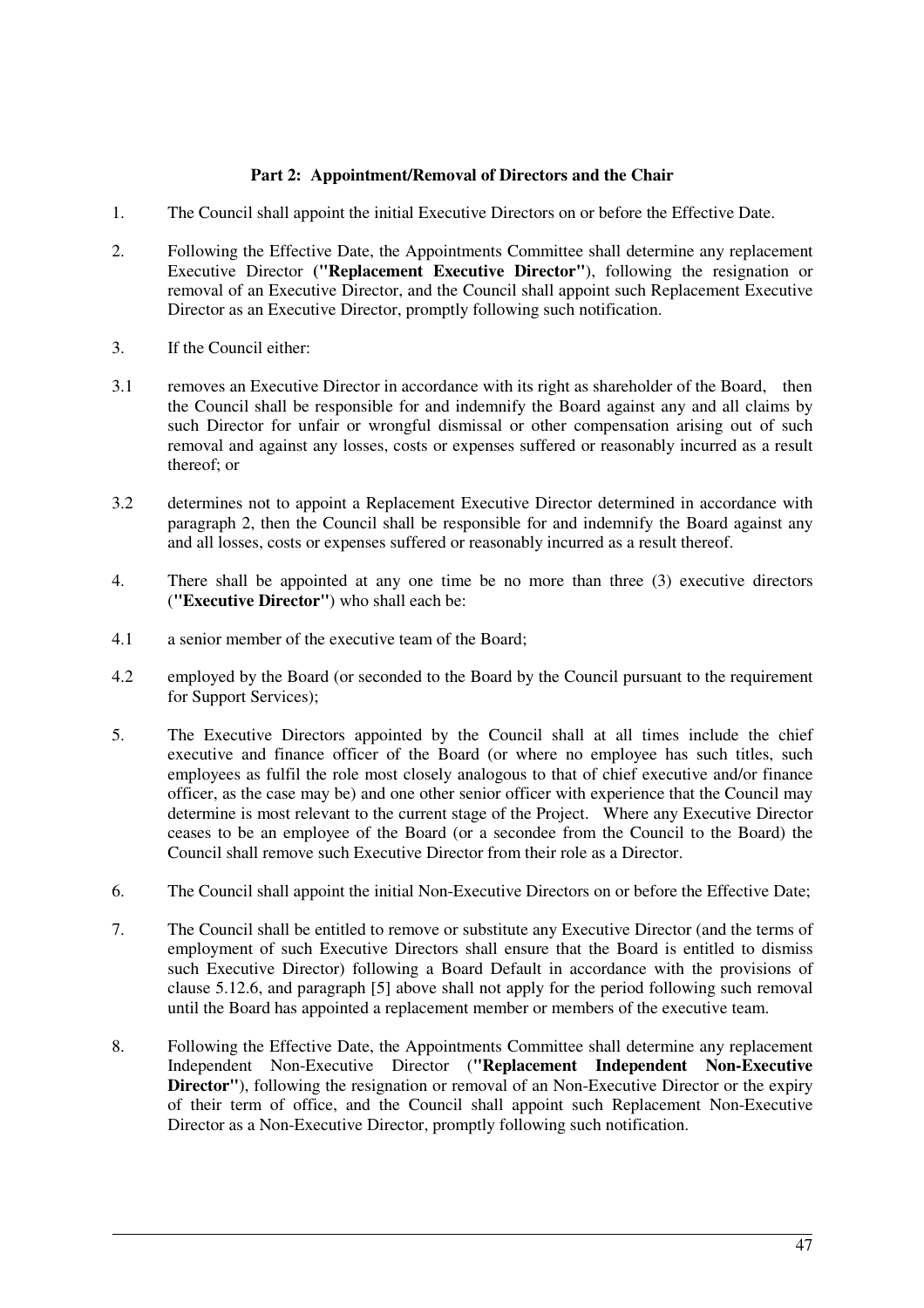- 9. The Council shall be entitled to remove or substitute Council Non-Executive Directors without referral to the Appointments Committee, and shall promptly:
- 9.1 remove any Council Non-Executive Director who is no longer a member of the Council;
- 9.2 notify the Appointments Committee if any Independent Non-Executive Director becomes a member of the Council or otherwise does not, to the Council's knowledge, continue to comply with the requirements set out in Part 5 (*Non-Executive Director Requirements*);
- 10. If the Council either:
- 10.1 removes a Non-Executive Director in accordance with its right as shareholder of the Board, then the Council shall be responsible for and indemnify the Board against any and all claims by such Director for unfair or wrongful dismissal or other compensation arising out of such removal and against any losses, costs or expenses suffered or reasonably incurred as a result thereof; or
- 10.2 determines not to appoint a Replacement Independent Non-Executive Director determined in accordance with paragraph 8, then the Council shall be responsible for and indemnify the Board against any and all losses, costs or expenses suffered or reasonably incurred as a result thereof.
- 11. The Council acknowledges that appointment of Directors in accordance with this Schedule 4 is a requirement of the Funding Letter.
- 12. There shall be appointed at all times no more than [four (4)] non-executive directors of whom:
	- 12.1.1 2 Directors shall be independent of the Council (**"Independent Non-Executive Director")** and
	- 12.1.2 2 Directors shall be council members of the Council (**"Council Non-Executive Director"**.

(together the **"Non-Executive Directors"**). Each Non-Executive Director shall be appointed for a term of three (3) years.

- 13. No Director shall at any time be affiliated with any contractor (which term shall be deemed to include employment by, directorship of, or material shareholding in such contractor) pursuant to the terms of the Project Documents, including the Project Company, DMPA Company, any funder, or any key sub-contractor, and where the Council becomes aware that any Director is so affiliated the Council shall remove or substitute such Director as soon as reasonably practicable in accordance with the requirements of this Schedule [4]. .
- 14. Non-Executive Directors shall not be remunerated, save in respect of their costs and reasonable travel expenses incurred in carrying out their duties as Directors.
- 15. Executive Directors shall not be remunerated, save pursuant to the terms of their contract of employment with the Board, or where they are seconded by the Council, their contract of employment with the Council.
- 16. The Council shall appoint a Chair from the Non-Executive Directors, for a period of 24 months, and the first such Chair shall be appointed for a period of 24 months commencing on the Effective Date. The first such Chair shall be a Council Non-Executive Director and the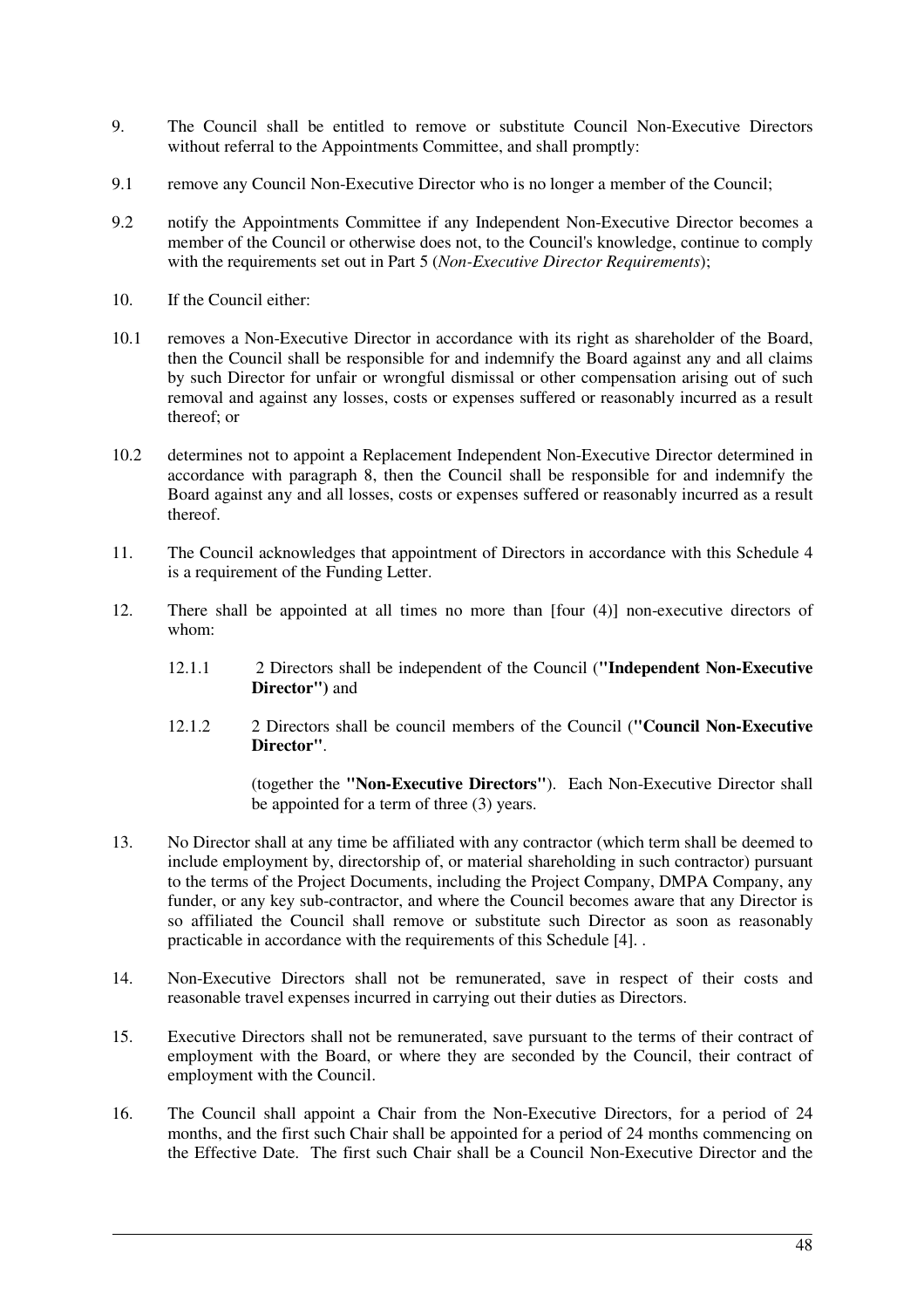post of Chair shall then alternate between Independent Non-Executive Directors and Council Non-Executive Directors.

- 17. In the event that any Chair vacates his office as Chair for any reason before the expiry of the 24 month period for which he was appointed, the Council shall appoint another Director of the same Type of Non-Executive Director to replace him until the expiry of the 24 month period
- 18. If the Chair for the time being is unable to attend any meeting of the Board of Directors, the Council shall appoint another Non-Executive Director of the same Type of Non-Executive Directors to act as chairman in his place at such meeting.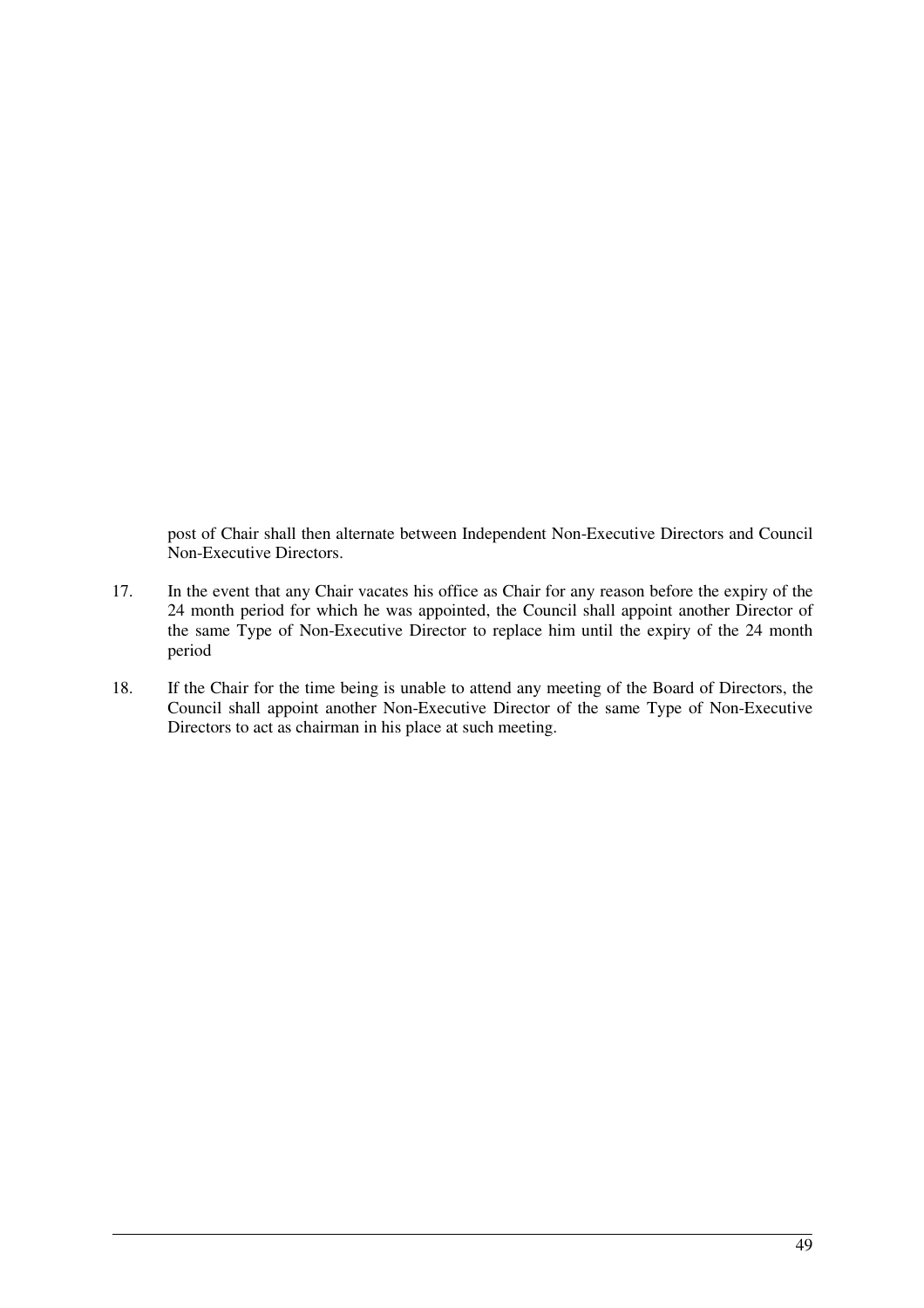#### **Part 3: Board Meetings and Committees**

- 1. The quorum for board meetings shall be one Executive Director and one Non-Executive Director.
- 2. The Chair shall have a casting vote.
- 3. The Board of Directors shall (and the Council shall exercise its powers in respect of the Board to ensure that insofar as it is legally able during the term of this Agreement, the Board of Directors shall) meet at regular intervals of a month, or as may otherwise be required to ensure that the Board is capable of making all decisions required to comply with its legal and financial commitments, including any obligations pursuant to the Project Documents and the Board shall ensure that no less than [seven days] written notice is given to each of the Directors, such notice to be accompanied by an agenda specifying the business to be transacted together with copies of any documents to be tabled at the meeting (or if such copies are not available, with full details of such documents). .
- 4. Subject to the express requirements of this Agreement, the Board of Directors shall be entitled to form committees to make decisions, provided that:
- 4.1 such committees shall have equal numbers of Executive and Non-Executive Directors, or shall be constituted such that neither Executive Directors or Non-Executive Directors can make decisions that bind the Board of Directors without the consent of at least one Non-Executive Director and one Executive Director (as the case may be)
- 4.2 the Board of Directors shall form an audit committee, which shall meet at least quarterly, and shall have the obligations set out in Part [6] (*Audit Committee*) and shall be constituted on the basis set out therein;
- 4.3 the Board of Directors shall form an appointments committee (**"Appointments Committee"**) consisting of the Non-Executive Directors, which shall be responsible for selecting the Executive Directors and other senior officers of the Board in accordance with this Agreement.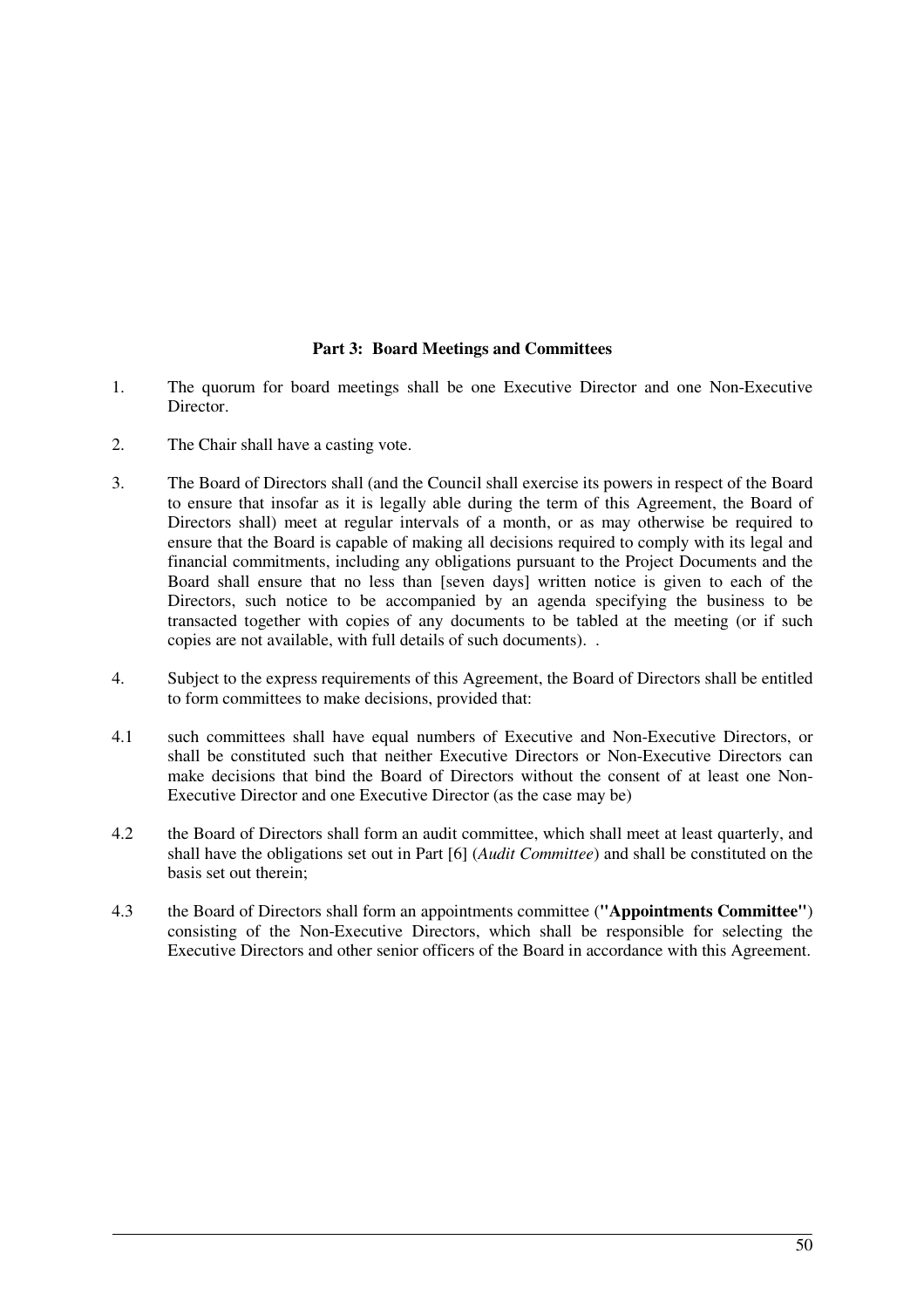#### **Part 4: Appointment Committee**

- 1. The Appointments Committee shall assess the role of each Executive Director:
- 1.1 Every three (3) Years following the appointment of such Director;
- 1.2 Following a decision by the majority of the Non-Executive Directors to review such role;
- 1.3 On any date identified in a review carried out pursuant to paragraph [2] below; or
- 1.4 following a request by the Council.
- 2. In assessing the role of the Executive Director, the Appointments Committee shall take into consideration:
- 2.1 the Annual Business Plan produced by the Board;
- 2.2 the scope and nature of the role of such Executive Director;
- 2.3 such other information as the Appointments Committee shall deem appropriate,
- 2.4 to determine whether the role of the Executive Director is appropriate in light of the Services to be performed in the following 3 year period.
- 3. Following such review, the Appointments Committee shall determine:
- 3.1 Whether to propose the extension of the role of such Executive Director, in which case, such Executive Director shall continue in their role;
- 3.2 Whether to require the Executive Director to re-apply for their position, and whether the role of such Executive Director shall be amended, following such review; or
- 3.3 Whether a further review of the role is required in a shorter period than three (3) years, in which case, the Executive Director shall be offered a fixed term contract for such term, and the Appointments Committee shall notify the Board of Directors of the proposed extension of term.
- 4. The Appointments Committee shall also be entitled to review the role of any other senior member of staff employed by the Board following the publication of the Annual Business Plan to determine whether the staffing of the Crossings Board is appropriate for its proposed purposes in the following Year, and may make recommendations to the Board regarding such employees.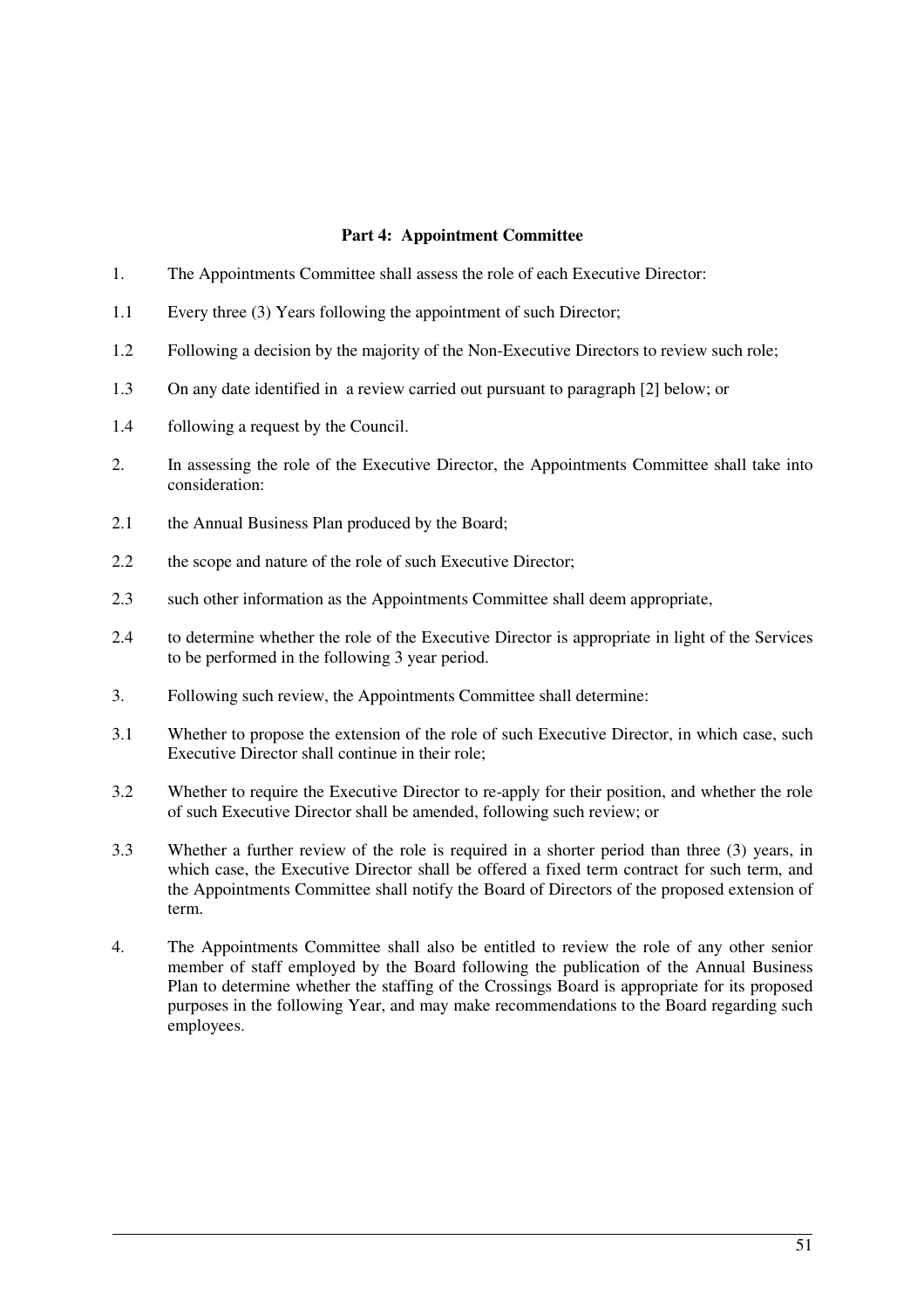#### **Part 5: Non-Executive Director Requirements**

- 1. The Non-Executive Directors shall, so far as this is consistent with their fiduciary duties as Directors of the Board, comply with Nolan Principles in carrying out their duties as directors, taking into account the nature of the Board as a wholly owned subsidiary of the Council;
- 2. The Nolan Principles are as follows:

#### **Selflessness**

2.1 Holders of public office should act solely in terms of the public interest. They should not do so in order to gain financial or other material benefits for themselves, their family, or their friends.

#### **Integrity**

2.2 Holders of public office should not place themselves under any financial or other obligation to outside individuals or organisations that might seek to influence them in the performance of their official duties.

#### **Objectivity**

2.3 In carrying out public business, including making public appointments, awarding contracts, or recommending individuals for rewards and benefits, holders of public office should make choices on merit.

#### **Accountability**

2.4 Holders of public office are accountable for their decisions and actions to the public and must submit themselves to whatever scrutiny is appropriate to their office.

#### **Openness**

2.5 Holders of public office should be as open as possible about all the decisions and actions that they take. They should give reasons for their decisions and restrict information only when the wider public interest clearly demands.

#### **Honesty**

2.6 Holders of public office have a duty to declare any private interests relating to their public duties and to take steps to resolve any conflicts arising in a way that protects the public interest.

#### **Leadership**

- 2.7 Holders of public office should promote and support these principles by leadership and example.
- 3. The Council shall at the request of the Board, provide training to Directors on compliance with these principles.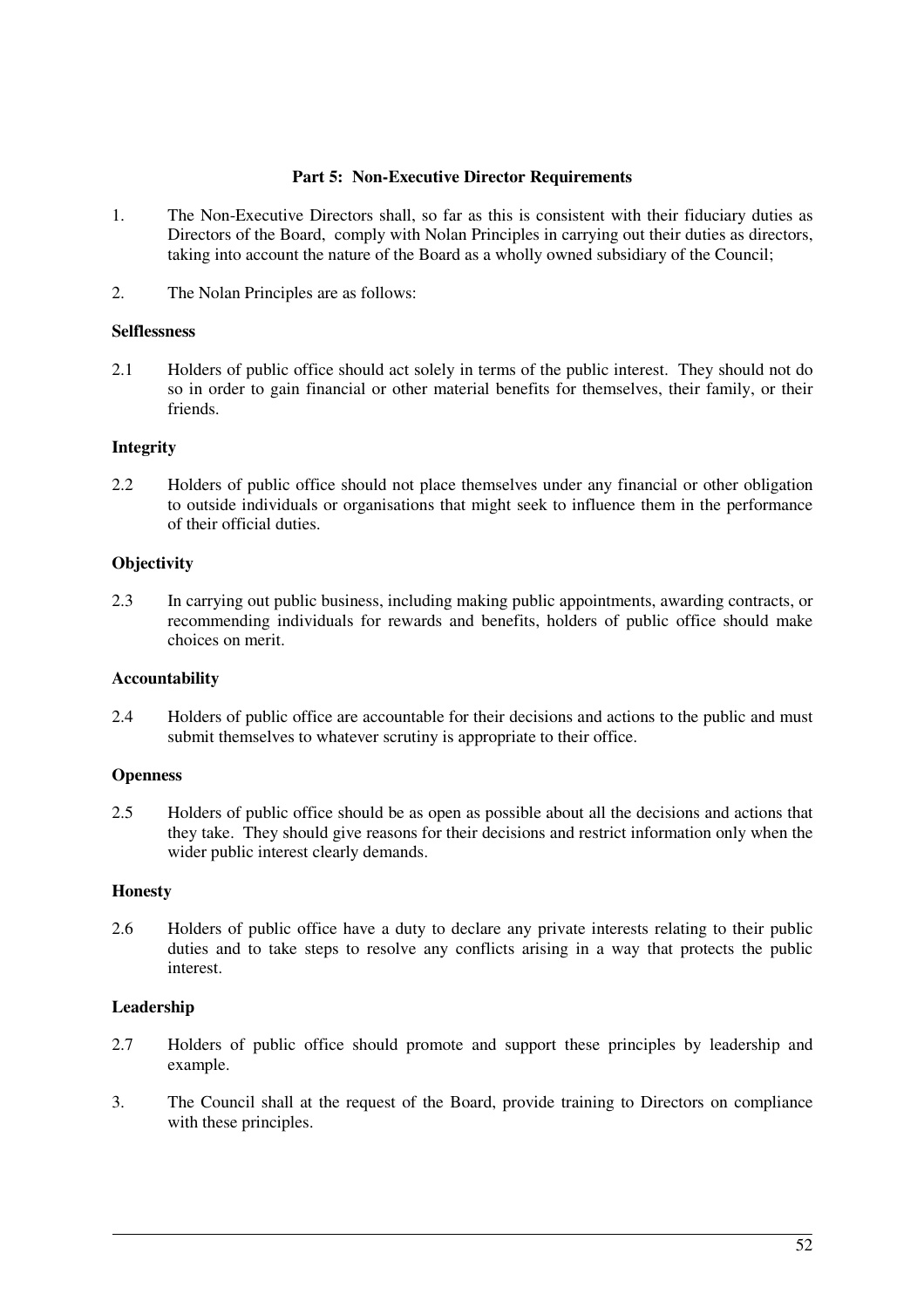**Part 6: Audit Committee Procedures** 

[**Note: to be agreed, reflecting existing HBC procedures where appropriate.**]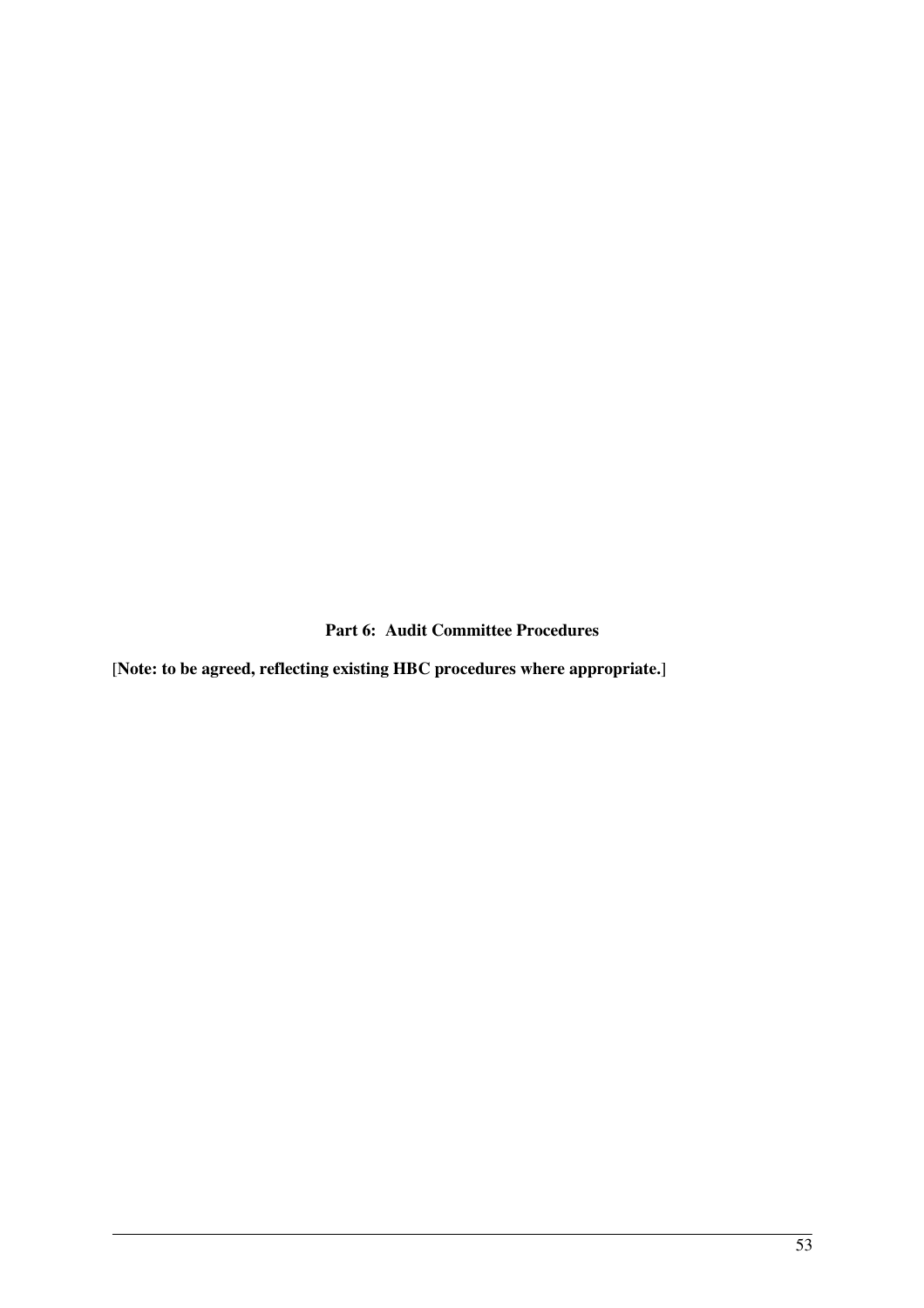# **SCHEDULE 5: SUPPORT SERVICES**

**Part 1: Administrative Support and Payroll** 

[**Note: to be agreed.]**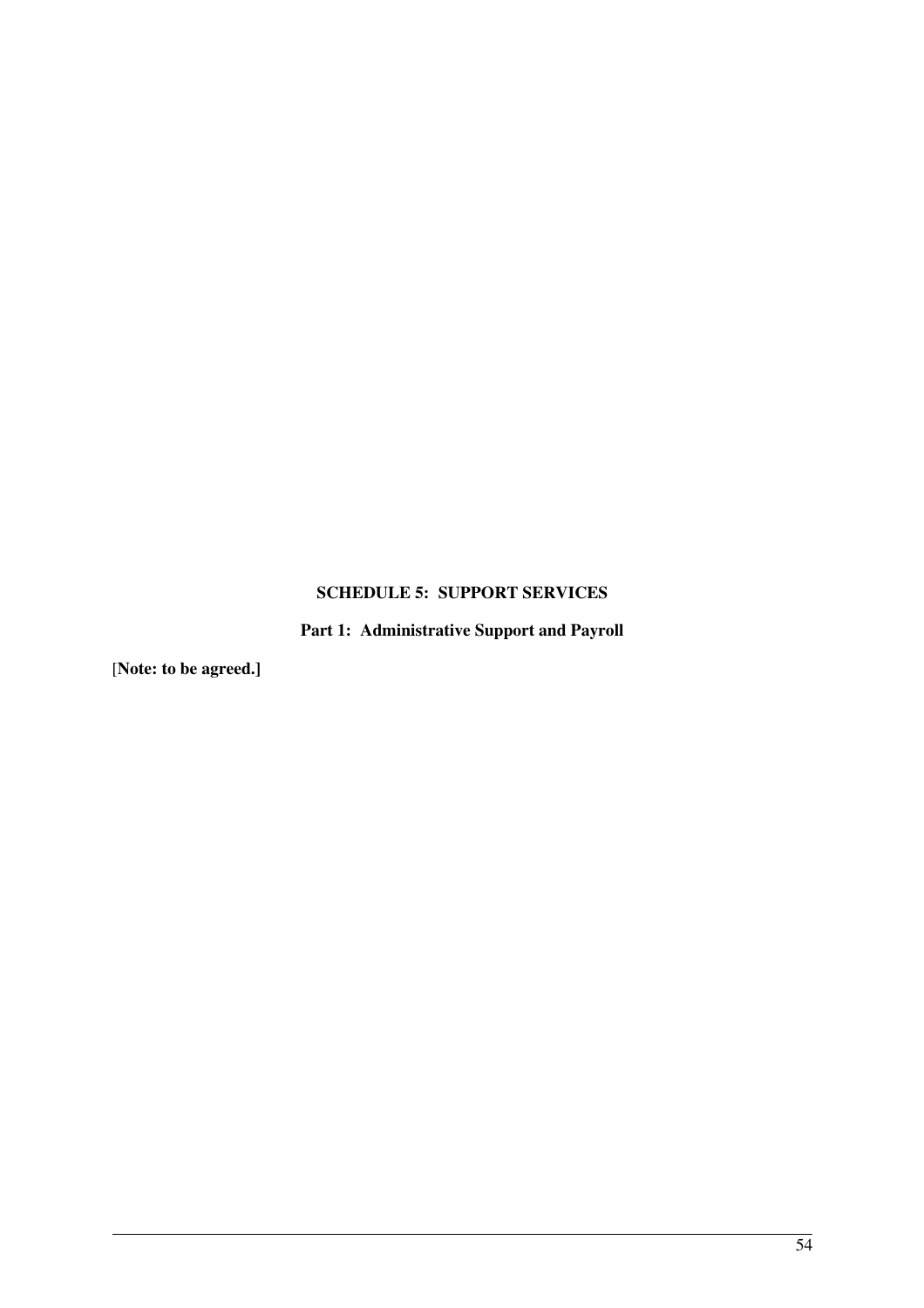**Part 2: Staff Secondments** 

[**Note: to be agreed.]**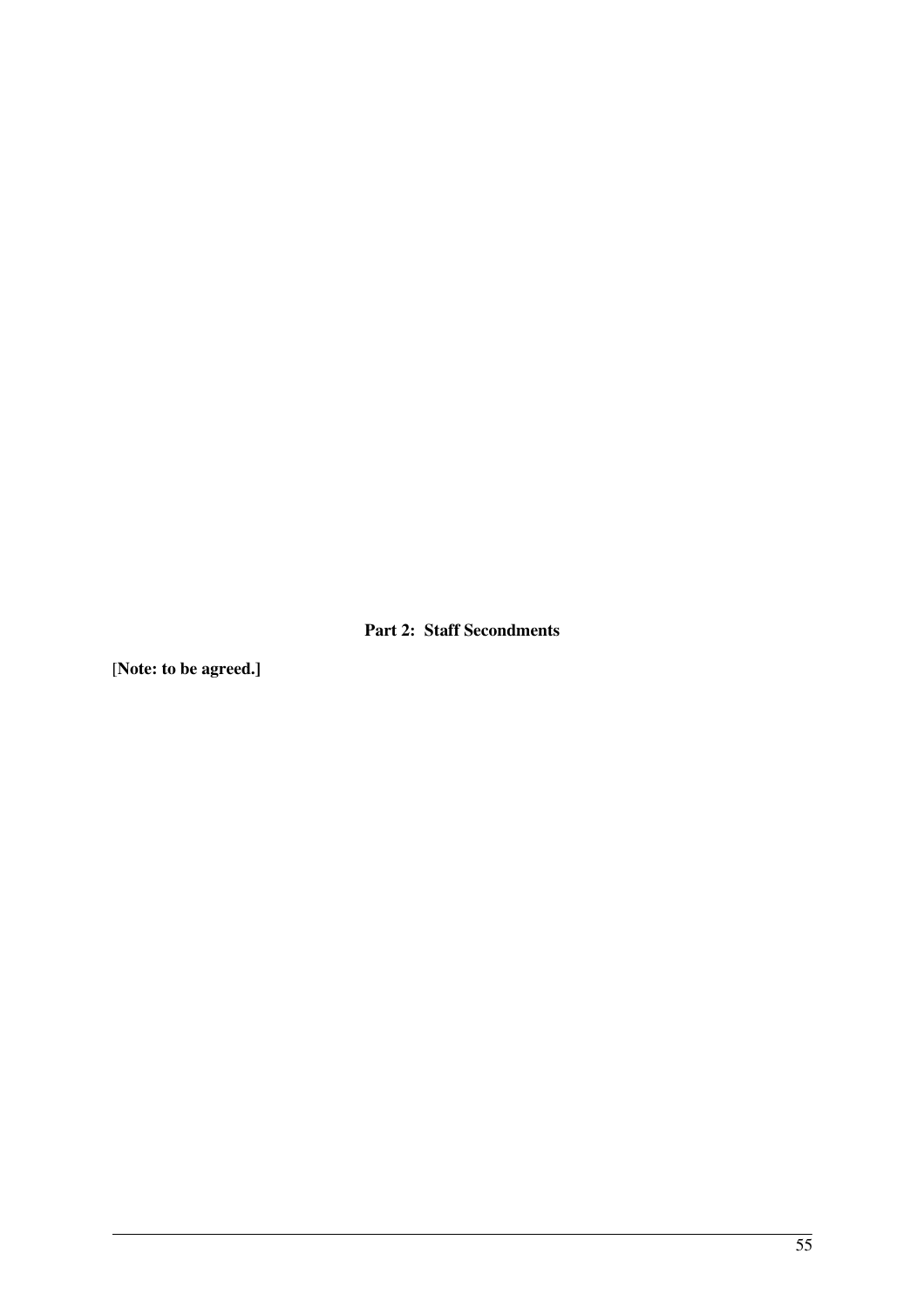**Part 3: IT Support and Office Services** 

[**Note: to be agreed ]**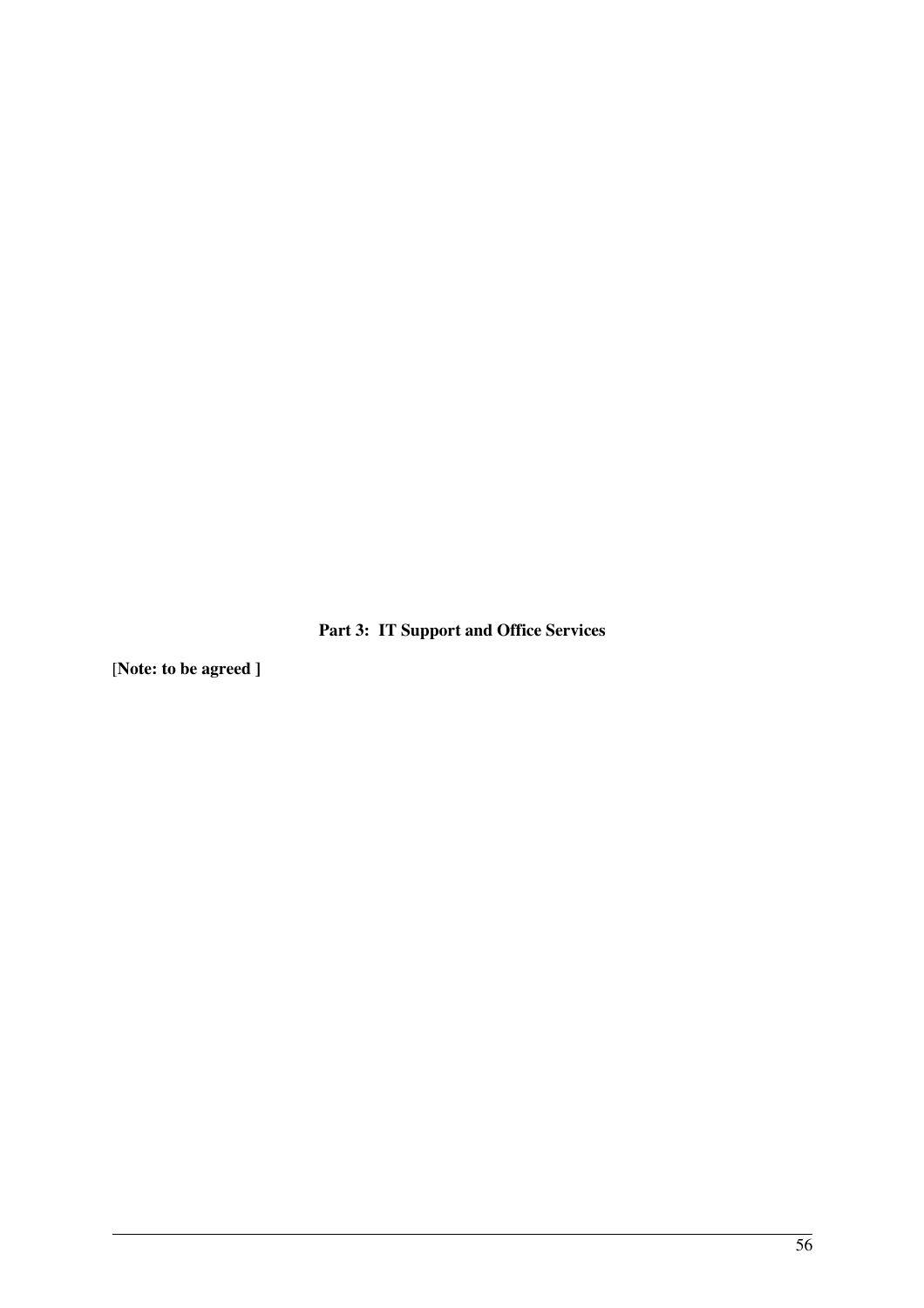**Part 4: Office Space** 

[**Note: to be agreed.]**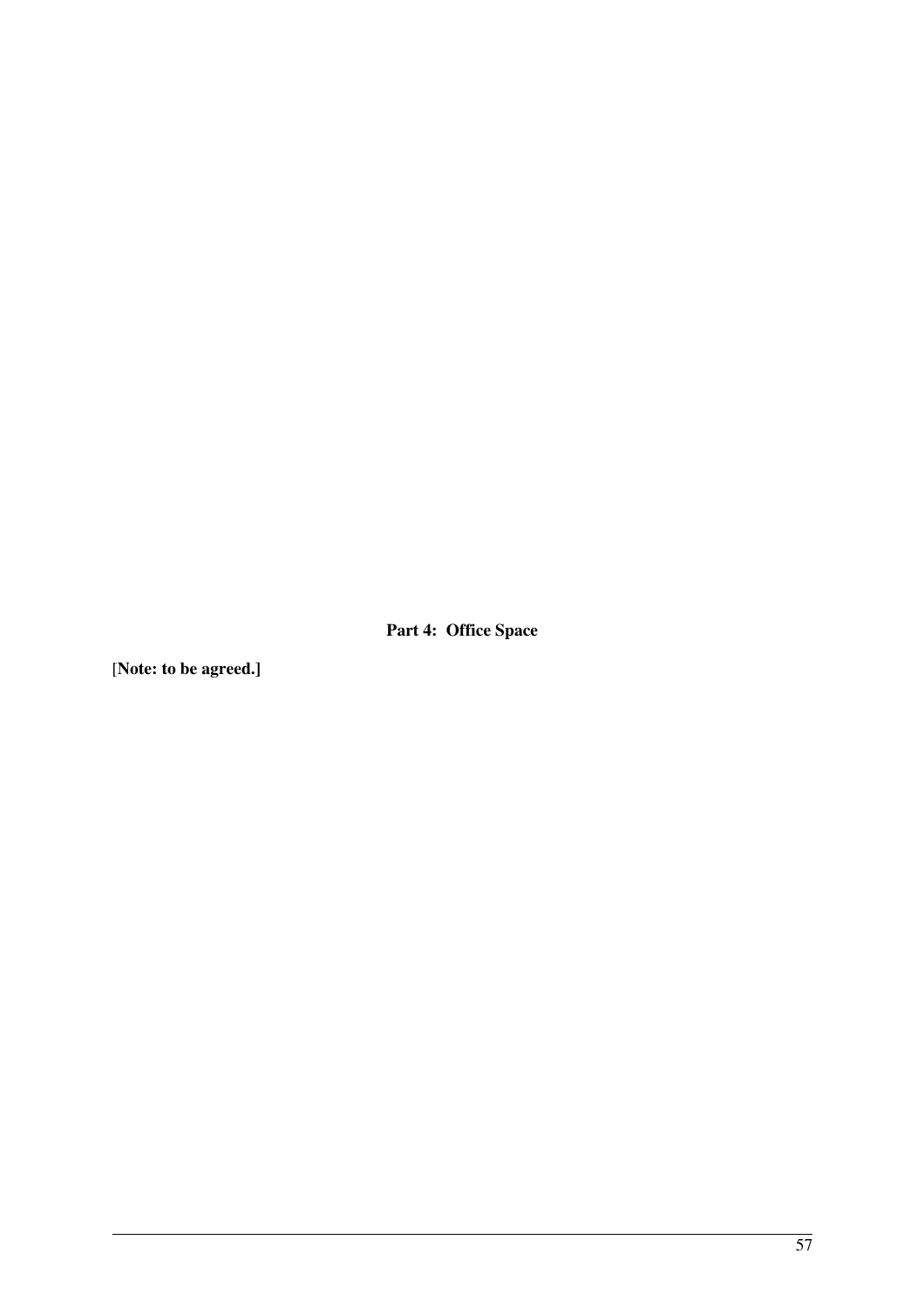**Part 5: Other services** 

[**Note: to be agreed.]**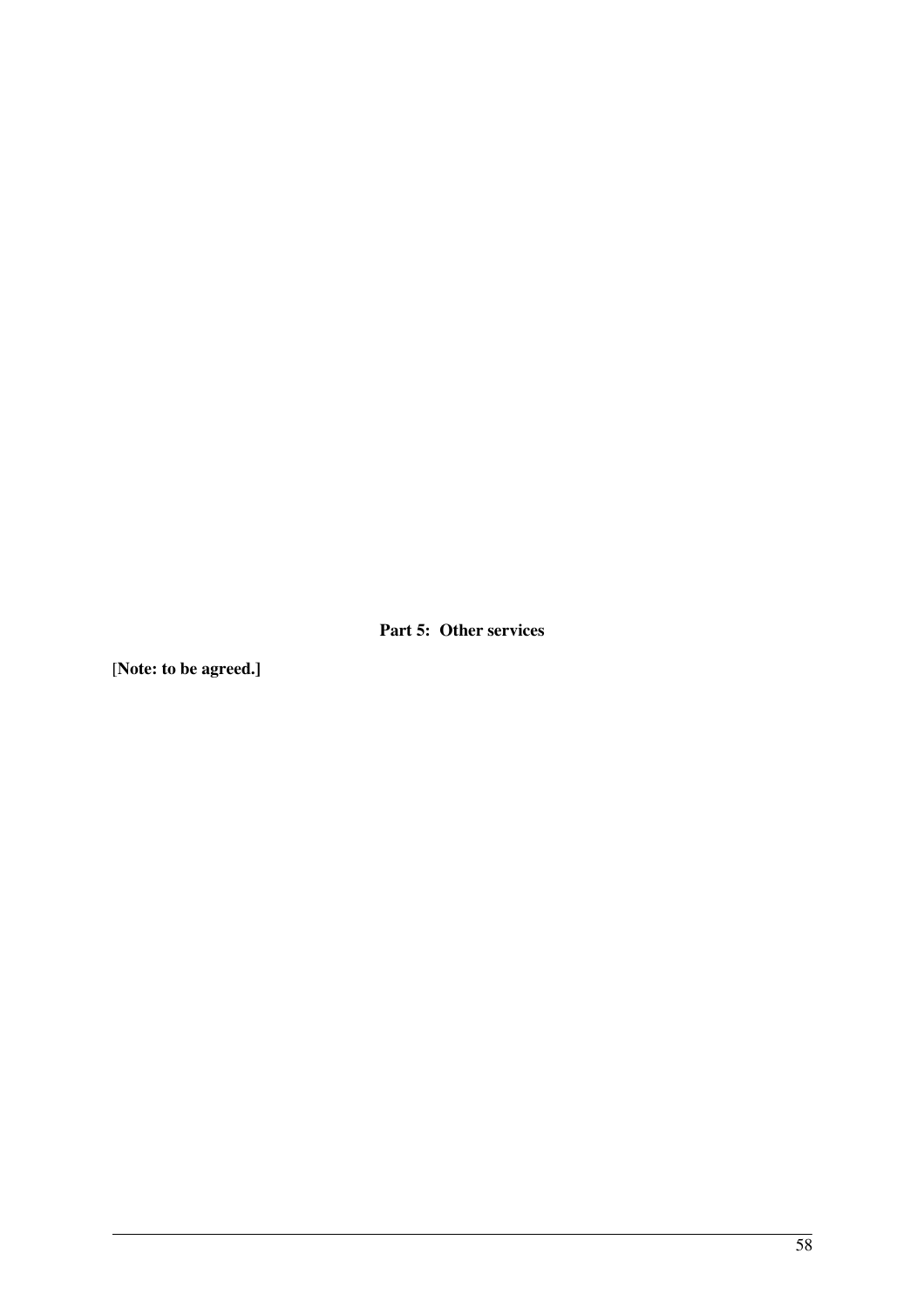# **SCHEDULE 6: FUNDING LETTER**

[**Copy of agreed form funding letter to be inserted once finalised with DfT.]**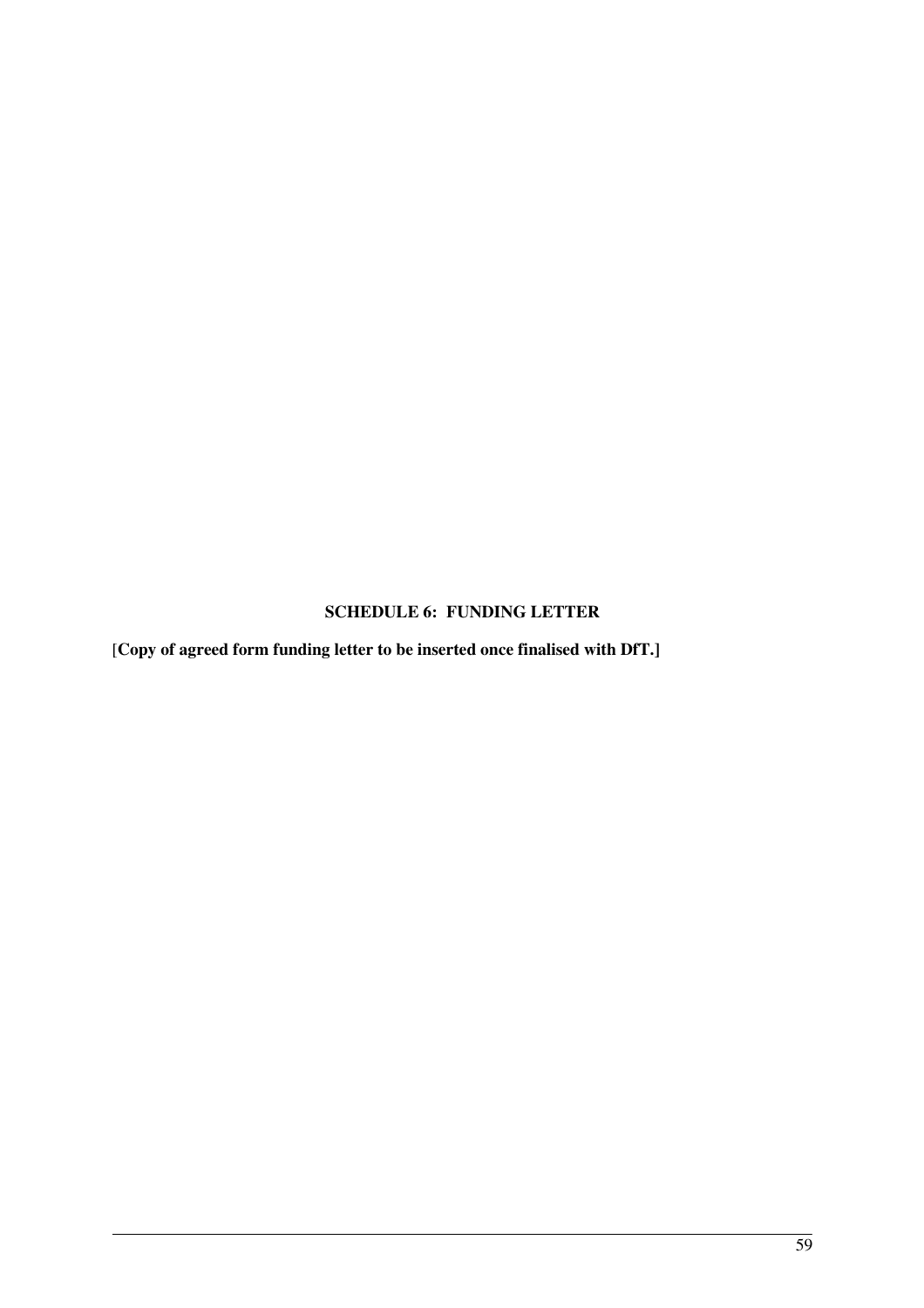#### **SCHEDULE 7: PAYMENT**

#### **Part 1: Council Service Provision Fee**

- 1. The monthly Council Service Provision Fee  $(CSPF_m)$  for Month m shall be calculated on the following basis:
- 2.  $CSPF_m = ASPF_m + SSF_m + ITOSF_m + OR_m + OSF_m$
- 3. where:
- 3.1 ASPF<sub>m</sub> means the agreed Administrative Support and Payroll Fee payable in Month, for performance of the Support Services listed in Part 1 of Schedule 5, as calculated in accordance with Part 1 of Schedule 5.
- $3.2$  SSF<sub>m</sub> means the agreed Staff Secondment Fee payable in Month m, for provision of the staff secondments listed in Part 2 of Schedule 5, as calculated in accordance with Part 2 of Schedule 5.
- $3.3$  ITOSF<sub>m</sub> means the agreed IT and Office Services Fee payable in Month m, for performance of the Support Services listed in Part 3 of Schedule 5, as calculated in accordance with Part 3 of Schedule 5.
- $3.4$  OR<sub>m</sub> means the Office Rent payable in Month m, for provision by the Council to the Board of the office space detailed in Part 4 of Schedule 5, as calculated in accordance with Part 4 of Schedule 5.
- $3.5$  OSF<sub>m</sub> means the Other Services Fee payable in Month m, for provision of other Support Services as may be detailed or agreed pursuant to Part 5 of Schedule 5, as calculated in accordance with Part 5 of Schedule 5.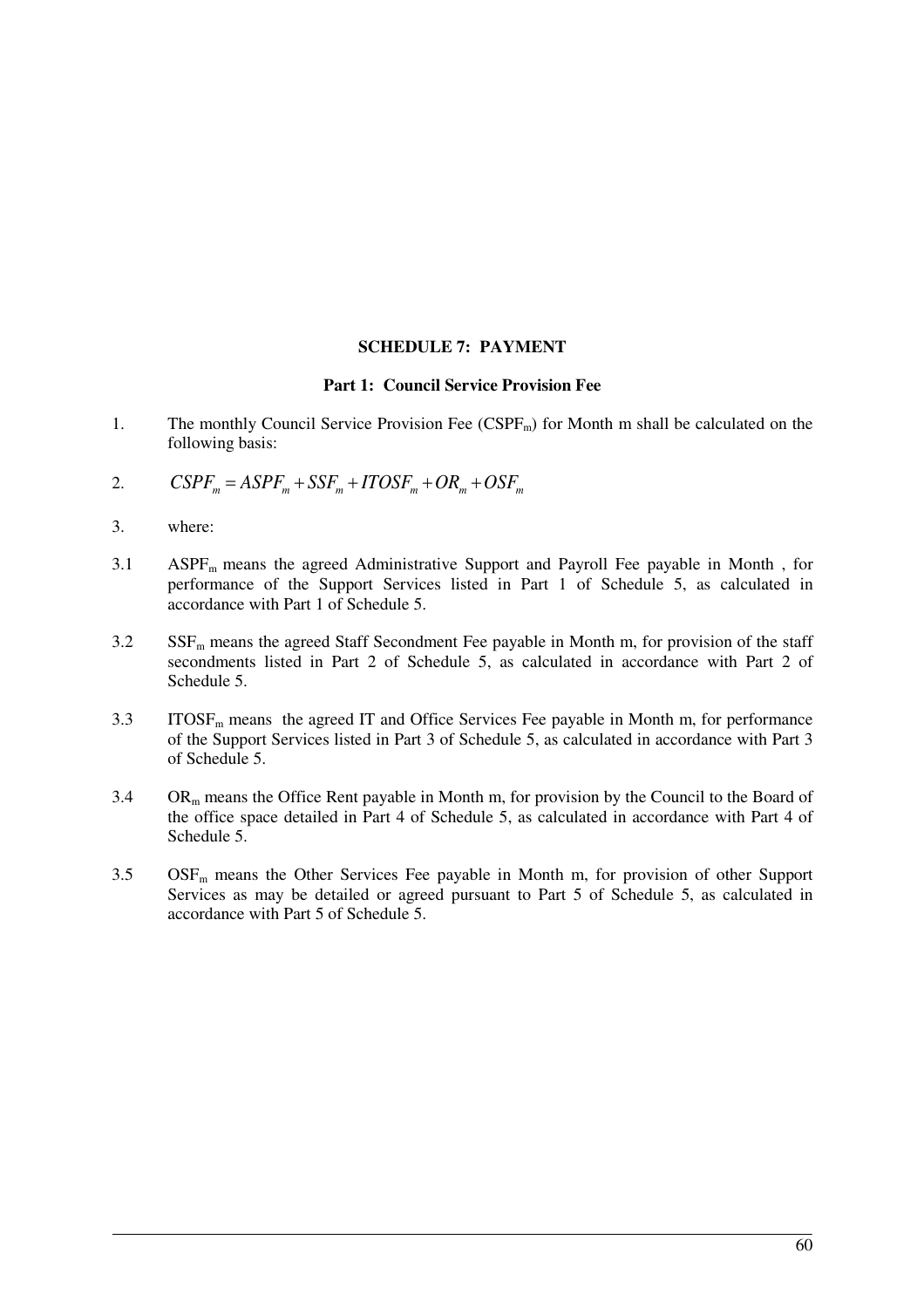#### **Part 2: Board Service Fee**

- 1. The monthly Board Service Fee  $(BSF_m)$  shall be calculated on the following basis:
- 2.  $BSF_m = BIC_m + CSPF_m$
- 3. where:
- $3.1$  BIC<sub>m</sub> means the Board's internal costs relating to the provision of the Services in Month m [as set out in [**the Board Cost Model**];
- 3.2 CSPF<sub>m</sub> means the Council Service Provision Fee for Month m, as calculated in accordance with Part 1 above;

## **APPENDIX 1: BOARD COST MODEL**

[**Note: to be inserted]**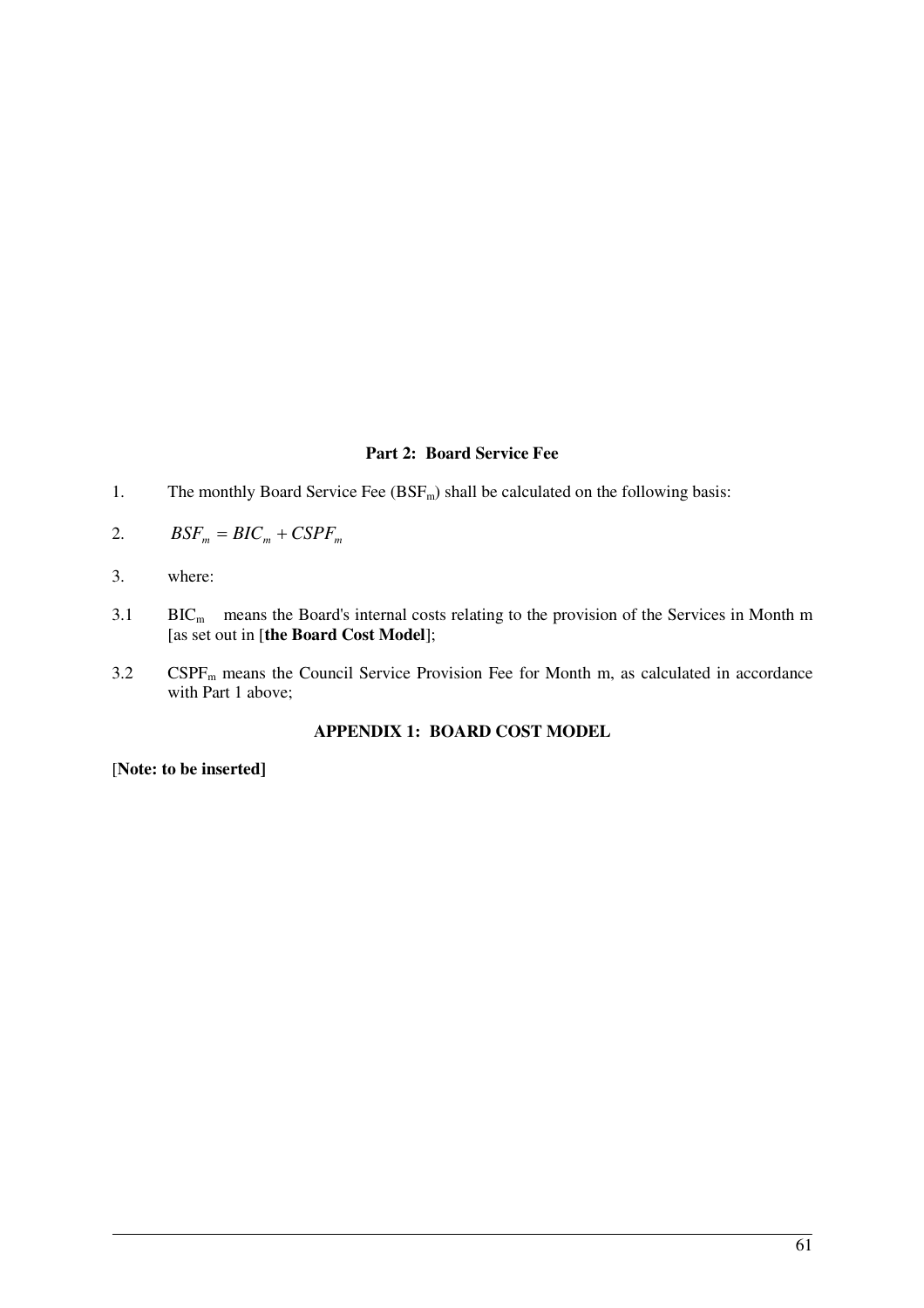#### **SCHEDULE 8: MARKET TESTING AND BENCHMARKING OF SUPPORT SERVICES**

#### **Part 1: Market testing**

#### **Section 1: Separation of functions**

1. The Council shall ensure that, where the Council, or any subsidiary of the Council, tenders for any of the market tested Support Services (**"Support Services Tender"**), that an information barrier is maintained between those representatives of the Council participating in this Market Testing procedure, and those representatives of the Council who are engaged in the Support Services Tender.

#### **Section 2: Review**

- 2. At least [x] weeks before the proposed market testing date, the Board shall:
	- 2.1.1 consider any changes required to the relevant services; and
	- 2.1.2 determine the appropriate manner of advertising the services required and the means of identifying prospective tenderers;
	- 2.1.3 determine the tender requirements which must include:
		- 2.1.3.1 a statement of the tender validity period;
		- 2.1.3.2 details of the tender evaluation criteria;
		- 2.1.3.3 the terms and conditions under which the relevant Support Services will be contracted:
		- 2.1.3.4 information relating to employees and their conditions of employment;
		- 2.1.3.5 the information that tenderers are required to provide;
		- 2.1.3.6 how many tenders are required for the market testing to be valid;

#### **Section 3: Grouping of Services**

- 3. Unless the Board can demonstrate to the Council that best value for money is likely to be achieved for the Board if market tested services are tendered separately or in particular groupings, or if any market tested service is divided into separate parts, the grouping of any market tested services shall be left to the discretion of tenderers on the basis that the tender requirements shall specify that:
	- 3.1.1 tenderers may submit tenders for all or any of the market tested services; and
	- 3.1.2 if a tenderer submits a tender for a group or groups of market tested services, then it may be required to provide all or any of the services in such group or groups.
- 4. The Board shall be responsible for compiling the list of tenderers and for selecting the tenderers from the list of prospective tenderers on the basis of their:
	- 4.1.1 financial standing;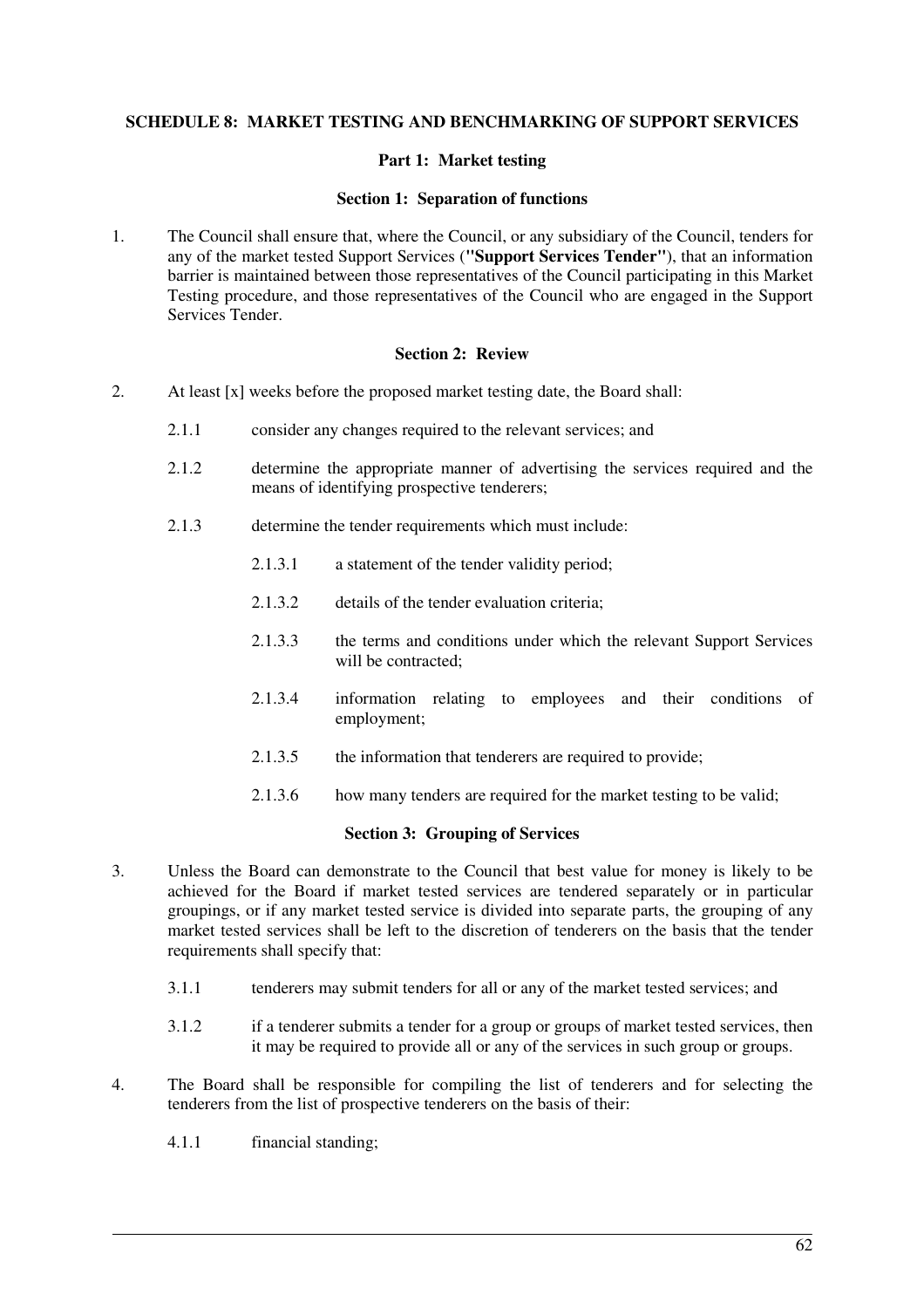- 4.1.2 technical and managerial experience and ability (taking into account any relevant references).
- 5. The Council shall have a right to prevent the selection of any person as a prospective tenderer if it reasonably believes that such person does not (or could not reasonably, be considered to) comply with any of the criteria referred to in paragraph 4 of this part 1.
- 6. The Council shall, in its absolute discretion, have the right to prevent the selection of any person as a tenderer on the grounds that the prospective tenderer has committed a Prohibited Act (as defined under the Project Agreement or as defined under the DMPA).
- 7. The Council shall have a right to review the list of prospective tenderers. The Board shall provide the Council with an explanation of the reasons behind the non-inclusion on the list of prospective tenderers of any person identified as suitable by the Council, if so requested by the Council.
- 8. The Board shall provide any prospective tenderer which is unsuccessful in being selected with an explanation of the reasons behind its non-selection, if so requested by the person in question.
- 9. The Board shall determine which compliant tender in respect of any market tested service represents the best value for money.
- 10. On making this determination, the Board shall supply to the Council a copy of its tender evaluation, together with sufficient supporting information concerning the tender evaluation to enable the Council to analyse and understand the basis for the Board's determination.
- 11. If the Council does not agree with the Board's determination, the Authority may, within 15 Working Days of being provided with the tender evaluation, dispute such determination and, if the parties do not resolve such dispute within a further 15 Working Days, the dispute shall be dealt with in accordance with Clause 19 (*Disputes Resolution Procedure*).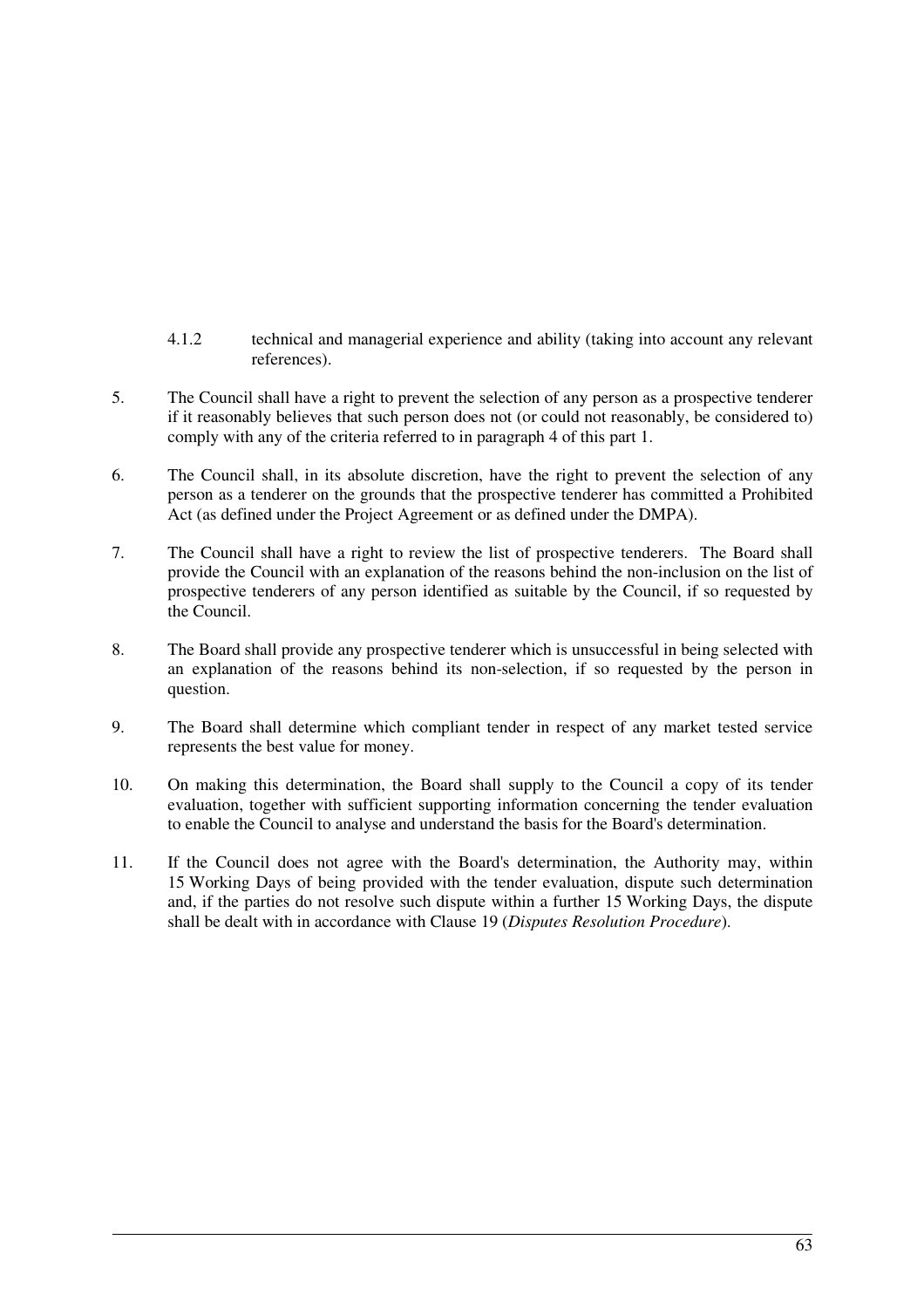### **Part 2: Benchmarking**

- 1. Where the Board is entitled to benchmark any Support Services this Part 2 shall apply. The Board shall be entitled to benchmark any Support Service, or any combination of Support Services either:
- 1.1 where the Board determines that such Support Services are not being provided on a value for money basis, in which case the Board shall carry out the Benchmarking exercise at its own cost; or
- 1.2 where the Council notifies the Board that it believes one or more Support Services is not being provided on a value for money basis, in which case the Council shall pay the costs of the Board in carrying out such exercise.
- 2. Any benchmarking exercise (**"Benchmarking"**) shall be carried out sufficiently in advance of the date by which a replacement service provider would be required to commence provision of the relevant Support Services (**"Benchmarking Date"**) to reasonably enable the Board to comply with all of the obligations in respect of Benchmarking set out in paragraph 4 below in advance of such Benchmarking Date.
- 3. The Board shall ensure that all contracts entered into for the provision of Support Services (including the terms of any arrangement with the Council pursuant to clause 9.1) shall entitle the Board to carry out a Benchmarking exercise on reasonable notice, and allow for an adjustment of any fees payable under such contracts to reflect the outcome of such Benchmarking.
- 4. A Benchmarking of any Support Service shall be carried out as follows:
- 4.1 The intent of such Benchmarking shall be to determine the amount of the Performance Cost in respect of such Support Service for the period from the Benchmarking Date.
- 4.2 The Benchmarking shall consist of an exercise undertaken by the Board on the basis of an objective comparison to determine whether the Board is paying a fair market price for the provision of the relevant Support Service and, if not, what the price should be from the Benchmarking Date. Such exercise shall be carried out by comparing the standards, service level specifications, method statements, scope and prices of the Support Service in question with the standards, specifications, scope and prices of similar services provided within the preceding 12 month period by comparable reputable organisations possessing similar degrees of skill and experience as the current service provider and assuming the imposition on such organisations of obligations and liabilities not materially more or less onerous than those imposed on the current provider of the relevant Support Services.
- 4.3 The parties agree that any Benchmarking shall be carried out in good faith and on an "open book" basis.
- 4.4 The manner and timing of any Benchmarking and nature of the comparative material to be researched (including the way in which such research is obtained) **("the Benchmarking Exercise")** shall be determined by the Board, acting reasonably, given the nature of the Support Services to be benchmarked.
- 4.5 The result of the Benchmarking (or determination pursuant to a referral under paragraph 4.4) shall become final and binding on the parties and any adjustments shall be made to the Board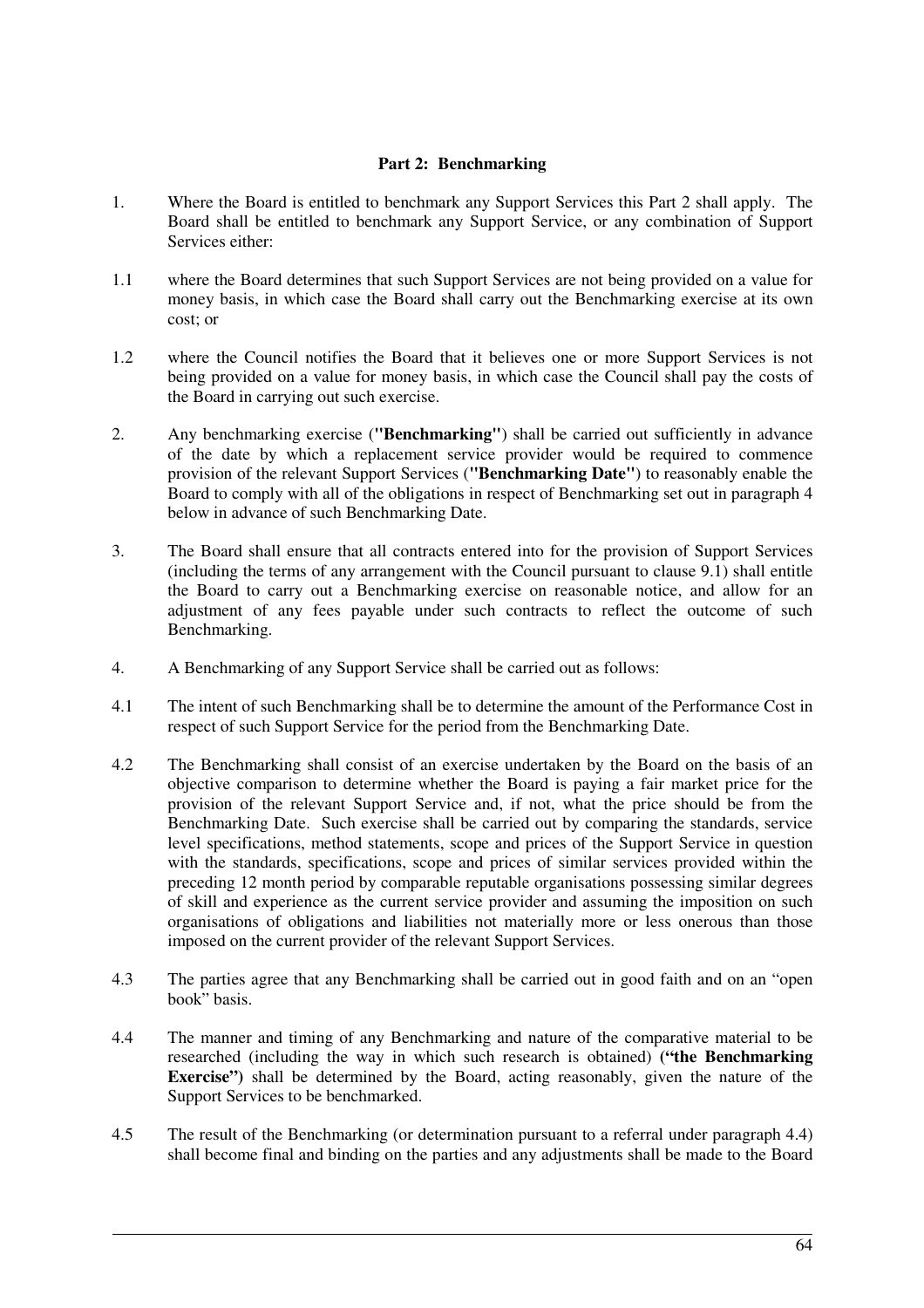Service Fee from the Benchmarking Date to reflect the extent to which the Board is not paying a fair market price for the provision of the relevant Support Services. For the avoidance of doubt, if the Benchmarking determines that the Board is paying a fair market price pursuant to paragraph 4.1 or, as the case may be, paragraph 4.2, this Agreement shall continue without adjustment to the existing Board Service Fee.

4.6 Should the Board seek the appointment of a new entity to provide a Support Service which has been Benchmarked pursuant to this paragraph 4 from the Benchmarking Date, the Council shall not unreasonably withhold or delay its consent to such new service provider.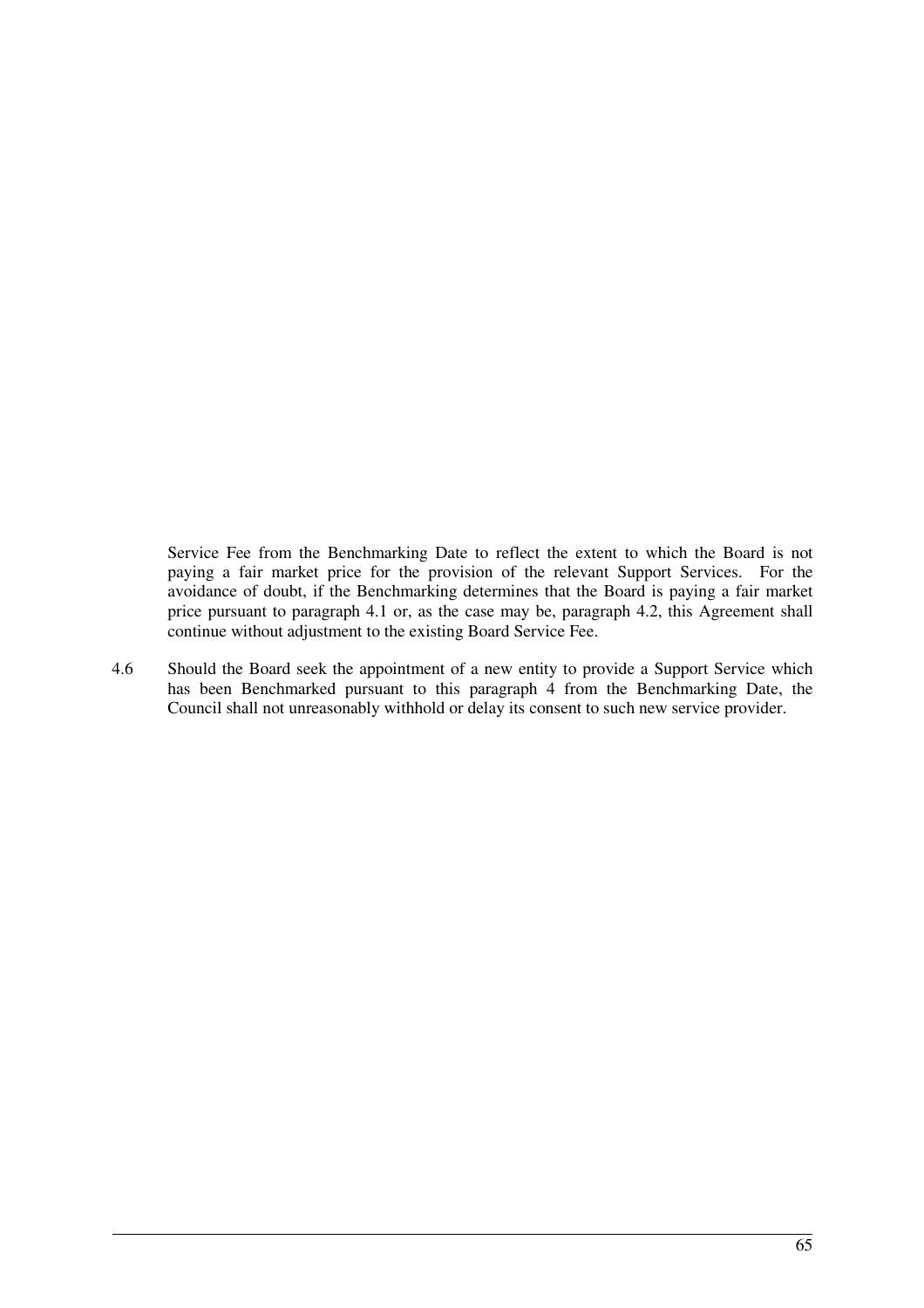## **SCHEDULE 9: BOARD PROJECT DOCUMENTS**

- 1. the Project Agreement, in a form substantially similar to that annexed to this Agreement;
- 2. the DMPA, in a form substantially similar to that annexed to this Agreement;

## **[Note: list to be finalised once preferred bidder selected.]**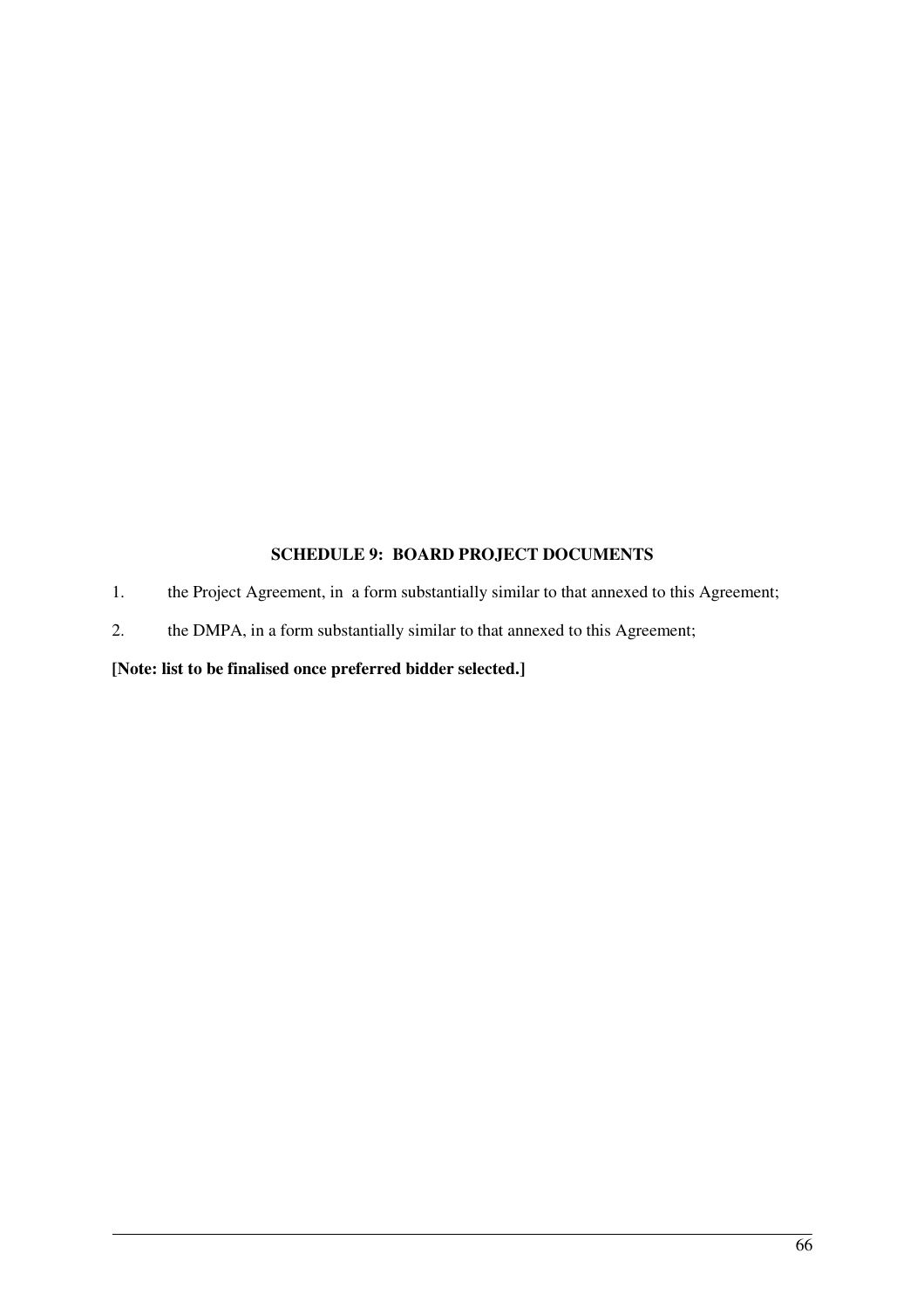# **SCHEDULE 10: SILVER JUBILEE BRIDGE WORKS**

**Part 1: Council Silver Jubilee Bridge Works** 

[**Note: to be inserted]**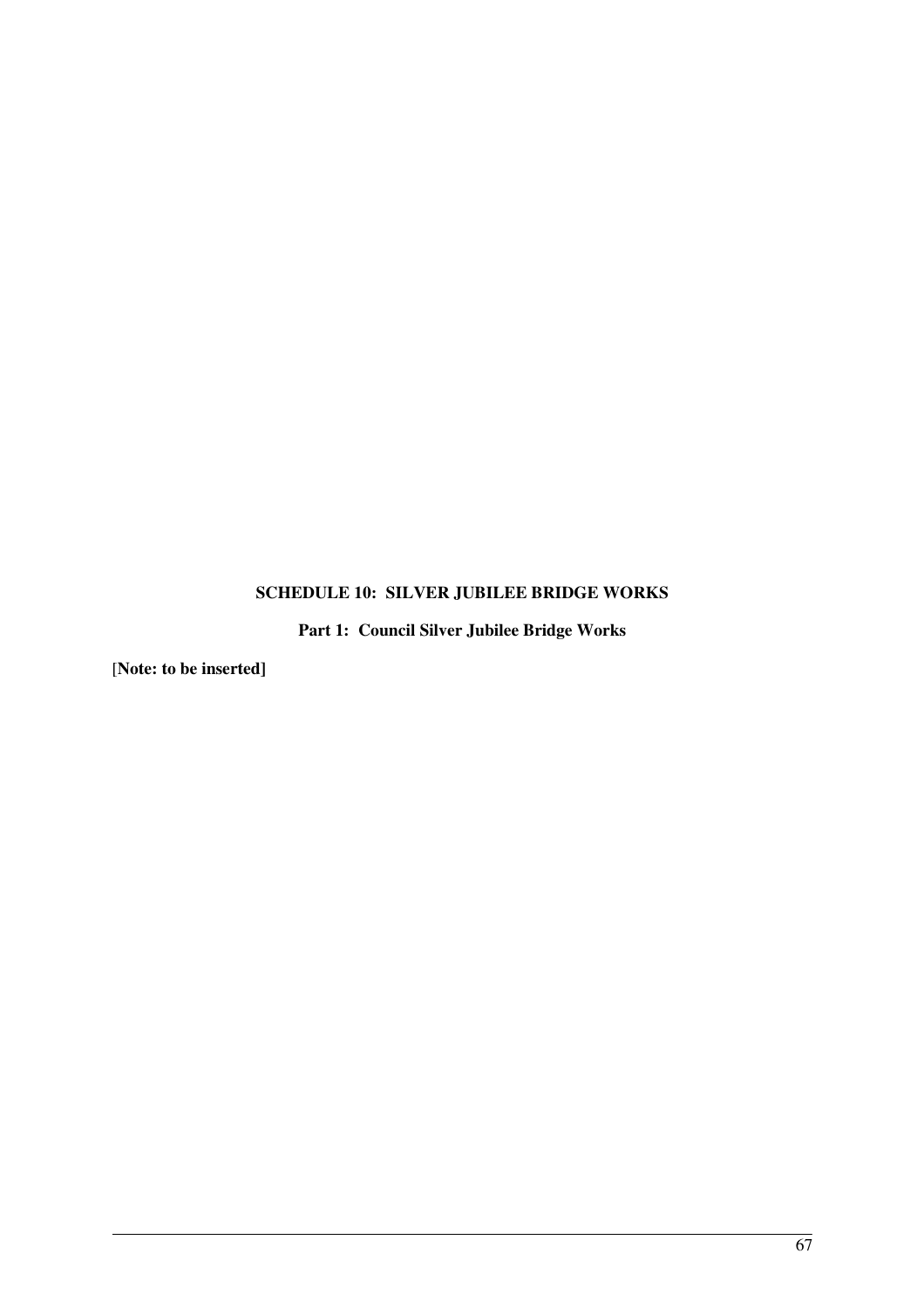**Part 2: Board Silver Jubilee Bridge Works** 

[**Note: to be inserted.]**